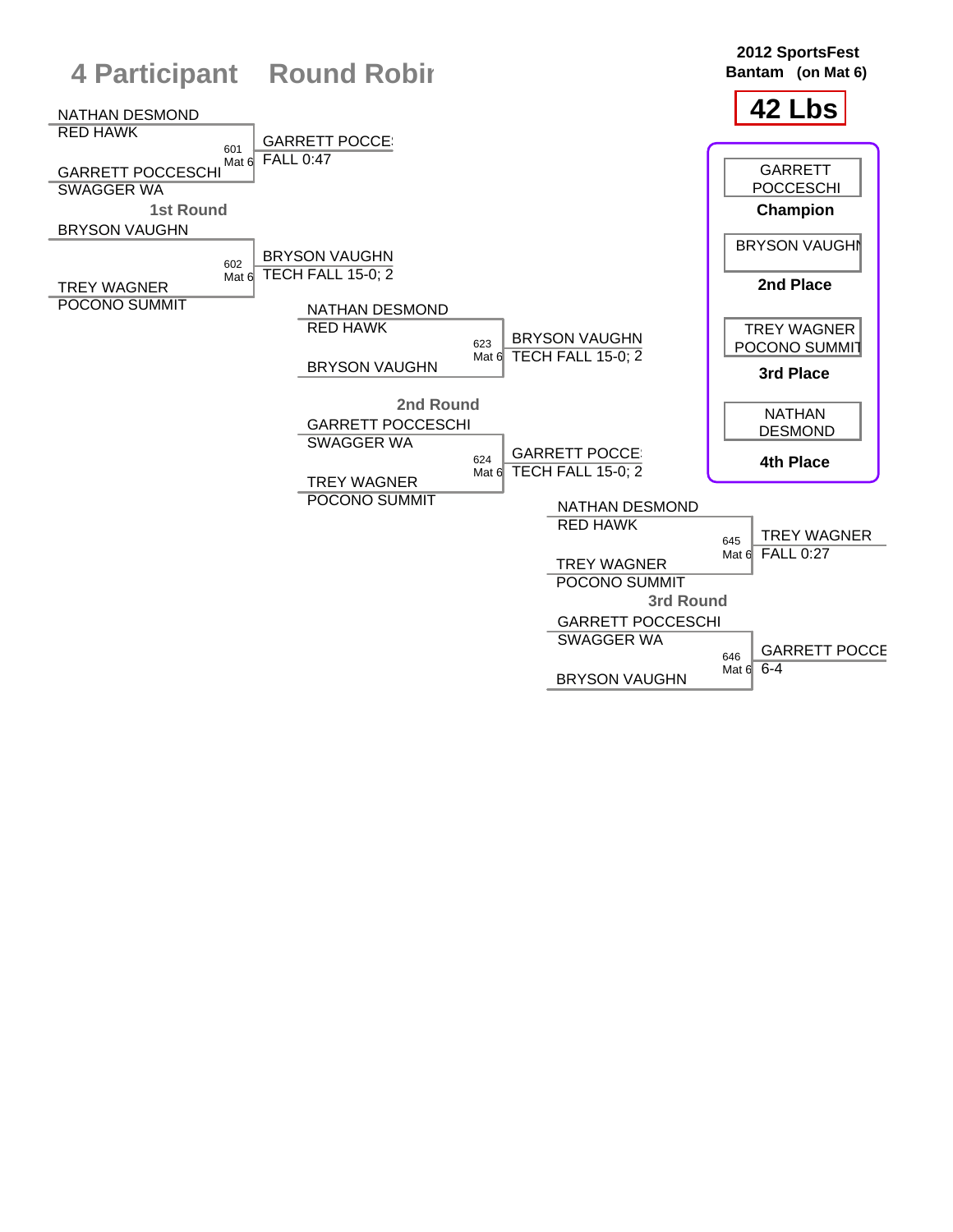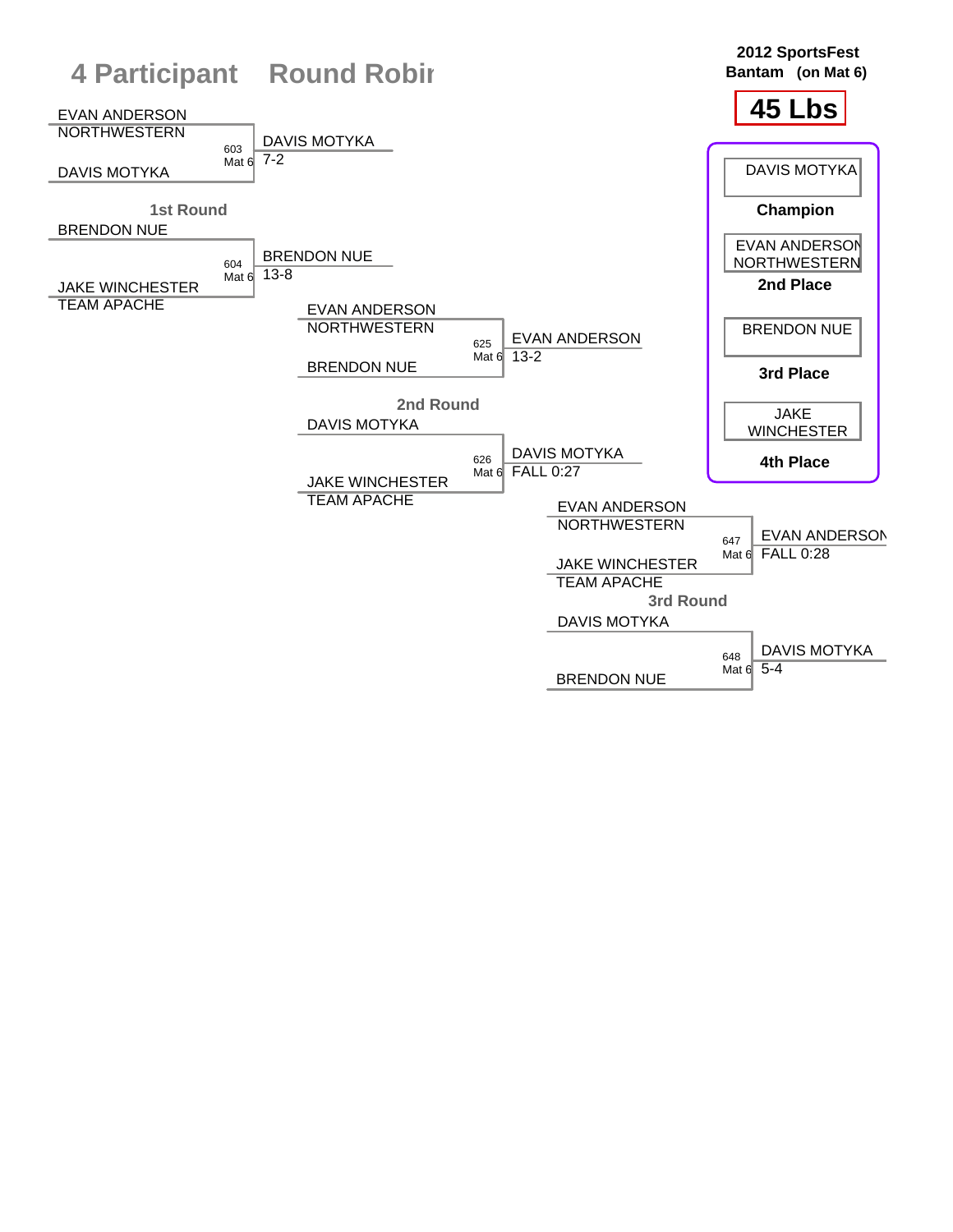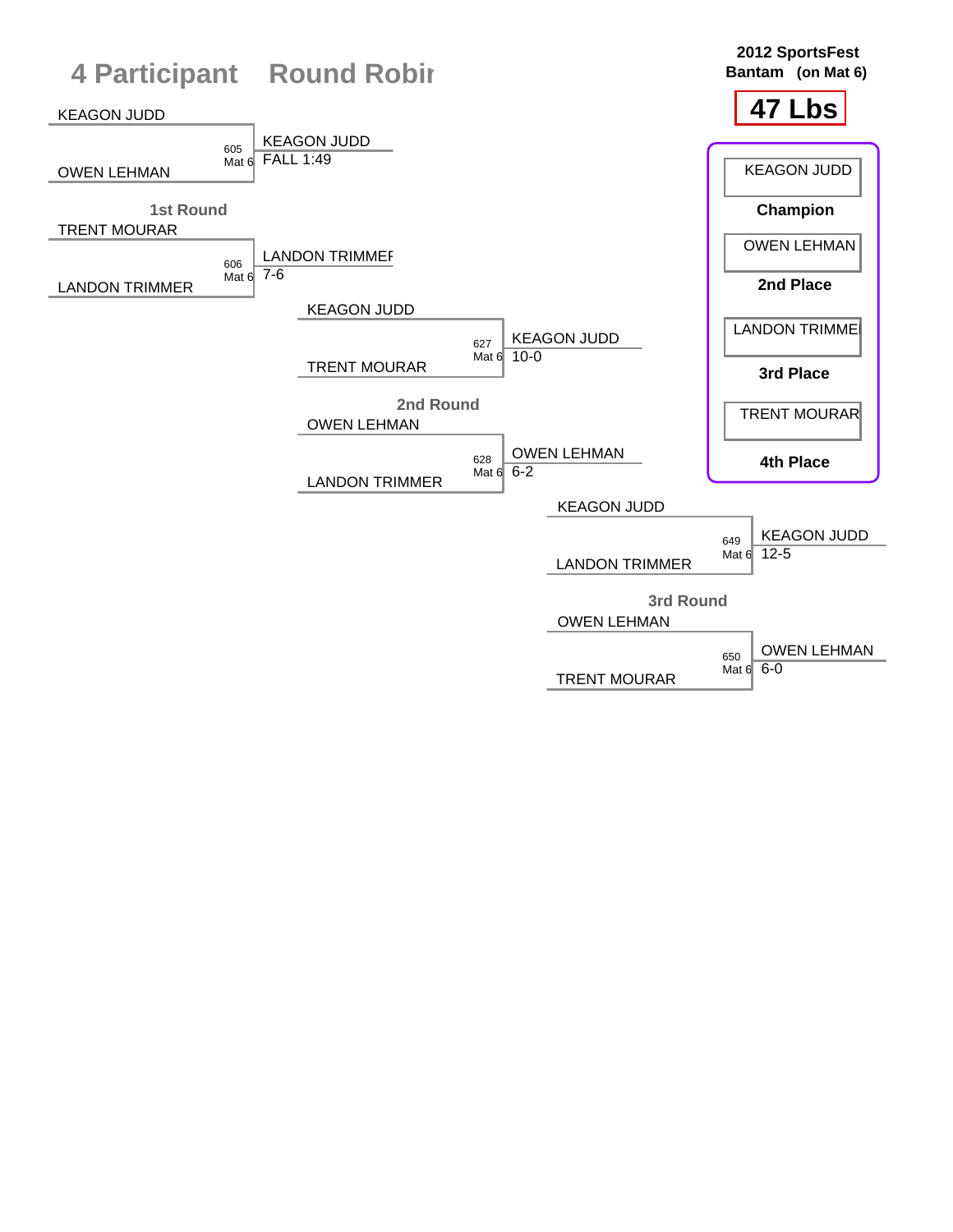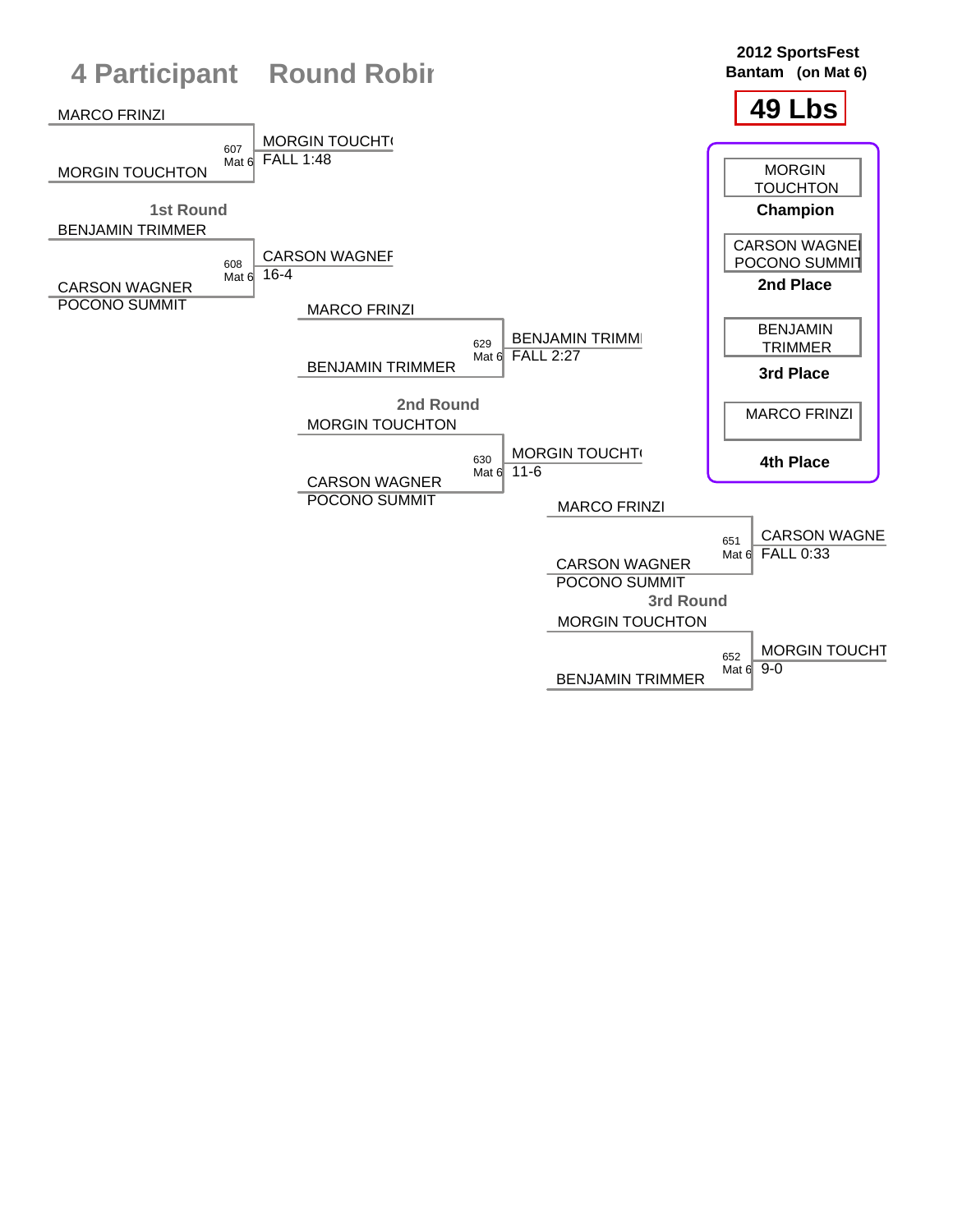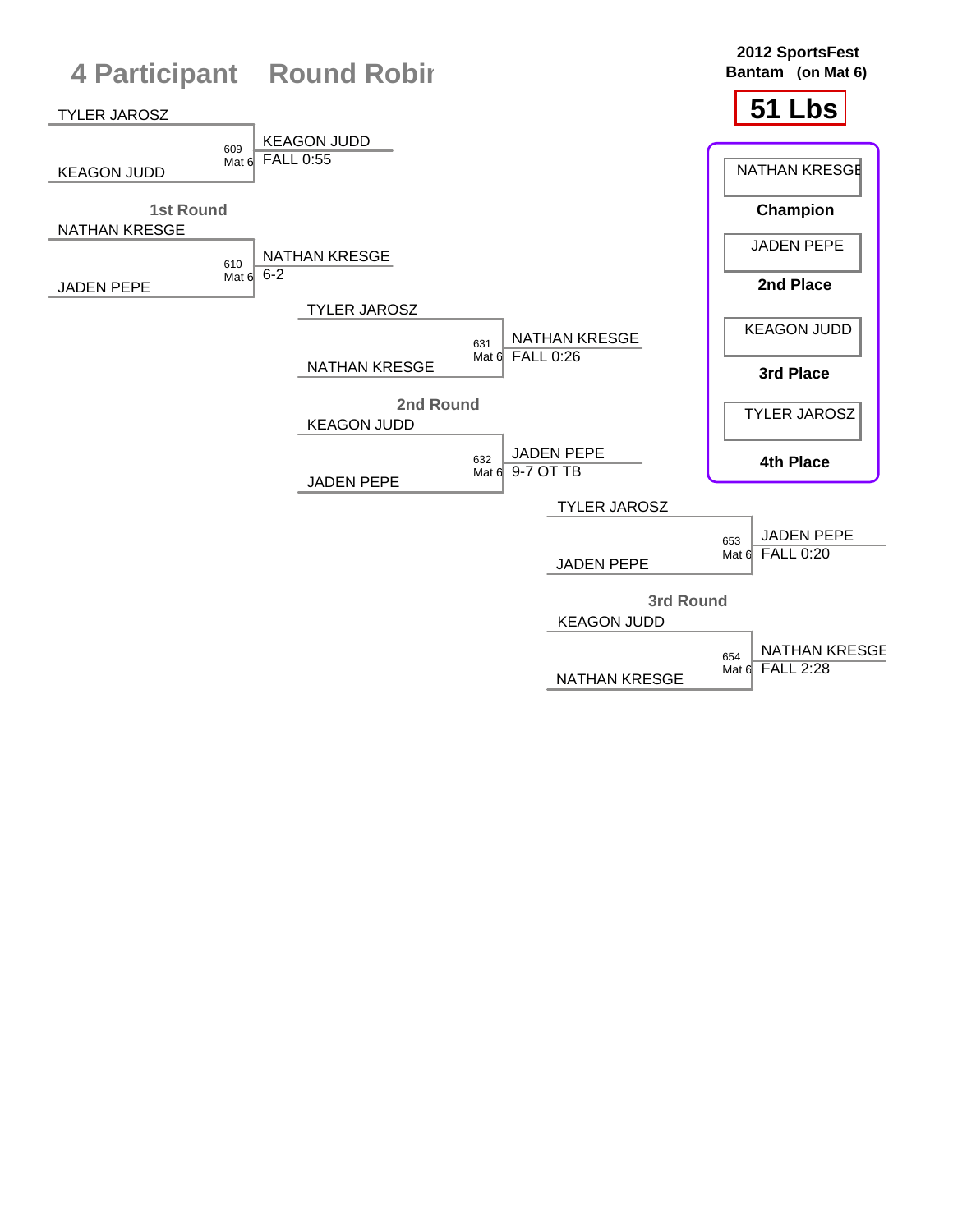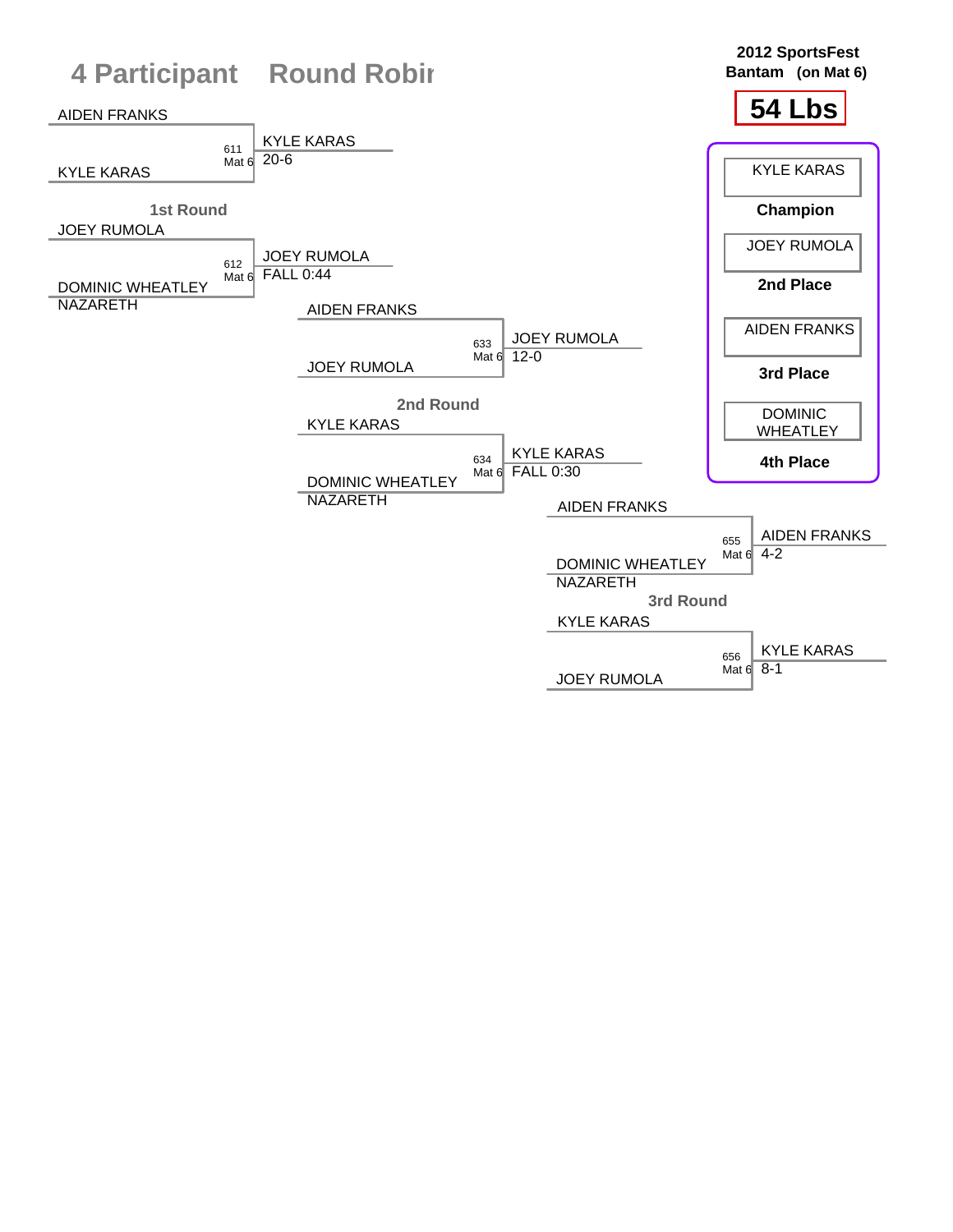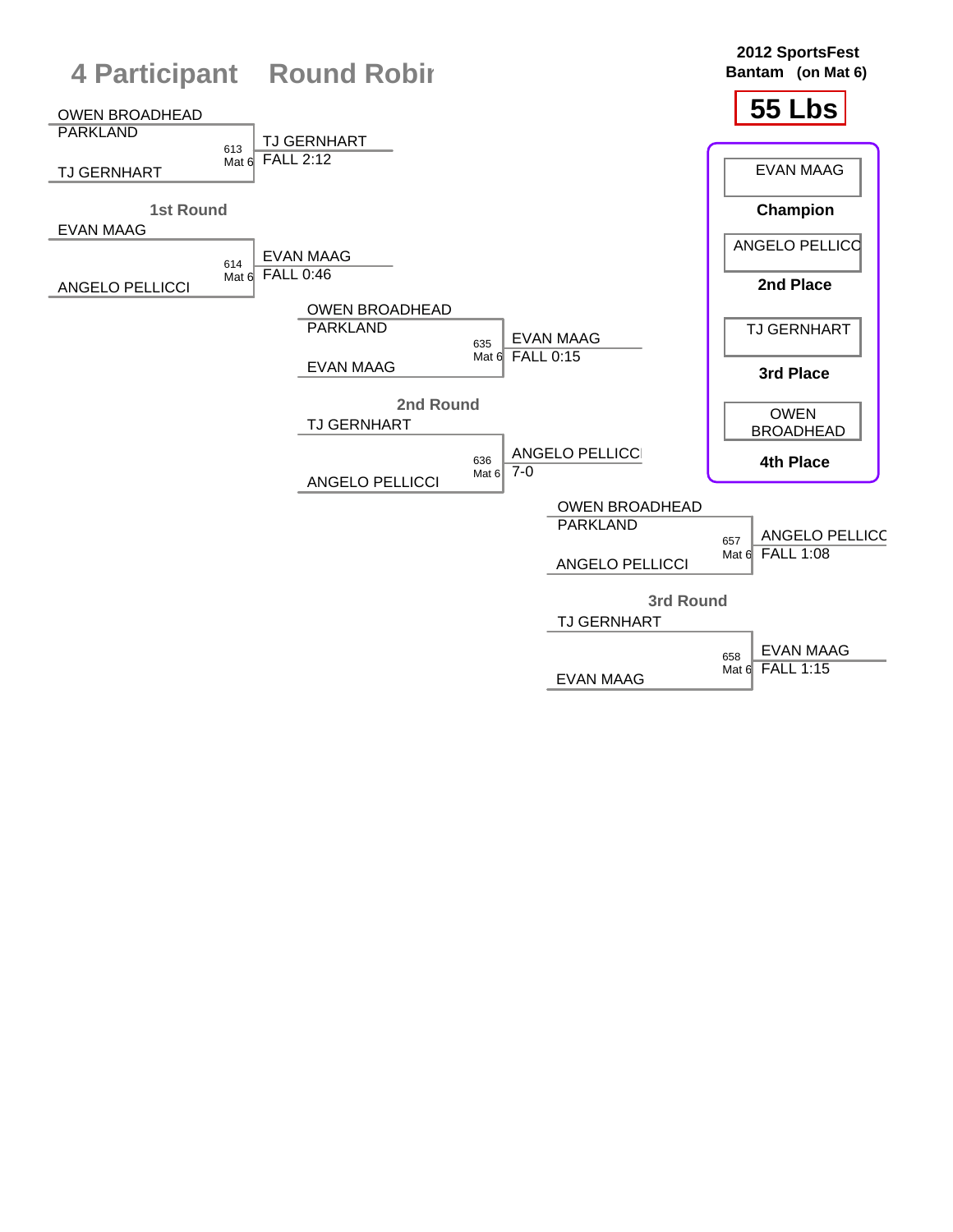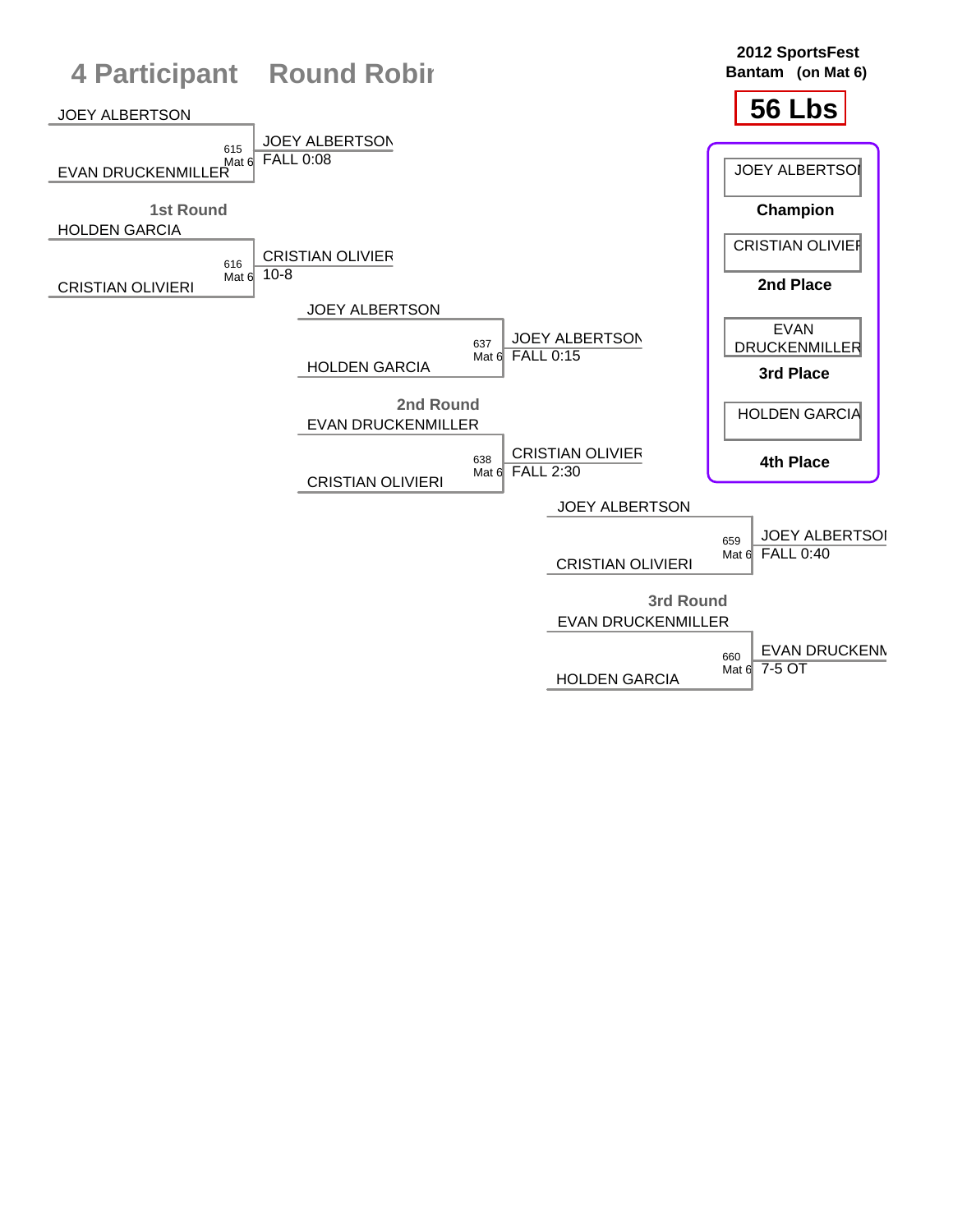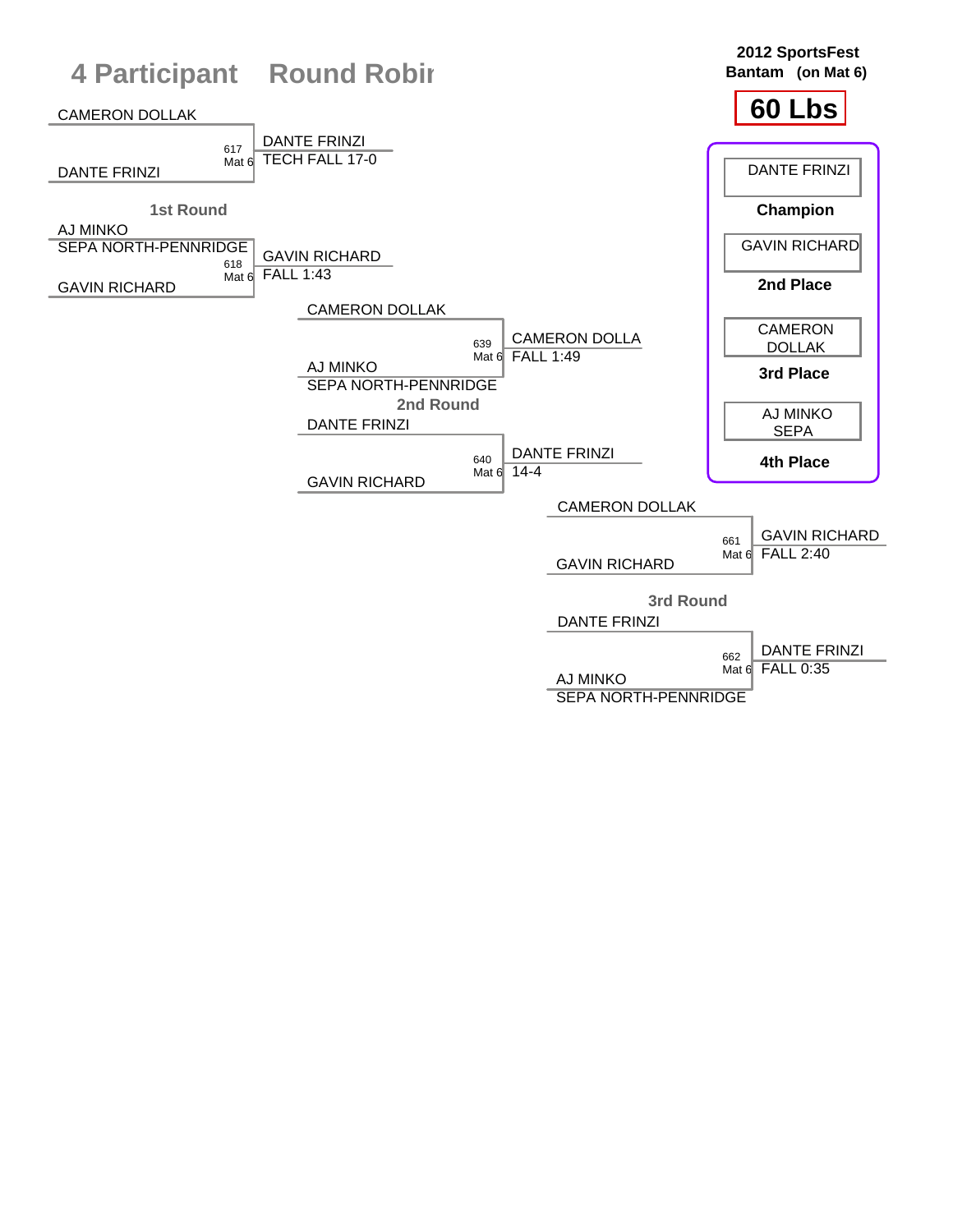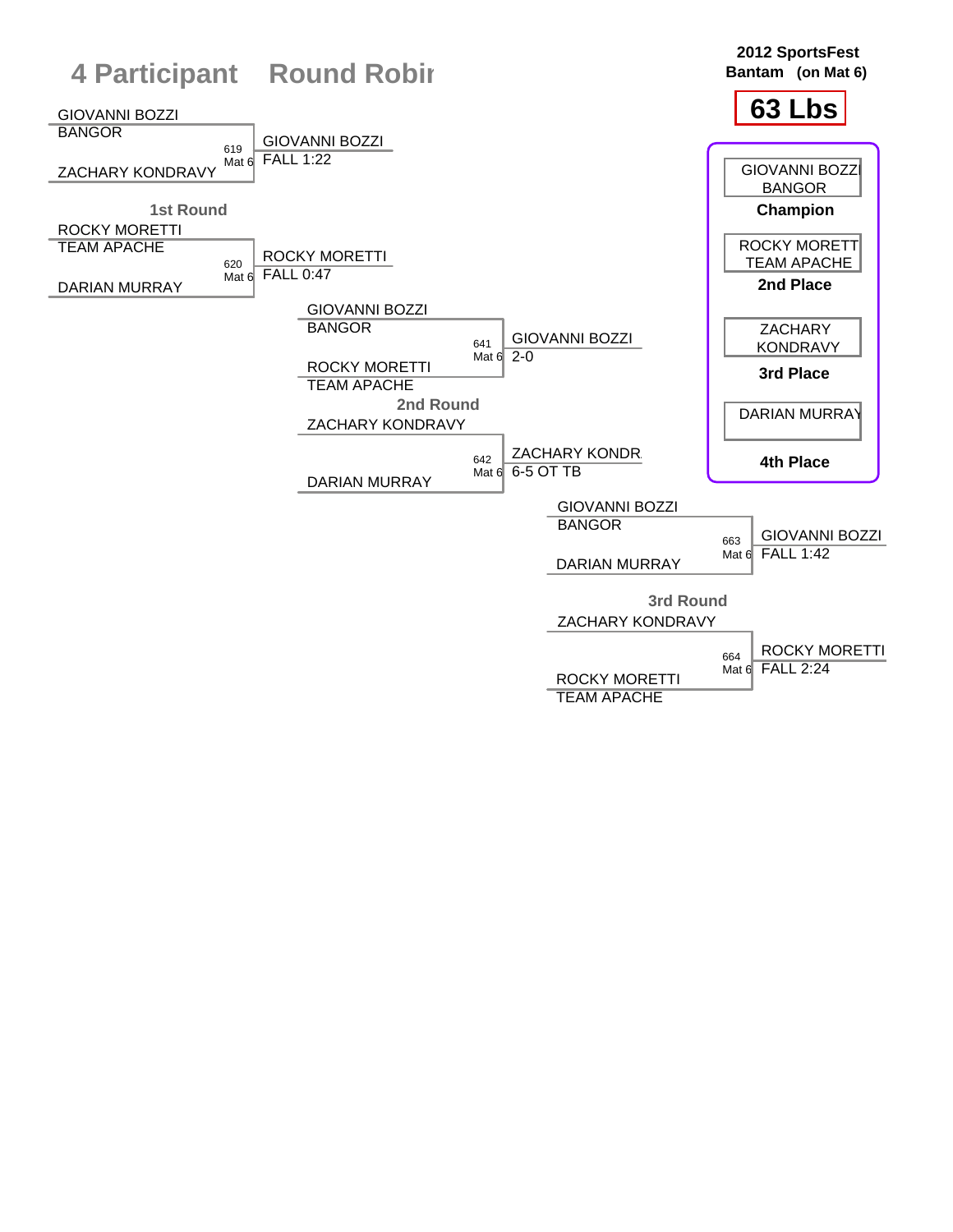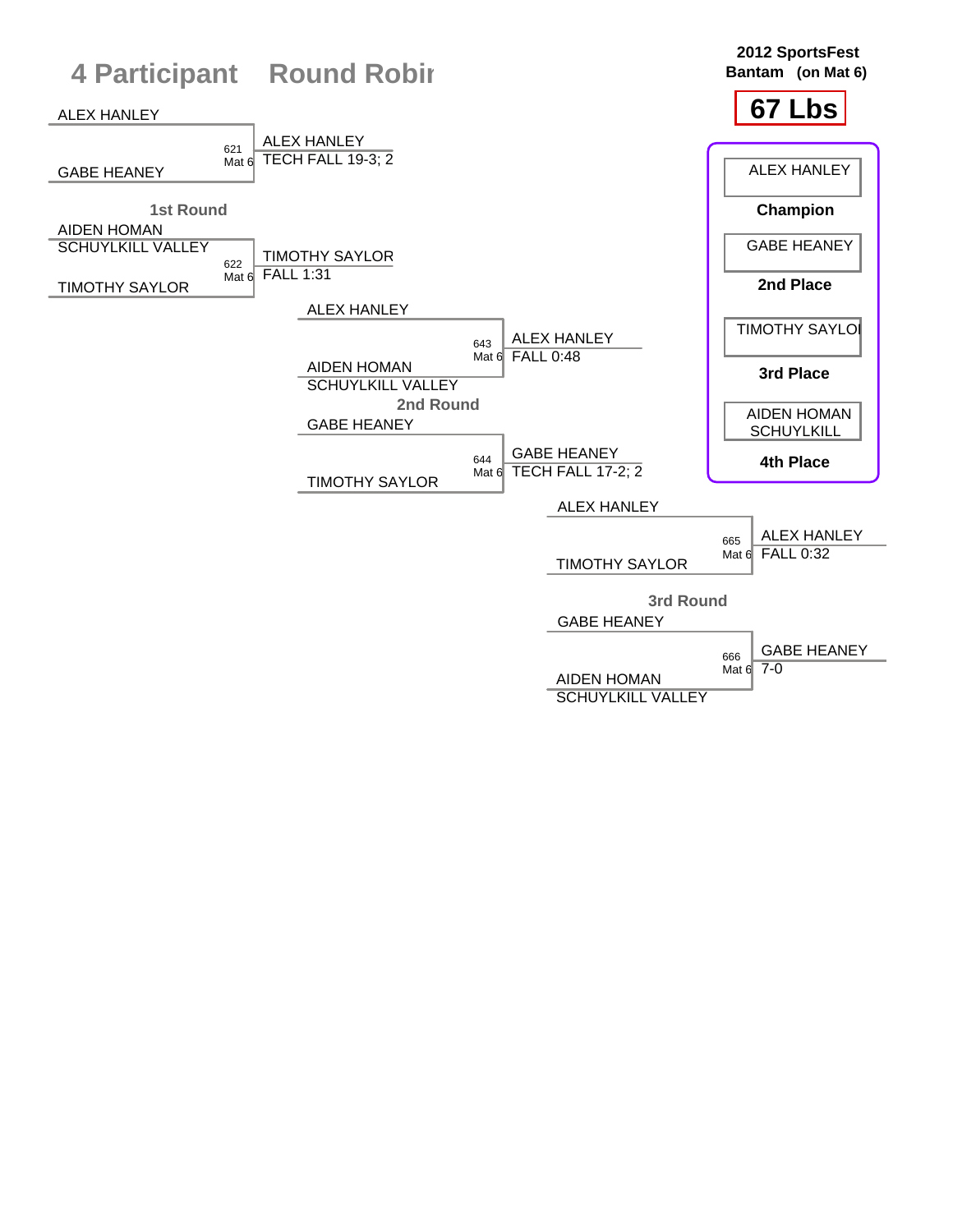|                                            |                                                                      | (on Mat 5)<br><b>Bantam</b>                |
|--------------------------------------------|----------------------------------------------------------------------|--------------------------------------------|
| <b>NICK DELORENZO</b>                      |                                                                      | 69 Lbs                                     |
| <b>COLE EBERTS</b>                         | <b>COLE EBERTS</b><br>501<br><b>FALL 1:34</b><br>Mat $5l$            |                                            |
| <b>ALEX MARSHALL</b><br><b>TEAM APACHE</b> | <b>ALEX MARSHALL</b><br>504                                          |                                            |
| <b>NICK DELORENZO</b>                      | <b>FALL 2:49</b><br>Mat $5$                                          | <b>ALEX MARSHALL</b><br><b>TEAM APACHE</b> |
| <b>COLE EBERTS</b>                         |                                                                      | <b>Champion</b>                            |
| <b>ALEX MARSHALL</b><br><b>TEAM APACHE</b> | <b>ALEX MARSHALL</b><br>527<br>Mat $5\vert$<br><b>TECH FALL 15-0</b> | <b>COLE EBERTS</b>                         |
|                                            |                                                                      | 2nd Place                                  |

**2012 SportsFest**

NICK DELORENZO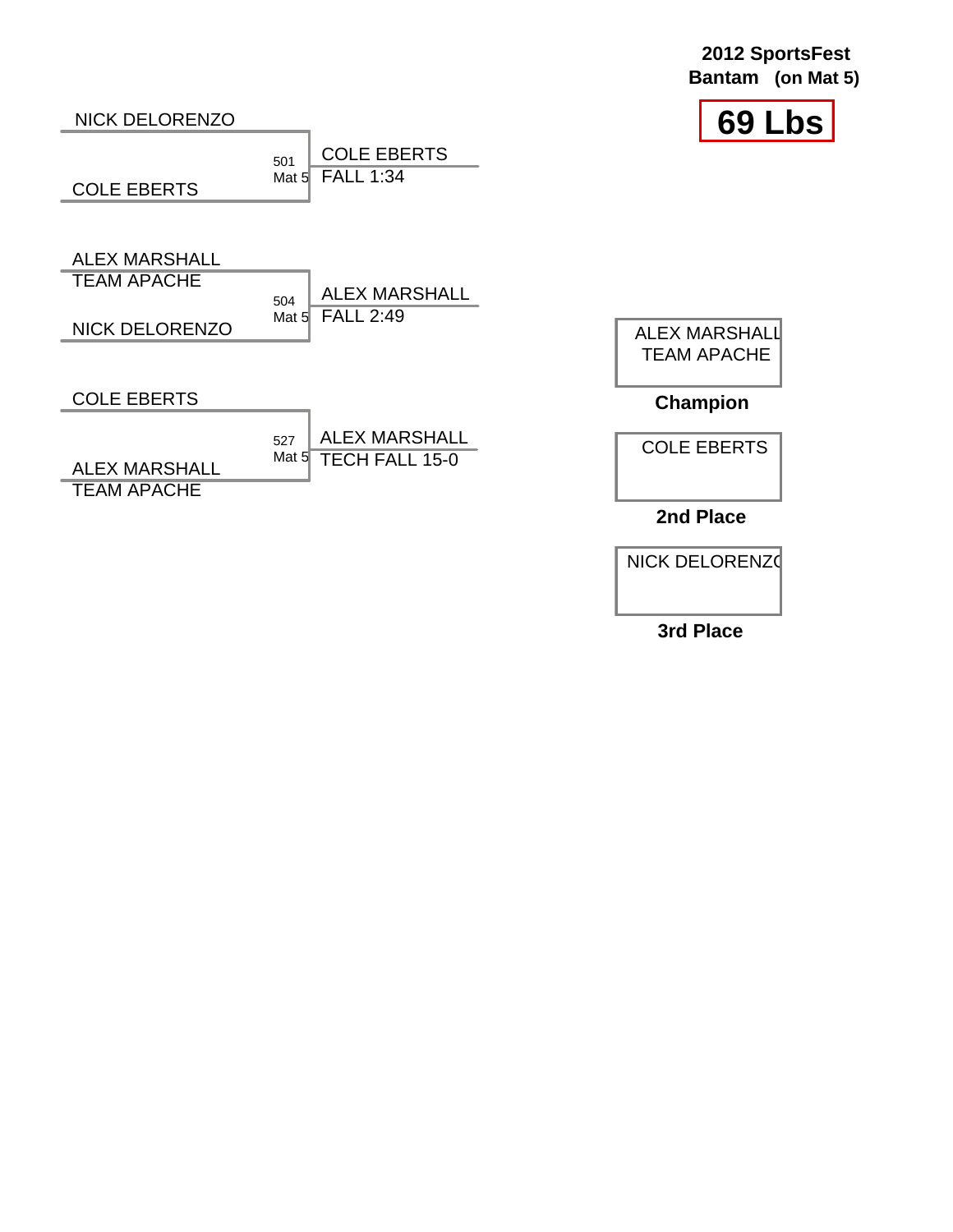| 2012 SportsFest   |  |  |
|-------------------|--|--|
| Bantam (on Mat 5) |  |  |



### CHARLES BUNTING

JARED GROLLER **EMMAUS** 

### DYLAN KALYNYCH

CHARLES BUNTING

505 CHARLES BUNTIN Mat 5 **FALL 2:08** 

JARED GROLLER

JARED GROLLER

**EMMAUS** 

|                       | $528$ JARED GROLLER  |
|-----------------------|----------------------|
| <b>DYLAN KALYNYCH</b> | Mat 5 TECH FALL 18-1 |

502

Mat 5 **FALL 0:44** 

JARED GROLLER **EMMAUS** 

## **Champion**



**2nd Place**

DYLAN KALYNYC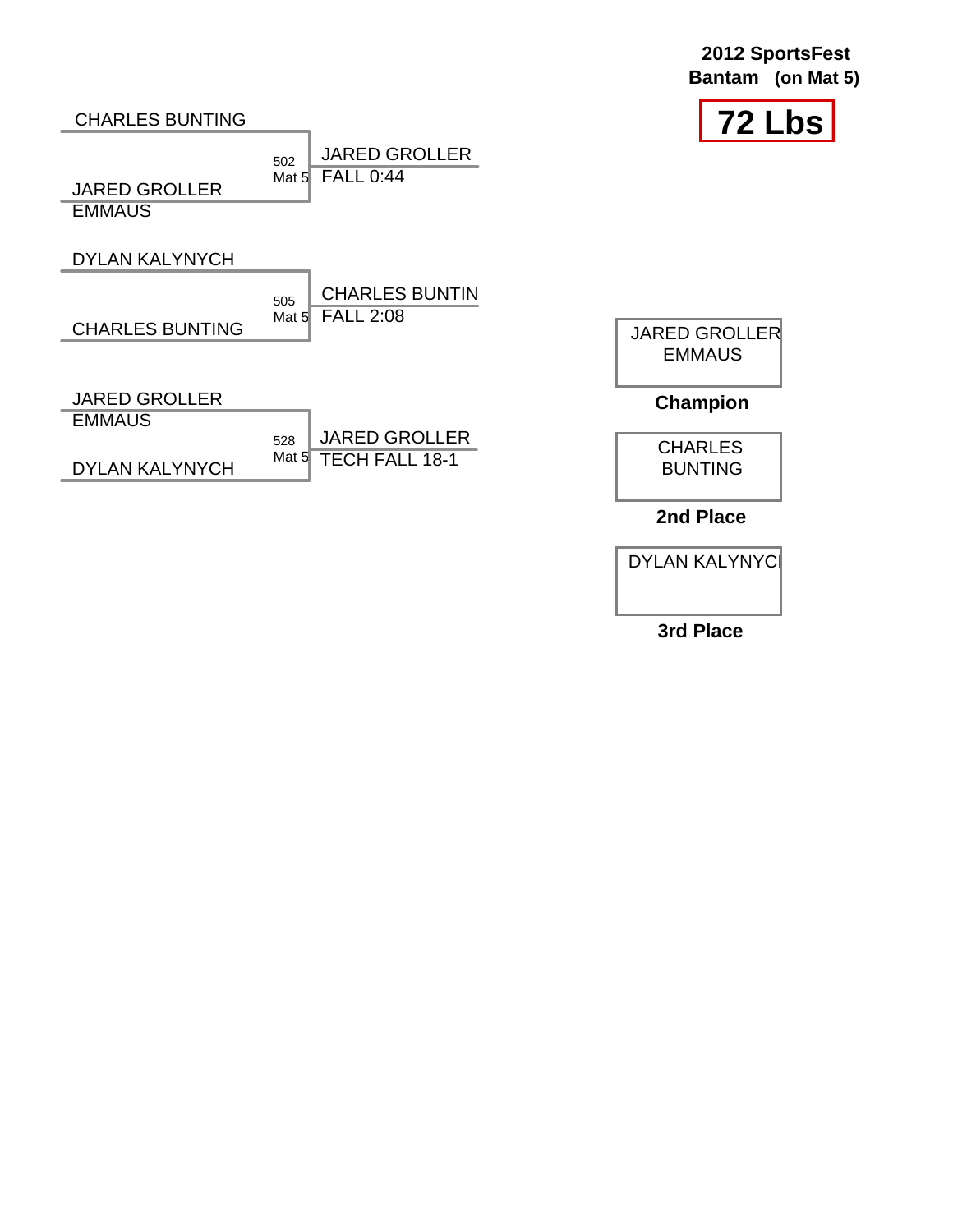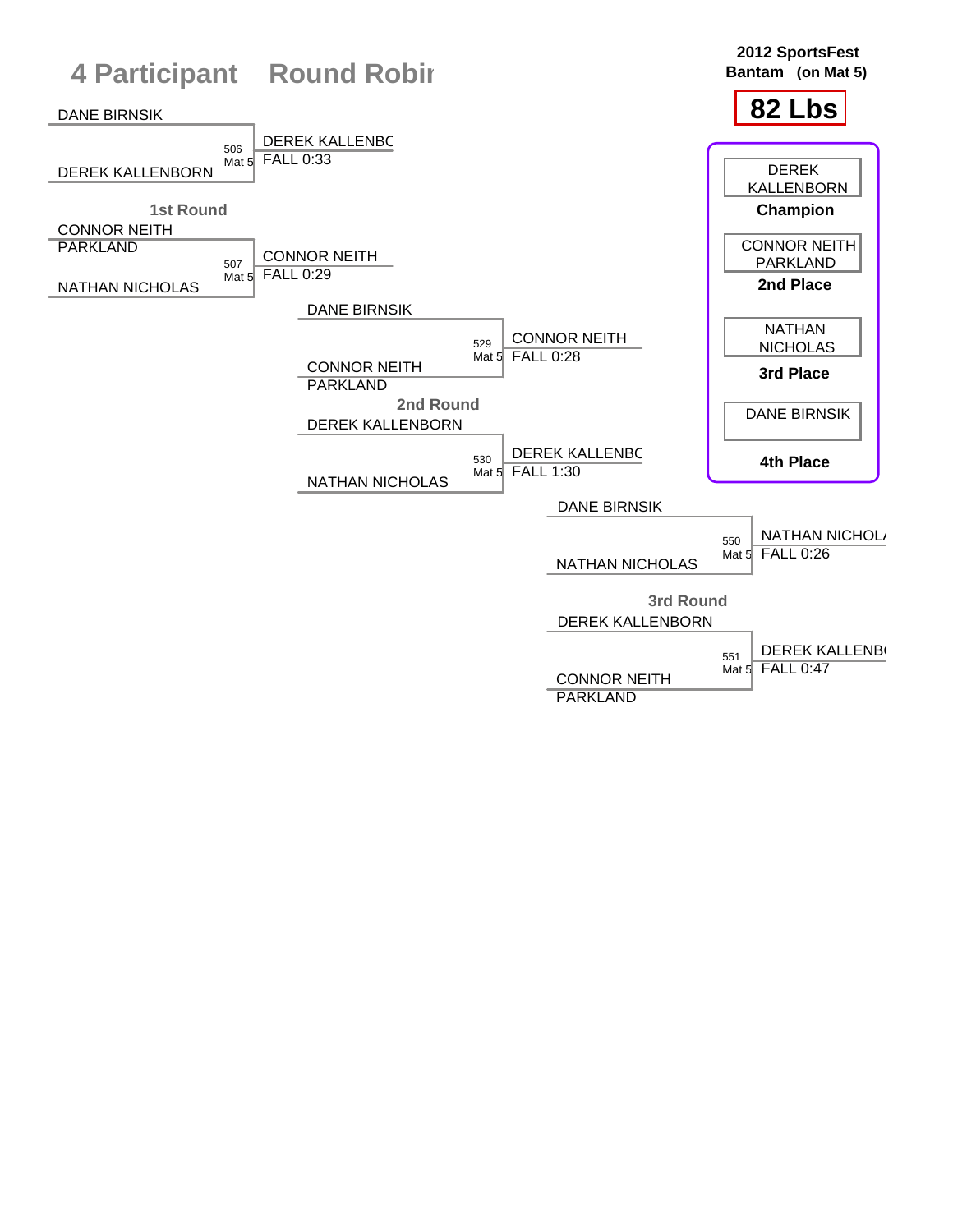| 2012 SportsFest   |  |  |
|-------------------|--|--|
| Bantam (on Mat 5) |  |  |





ZAYD AFIF PARKLAND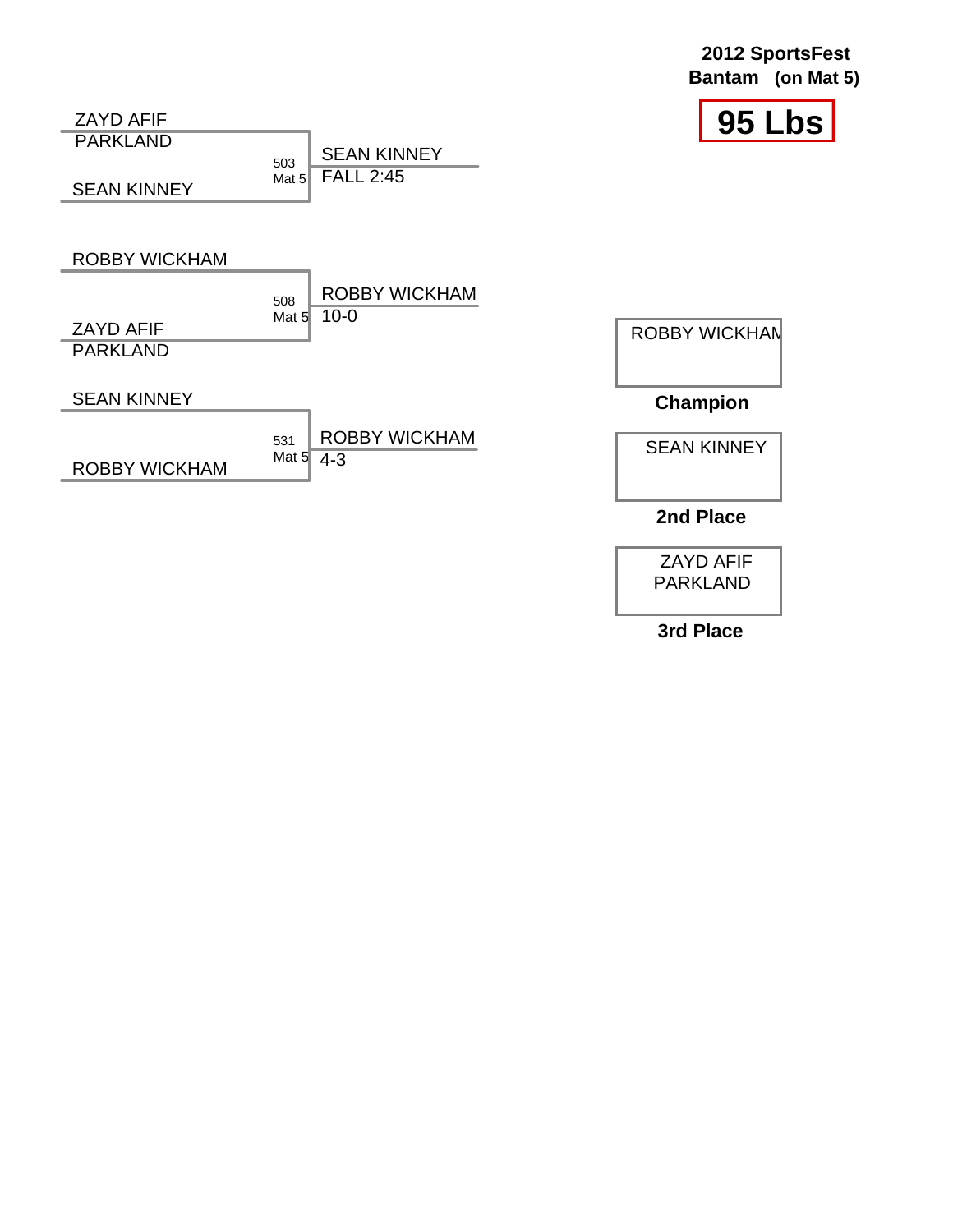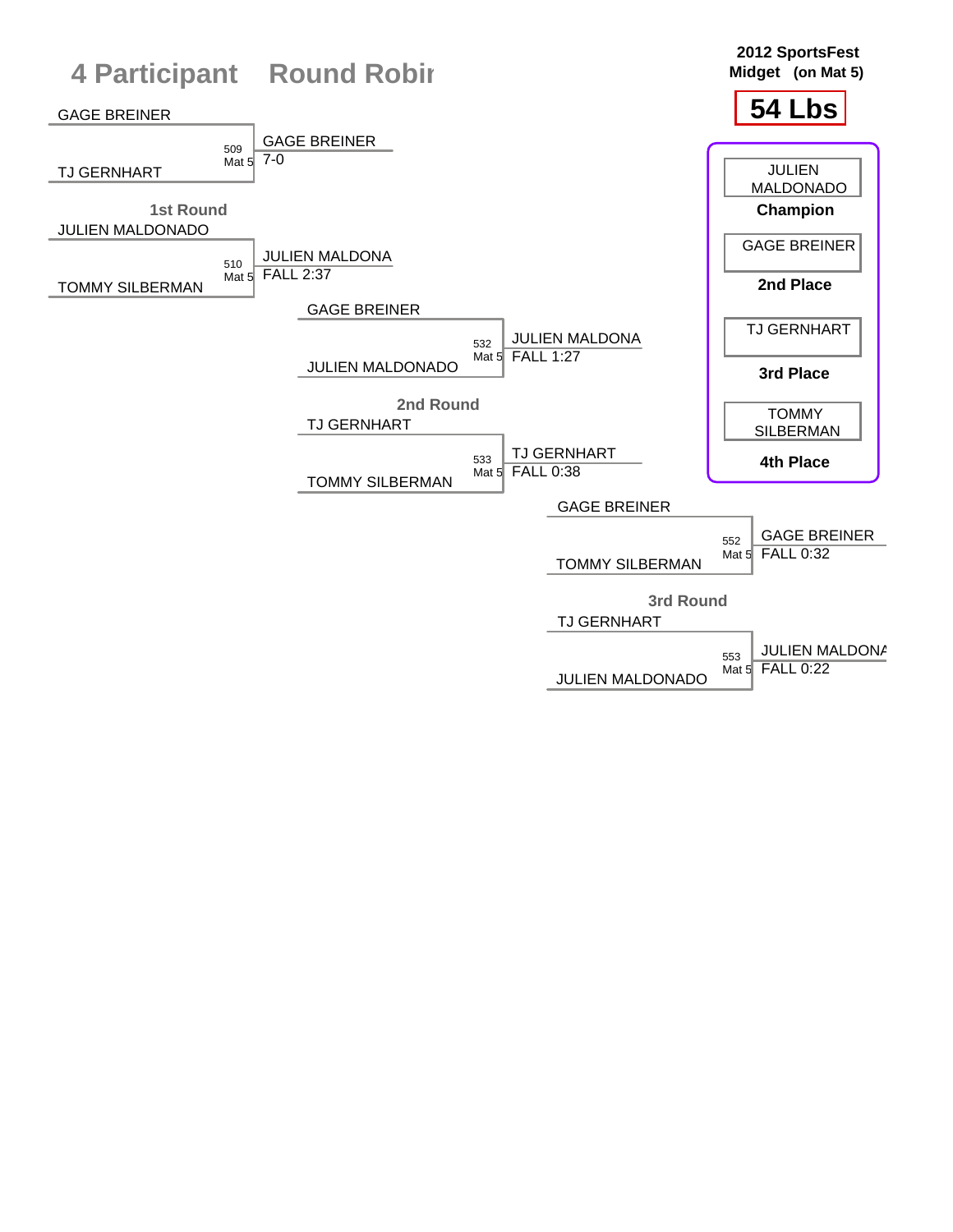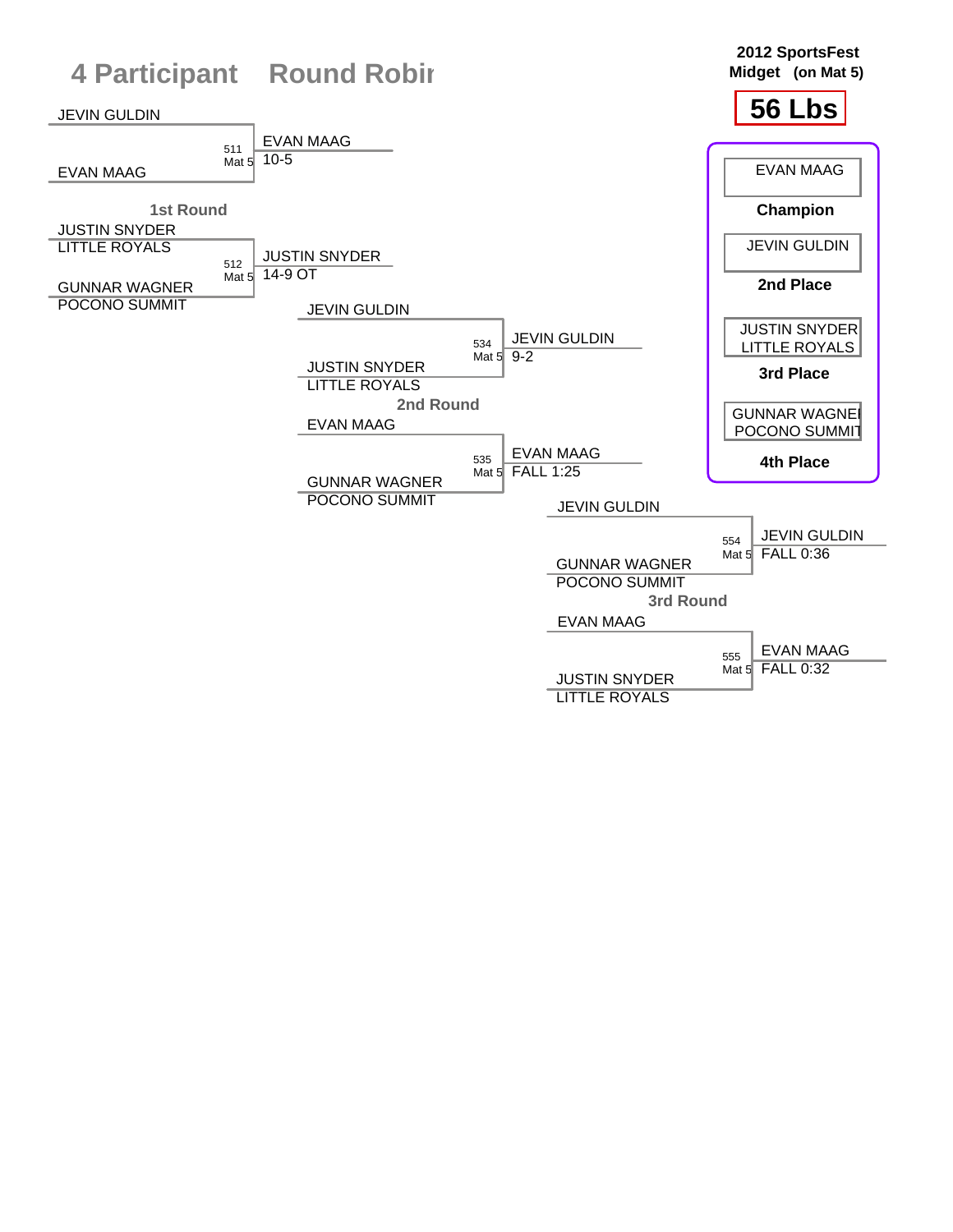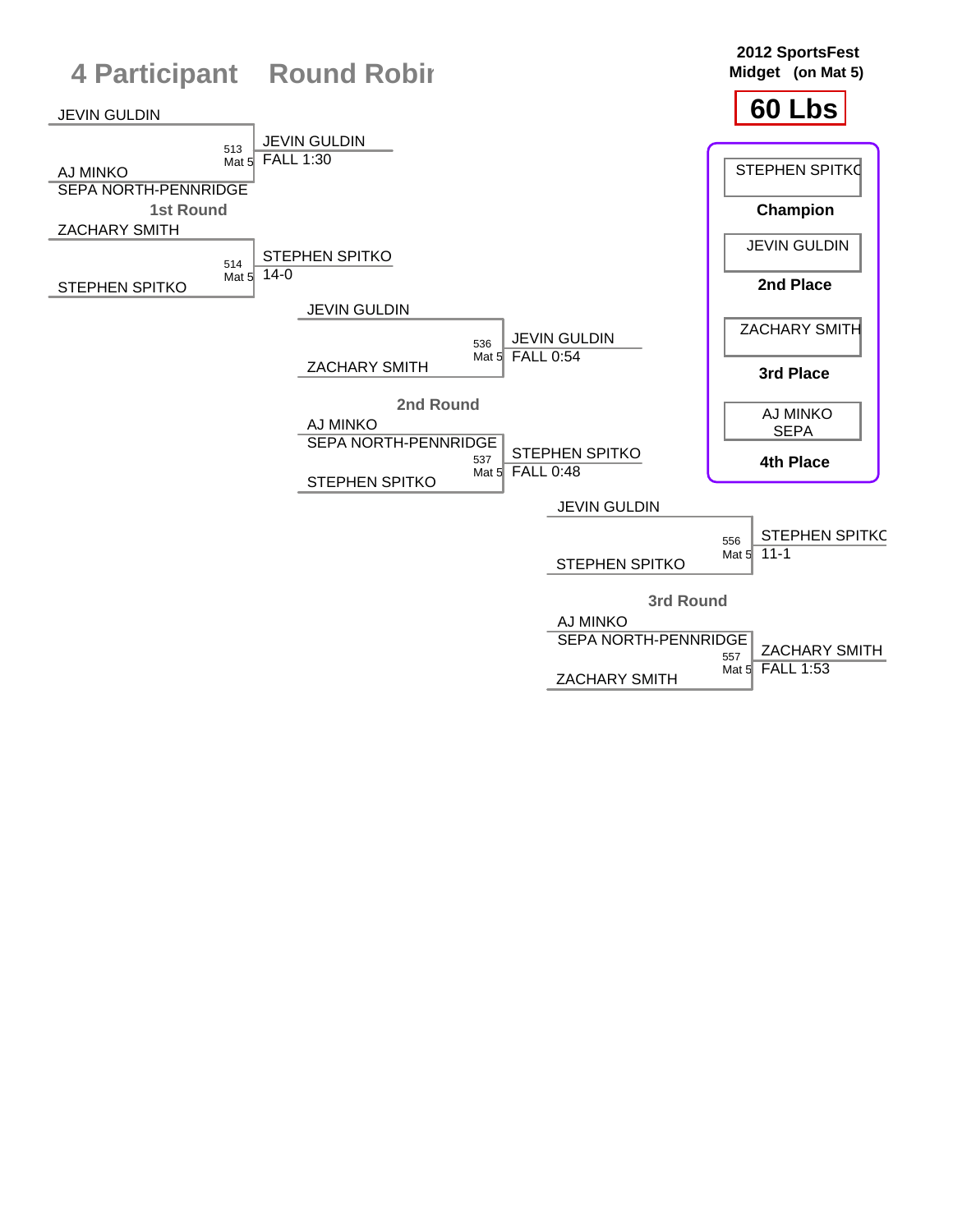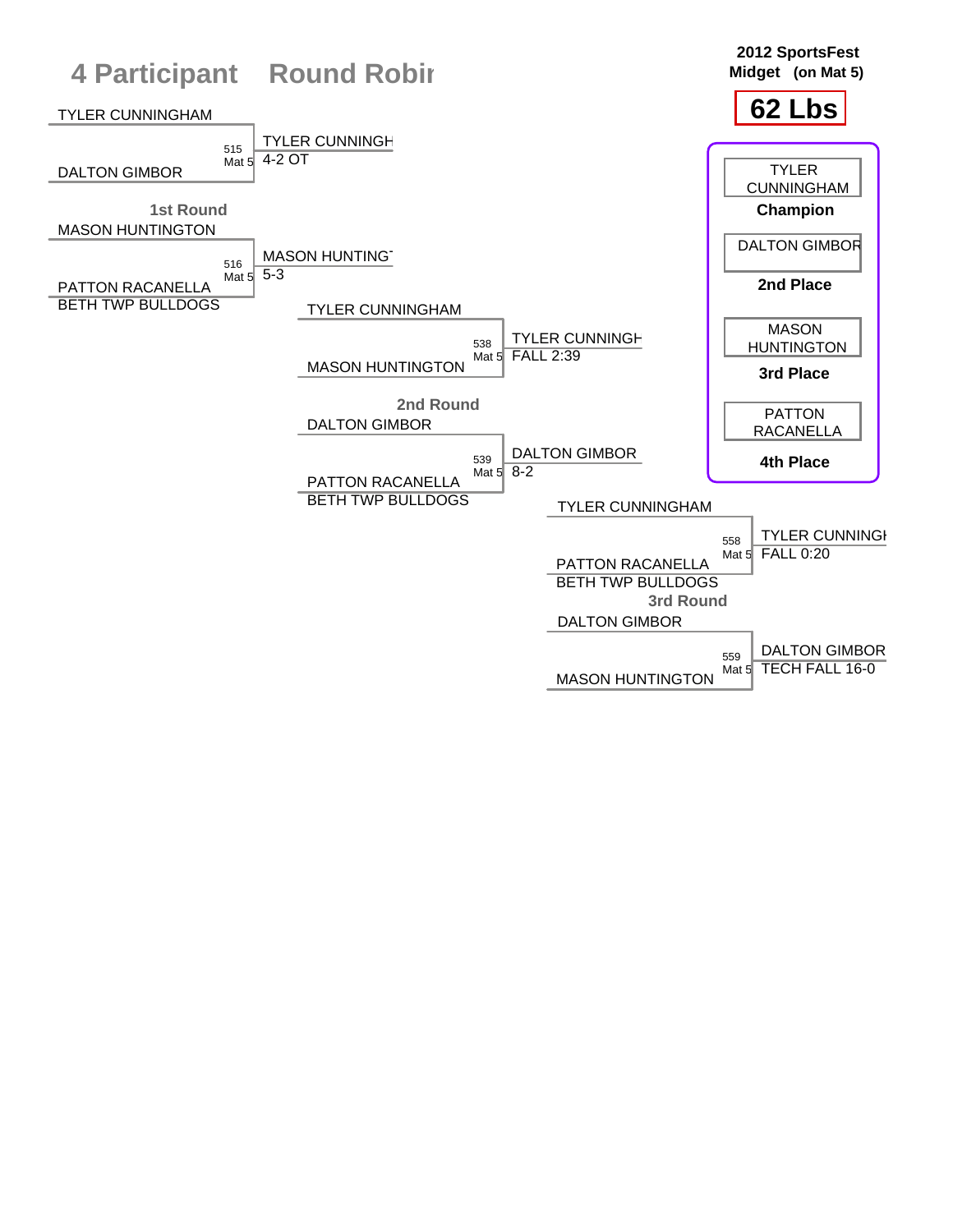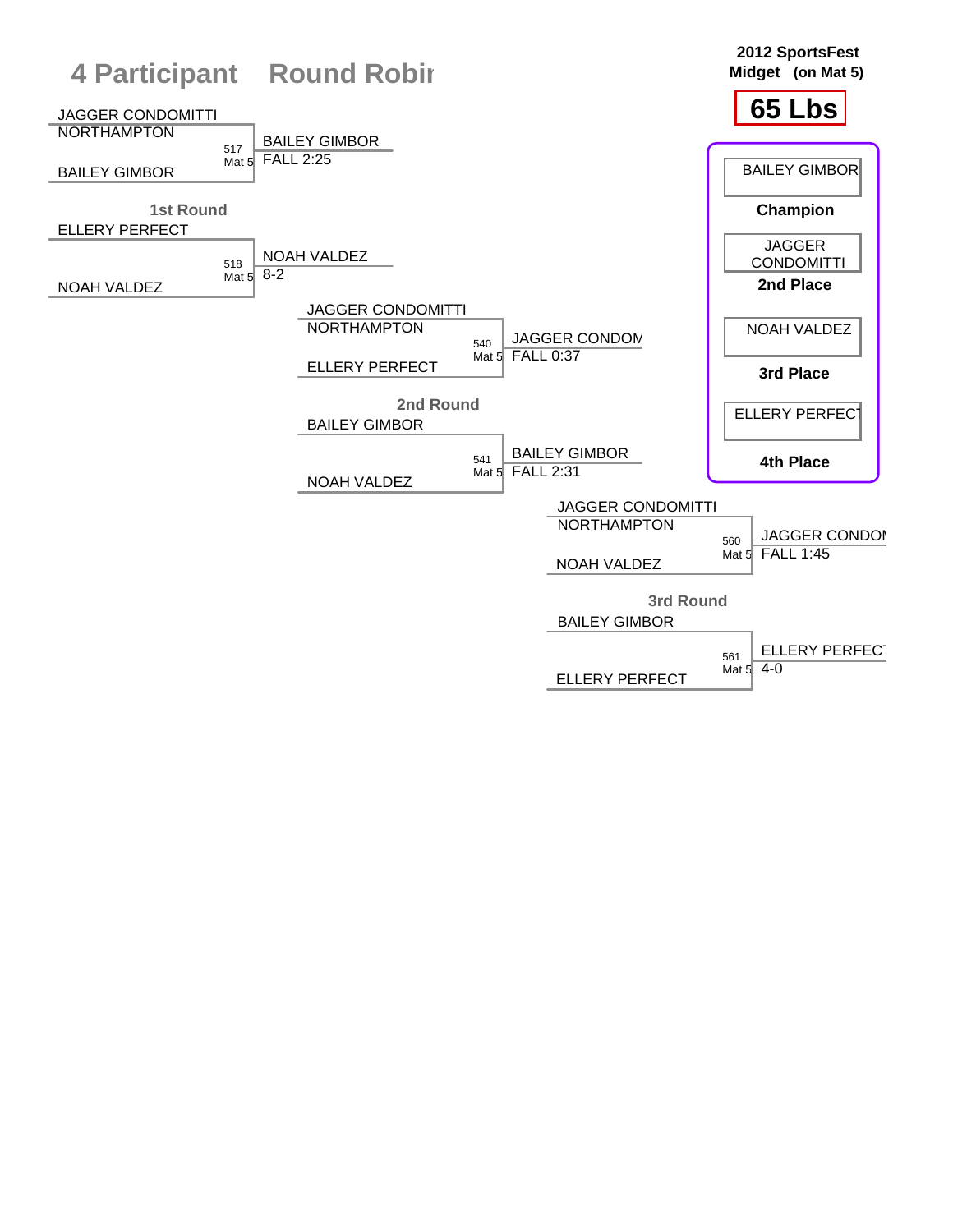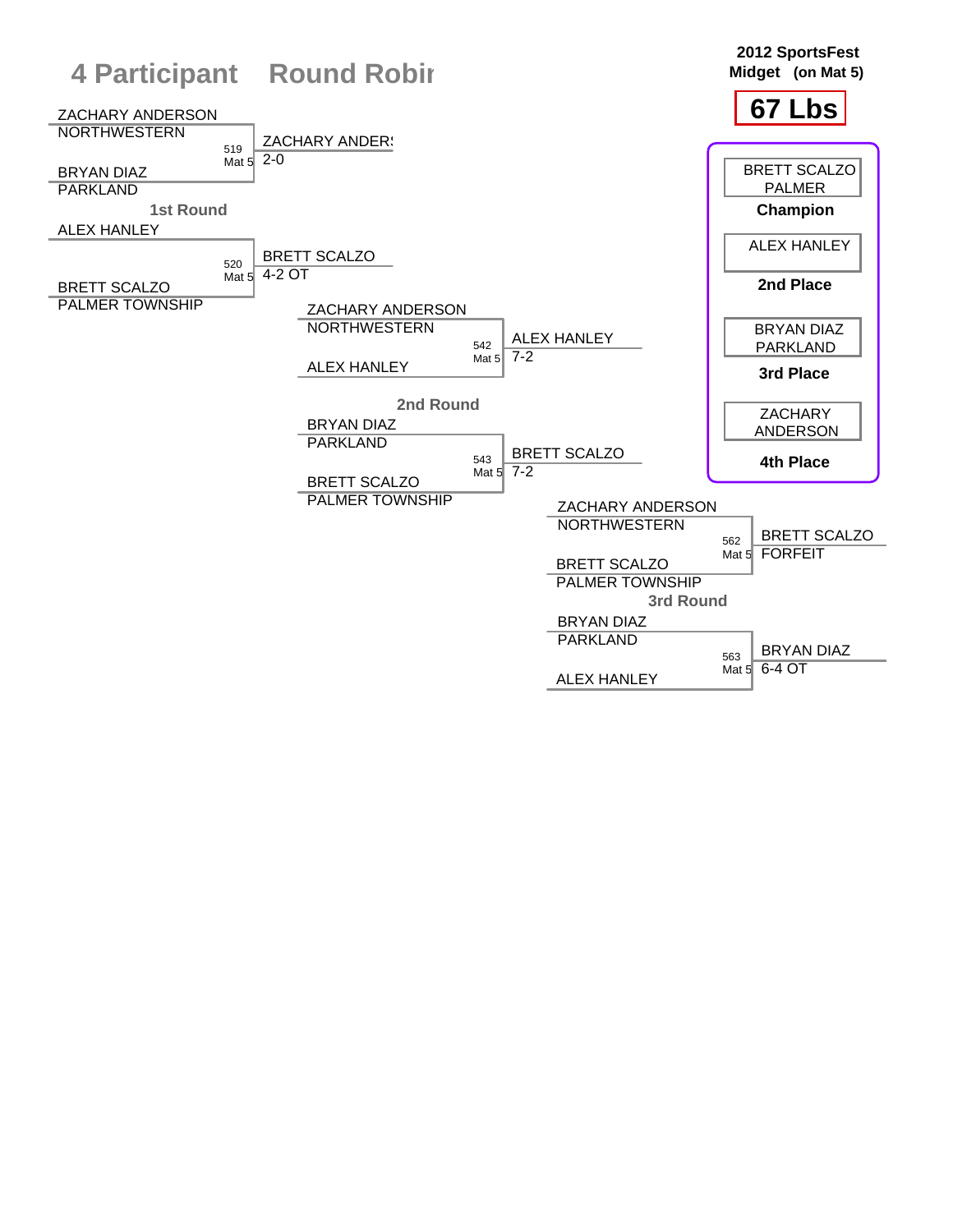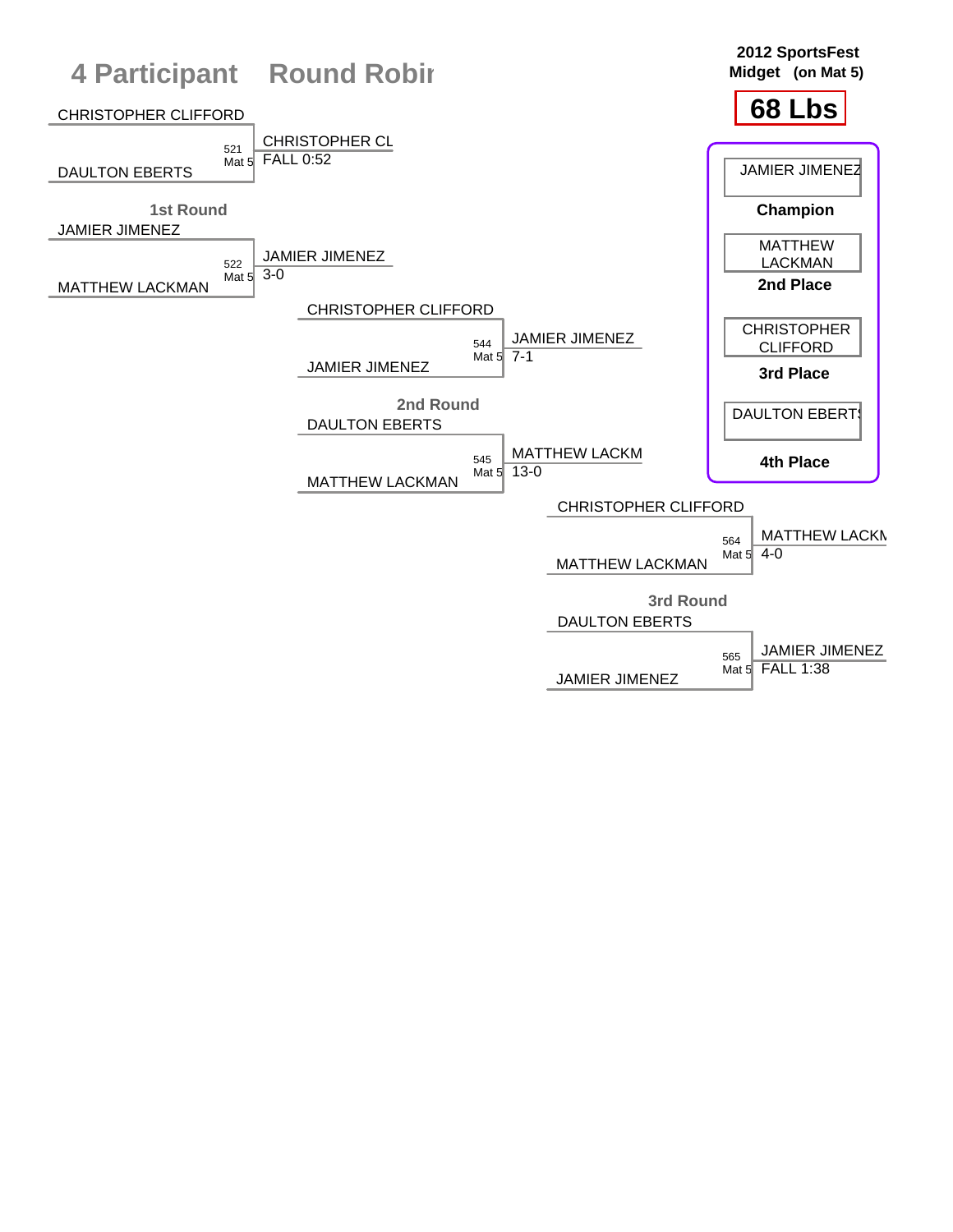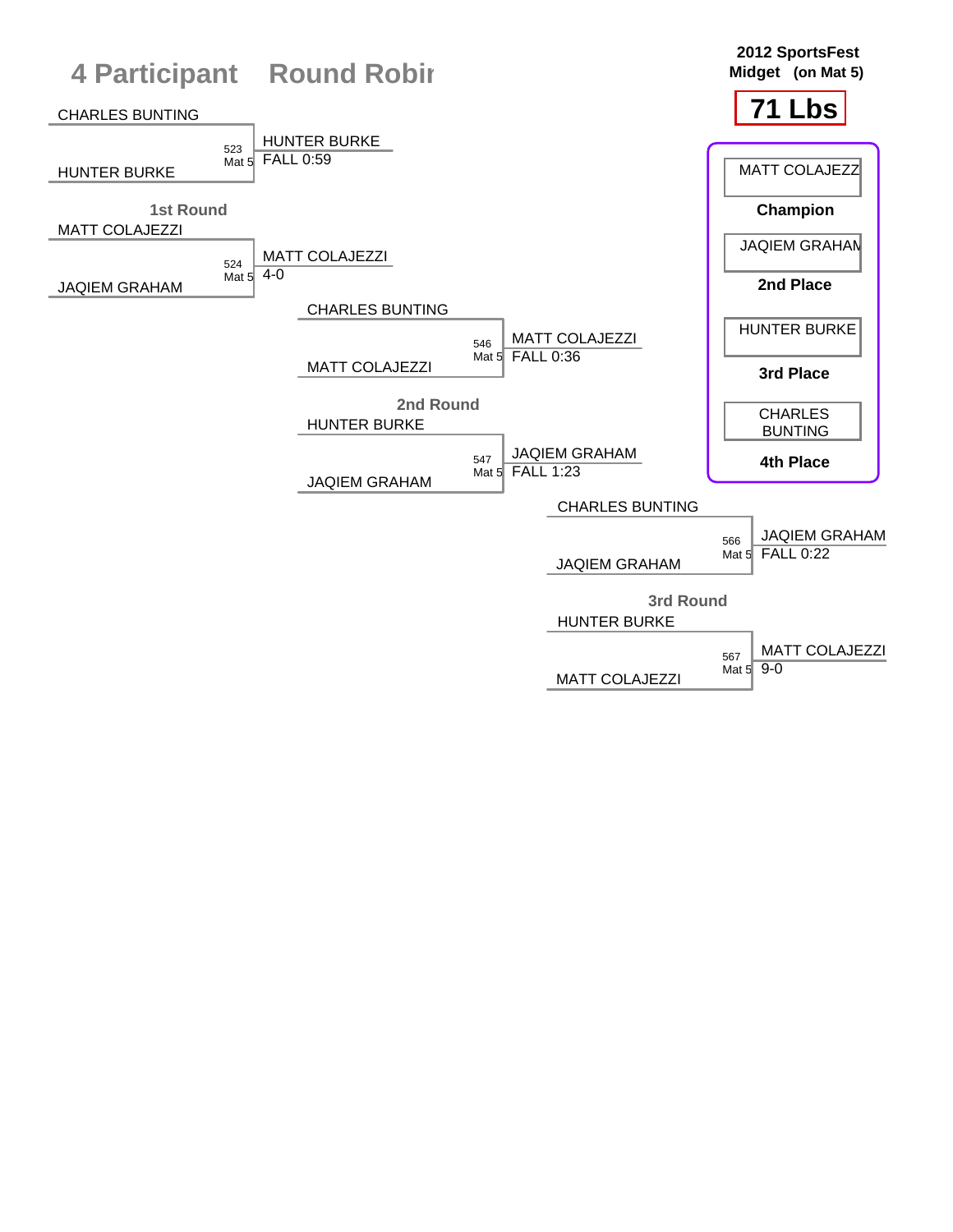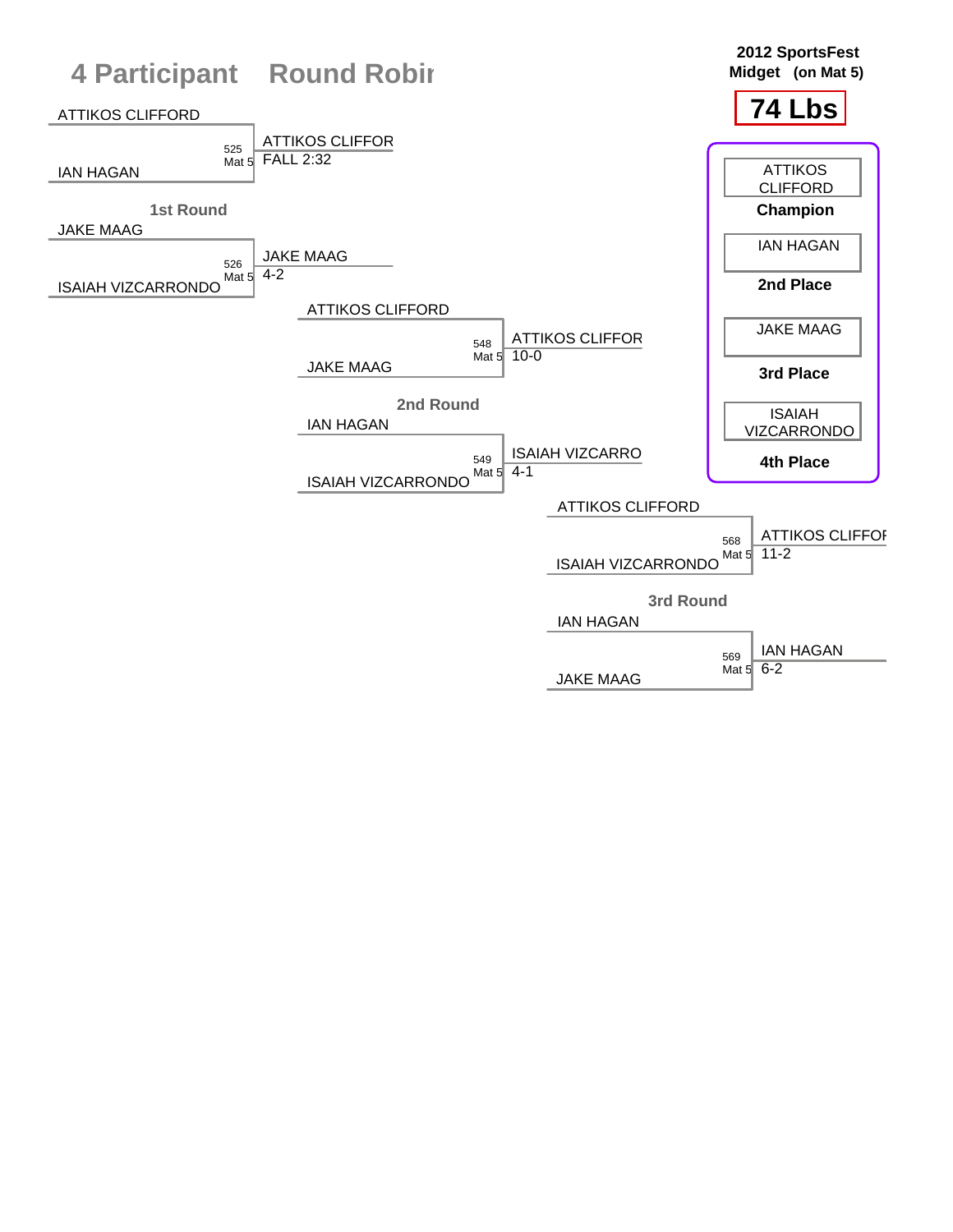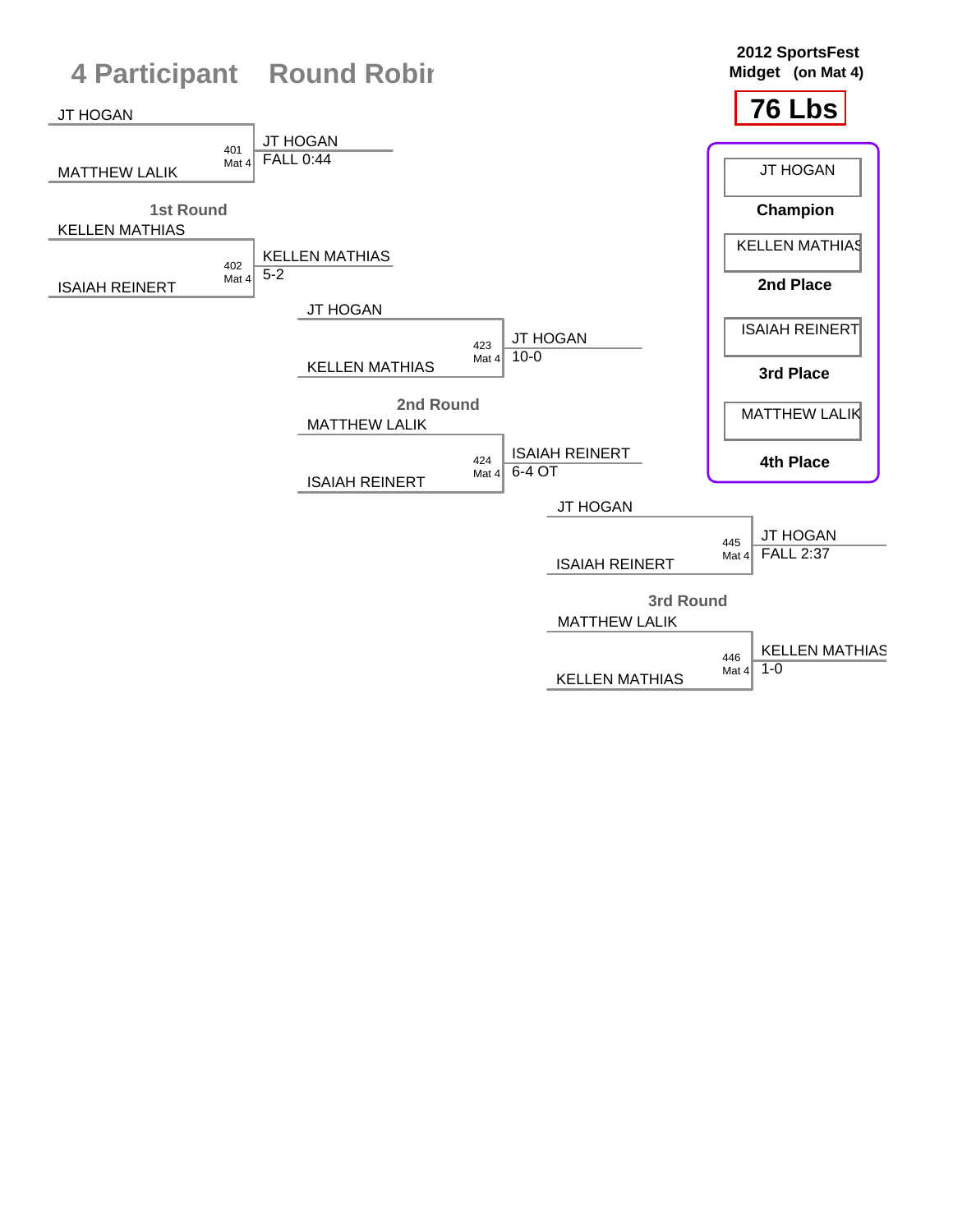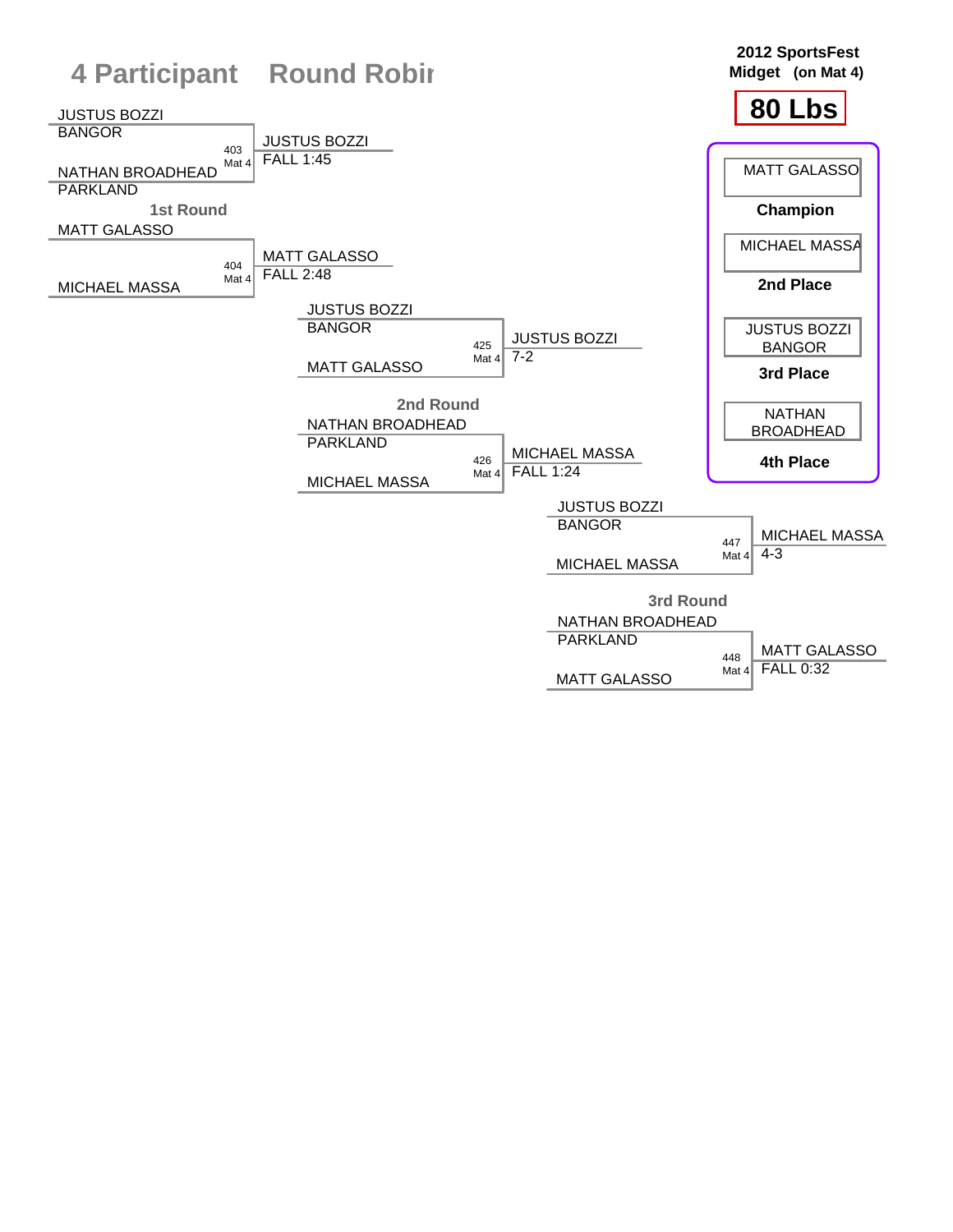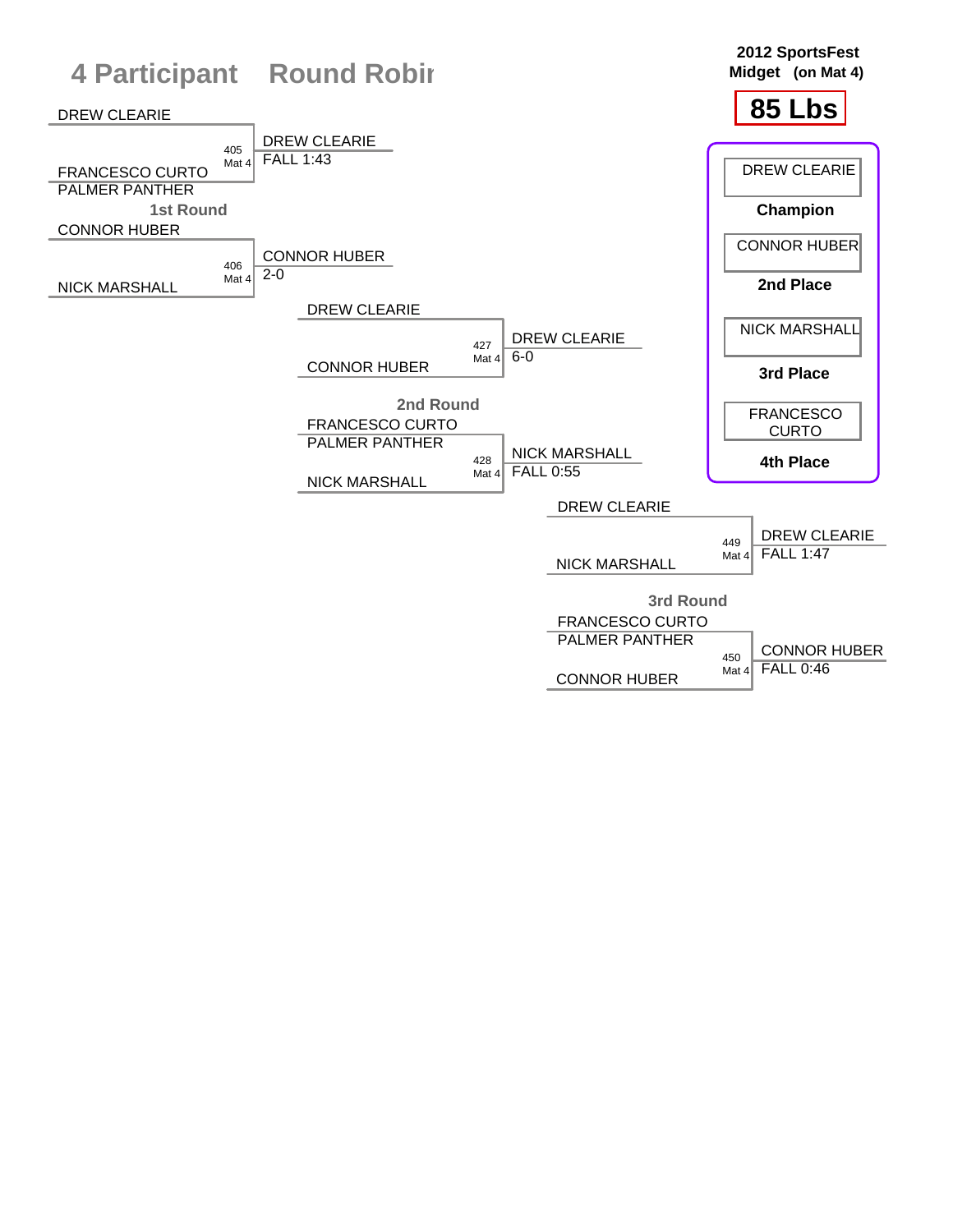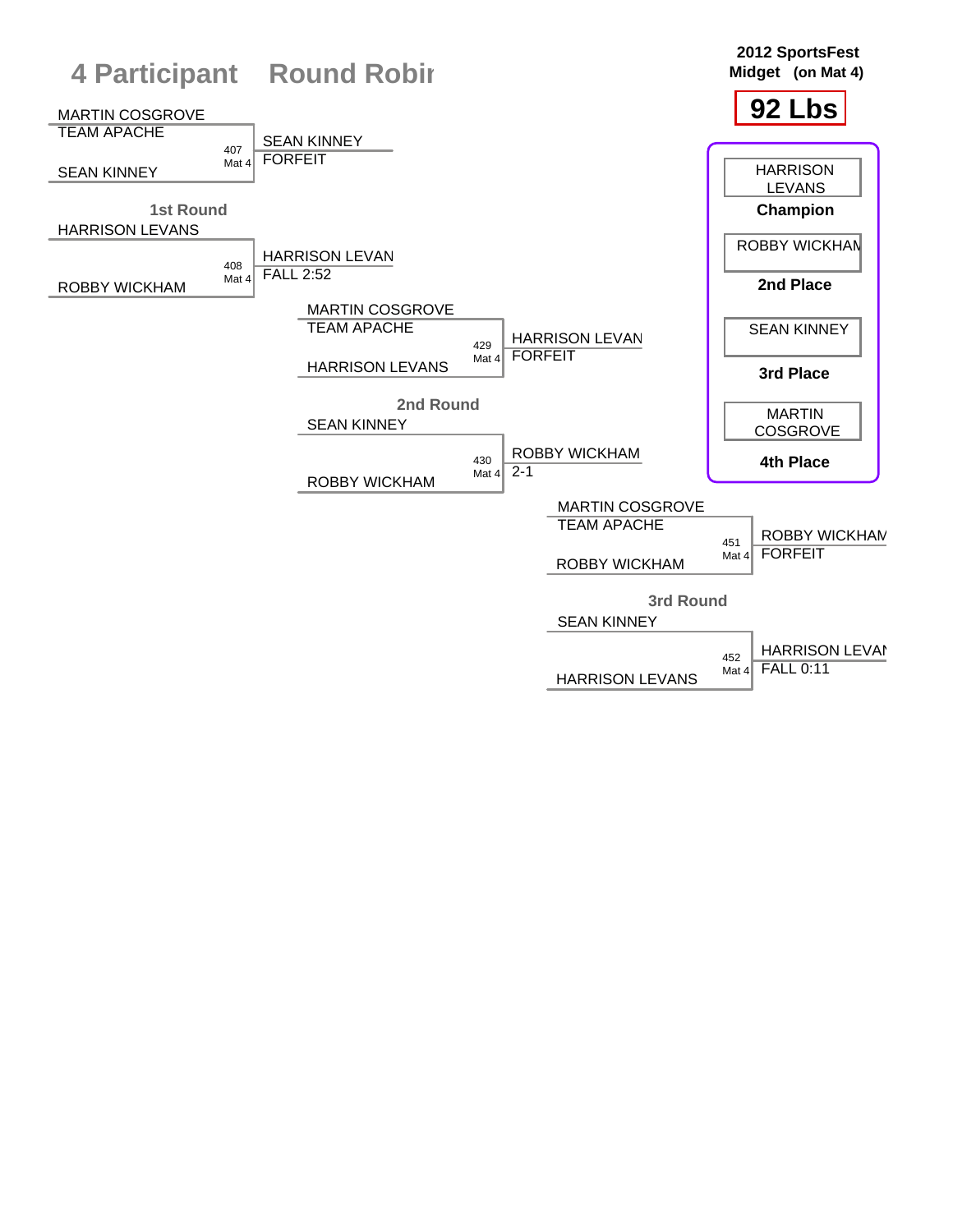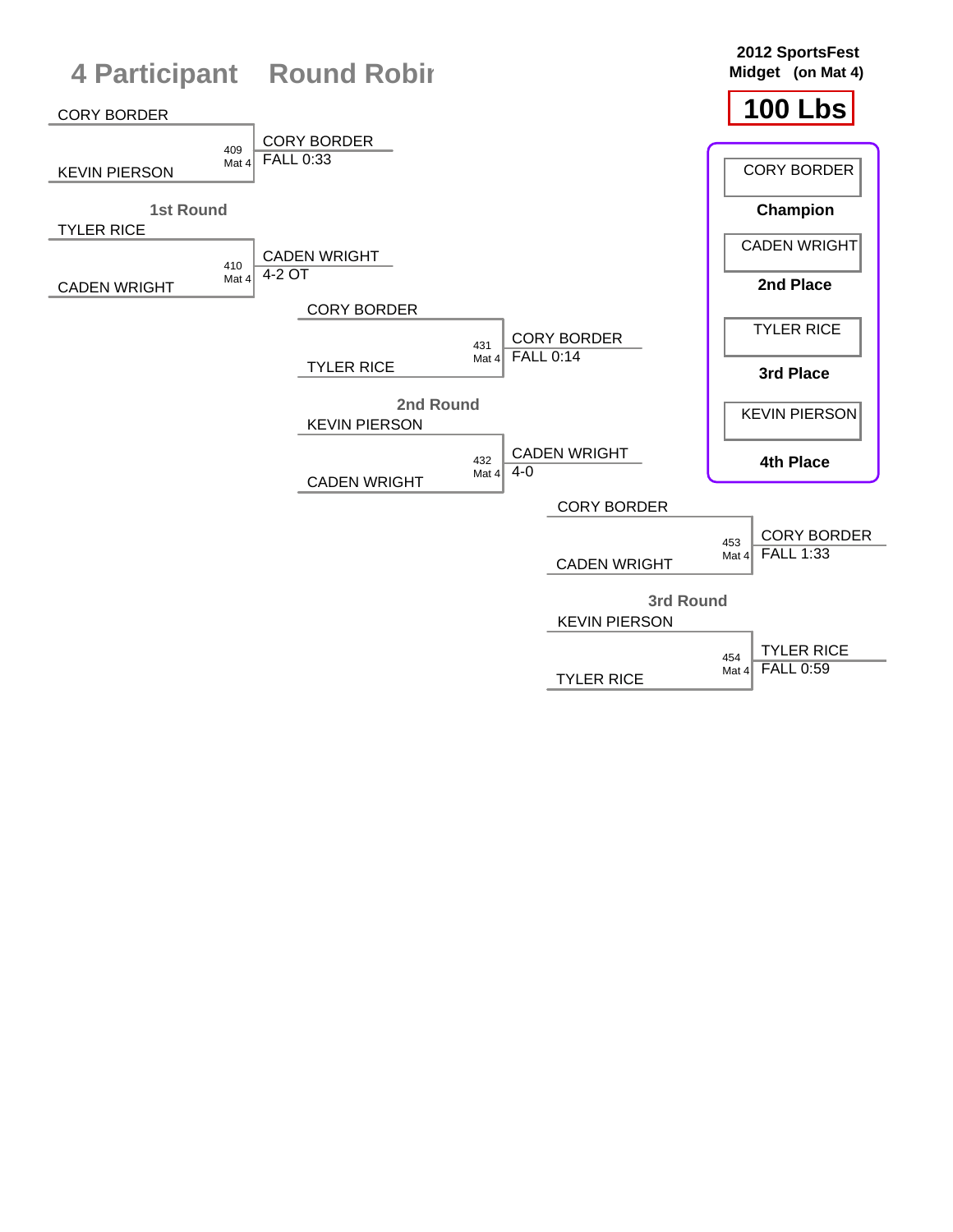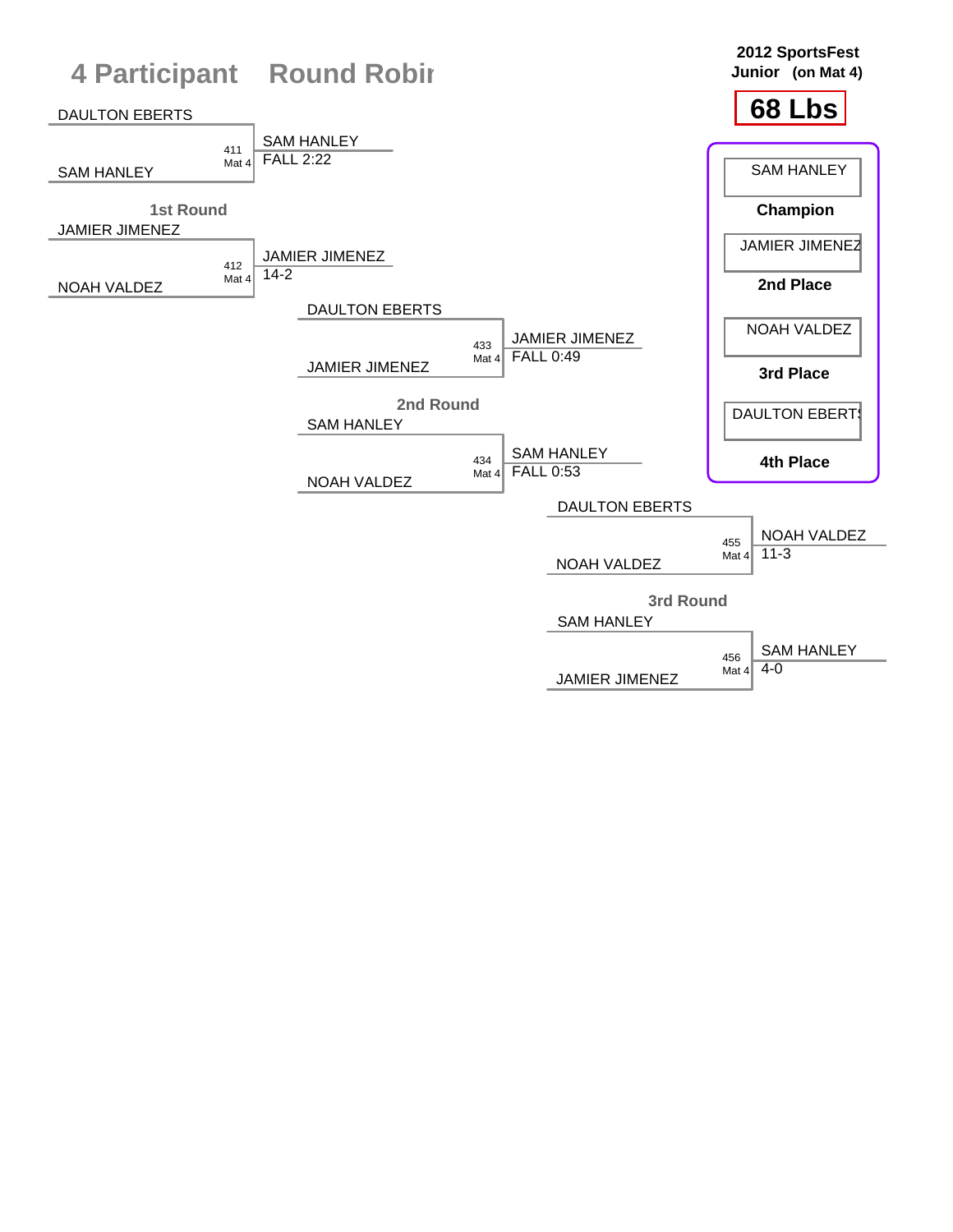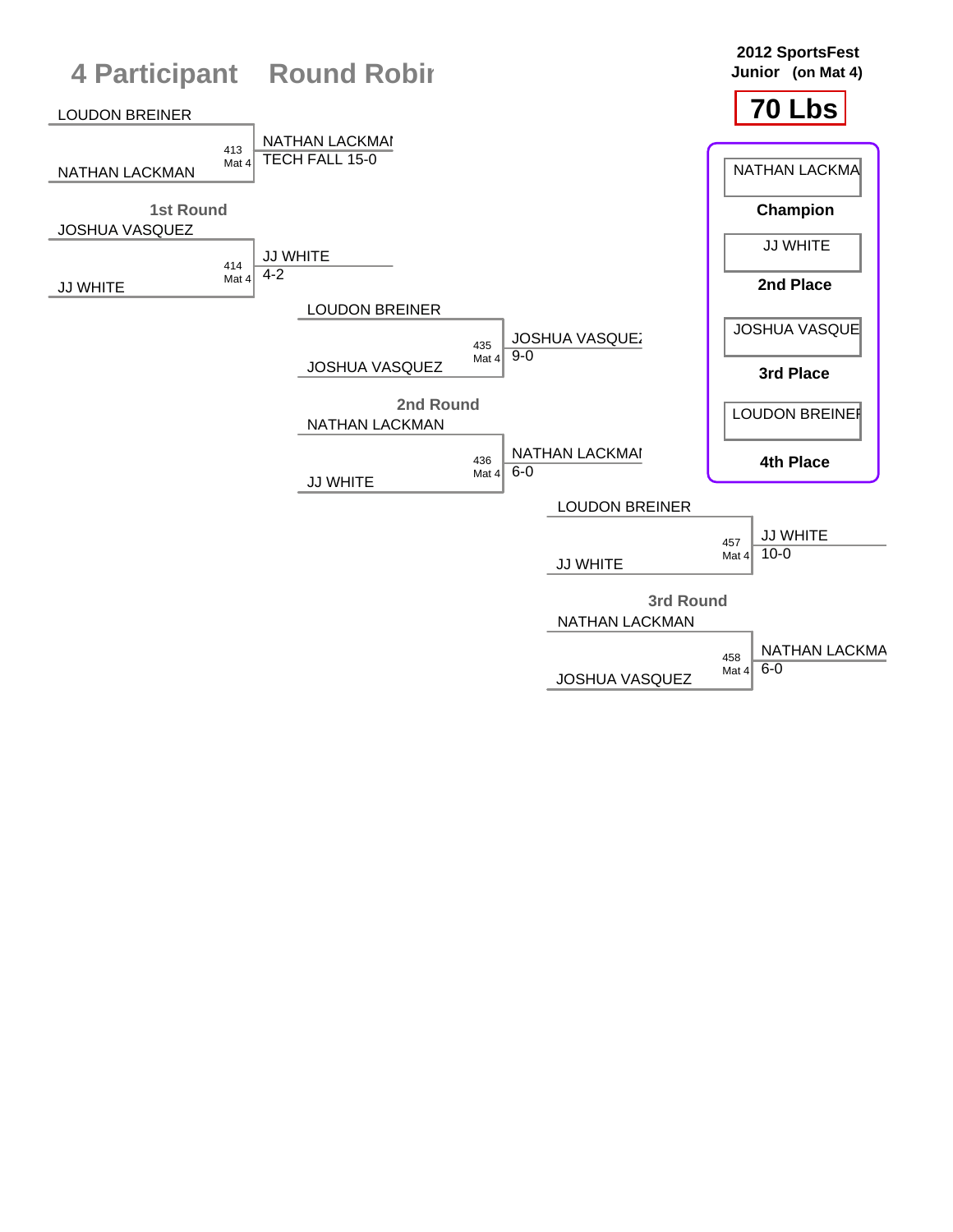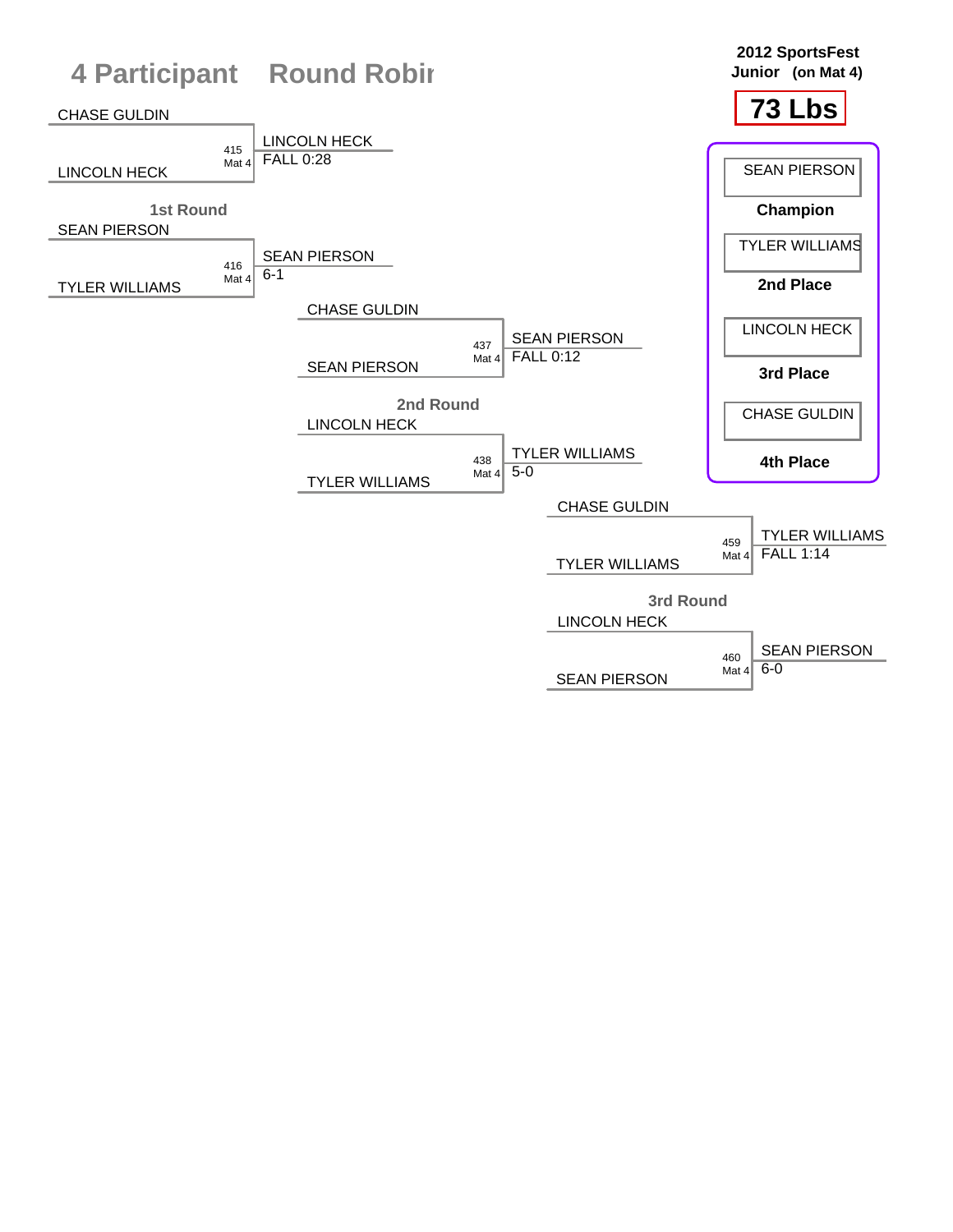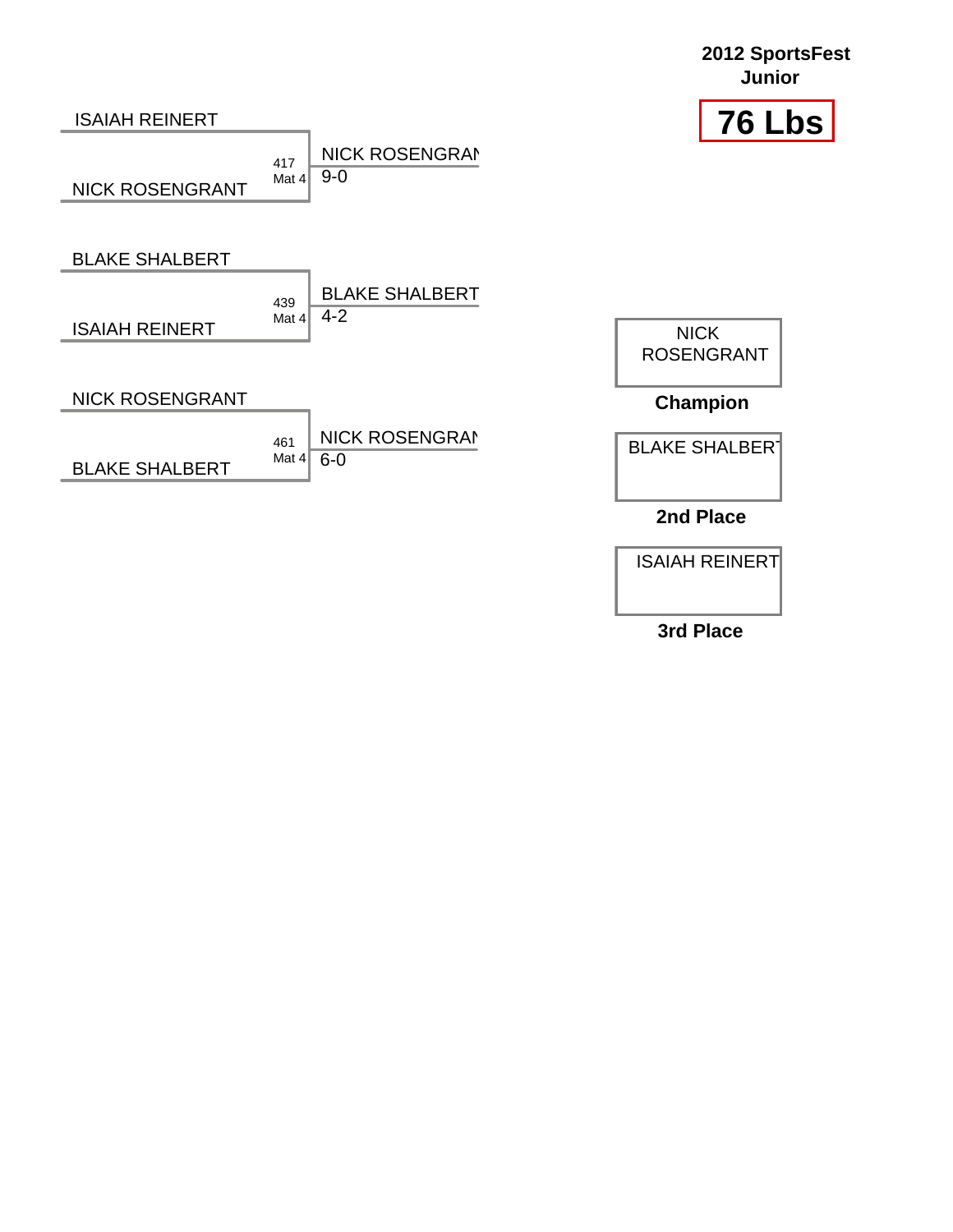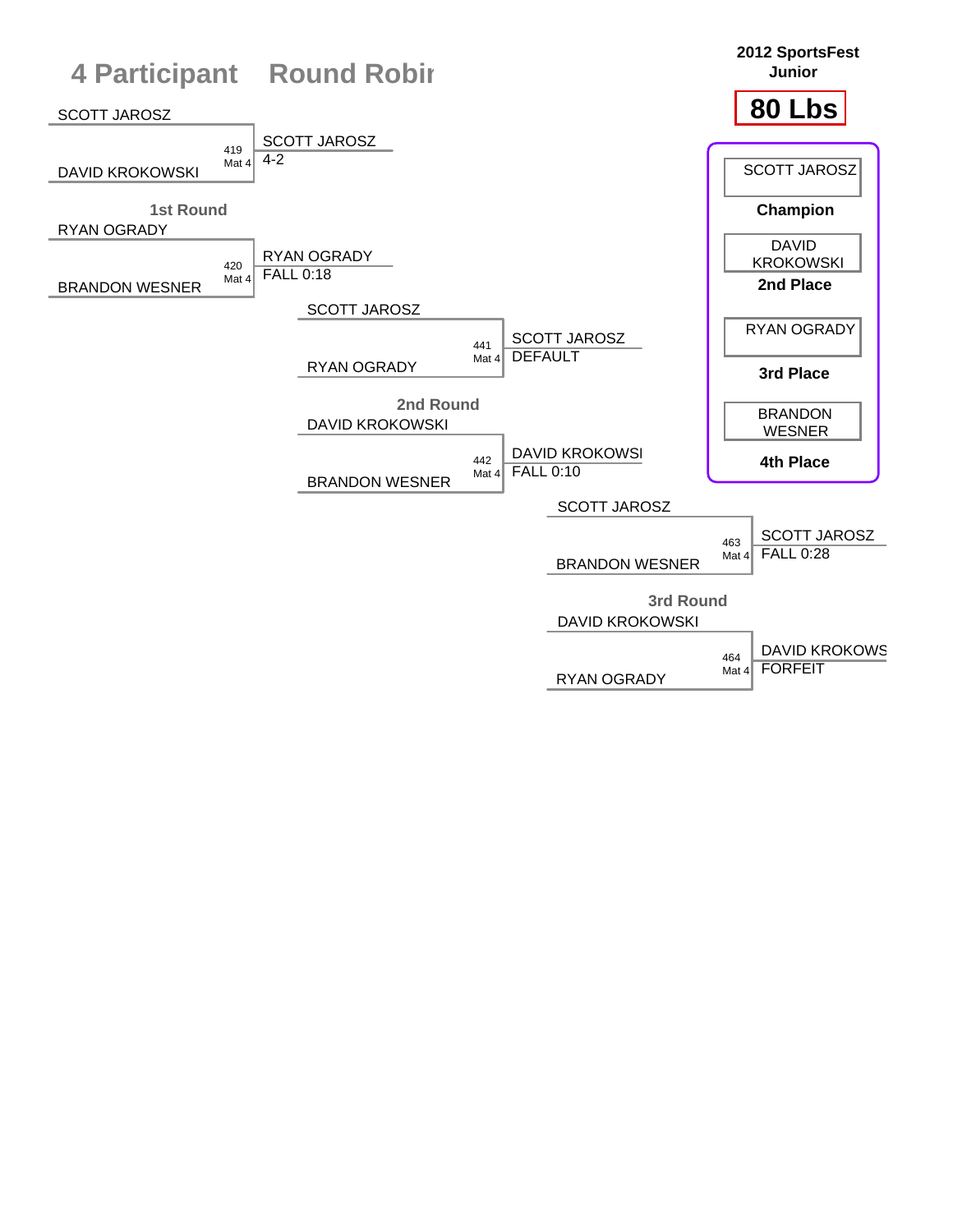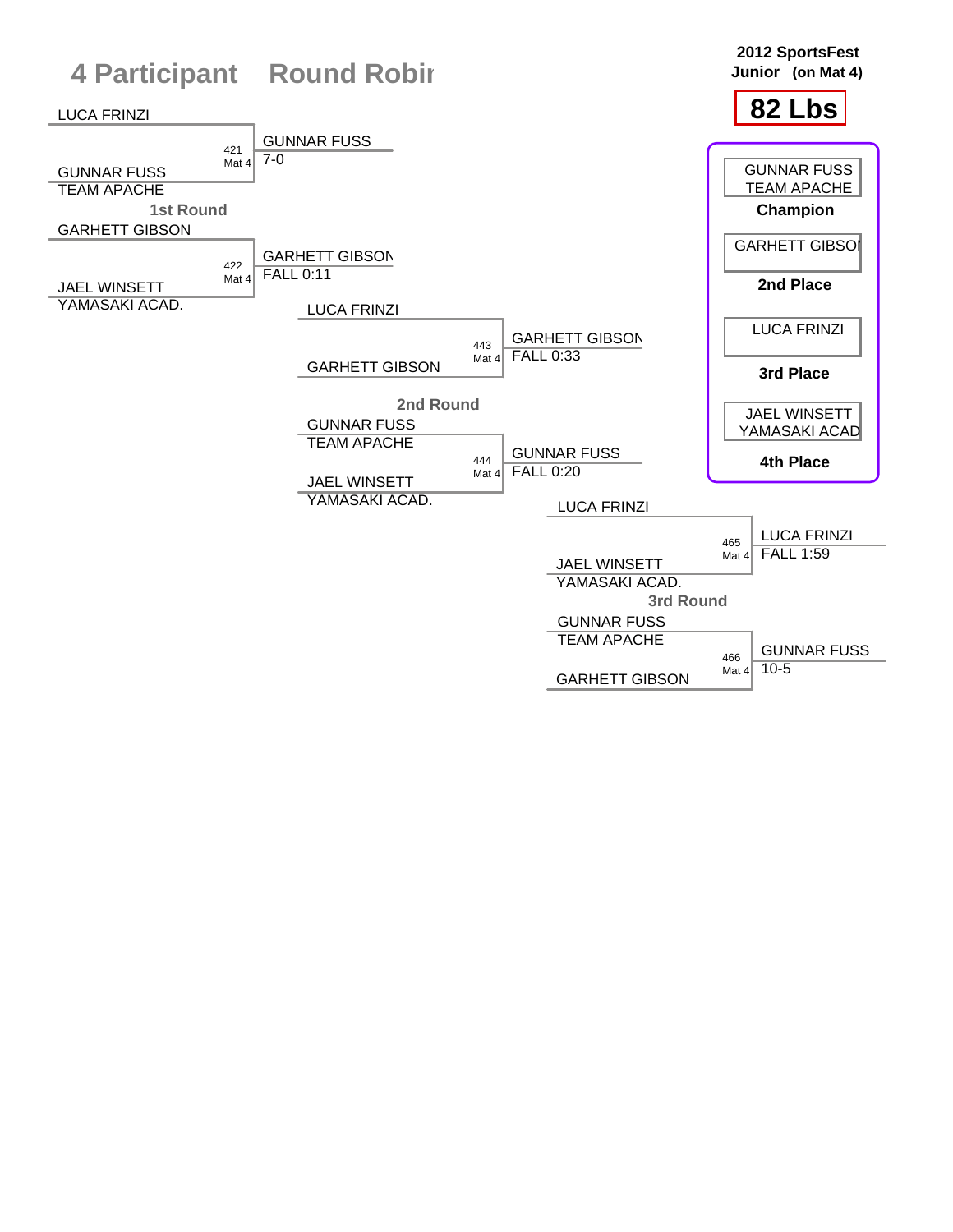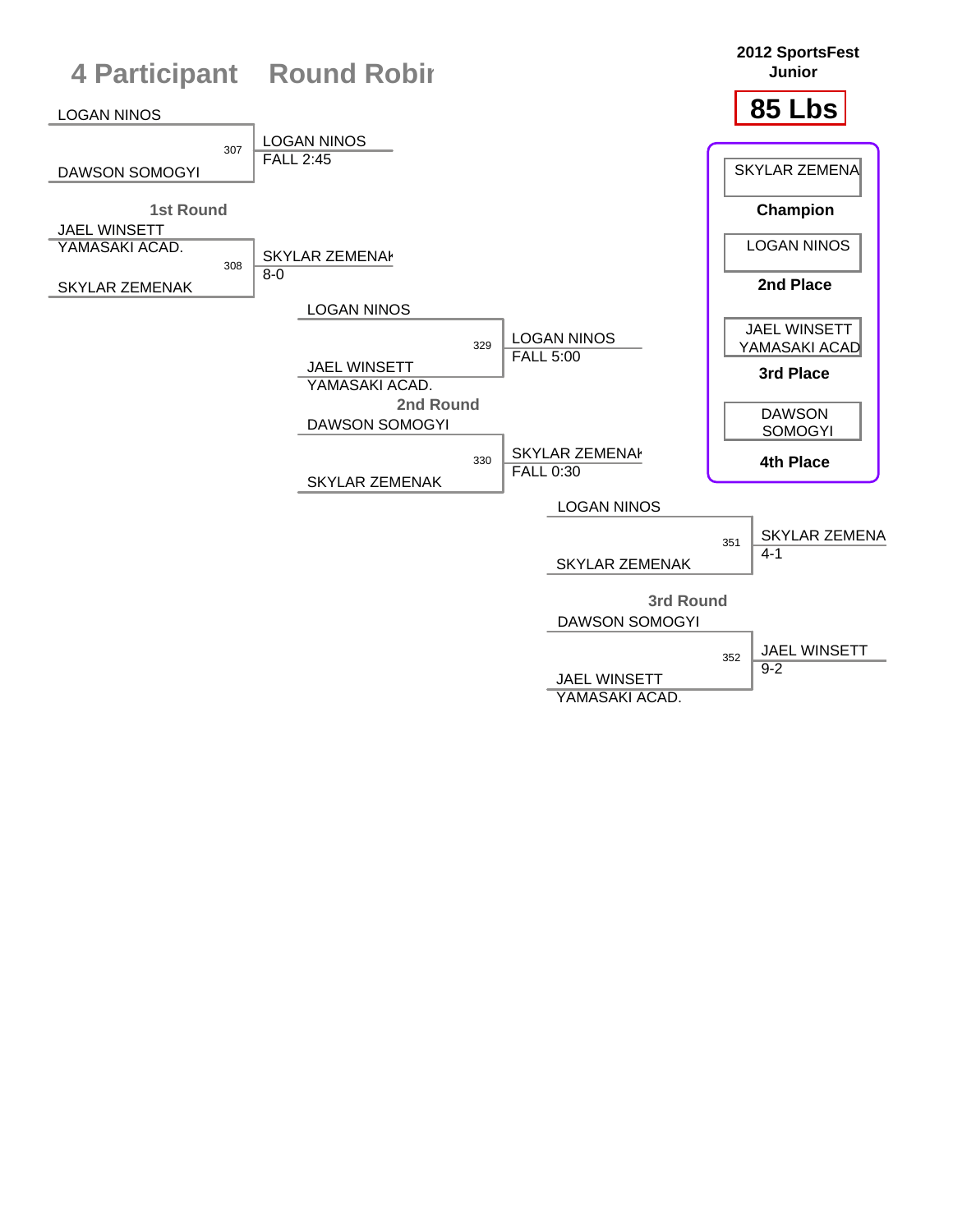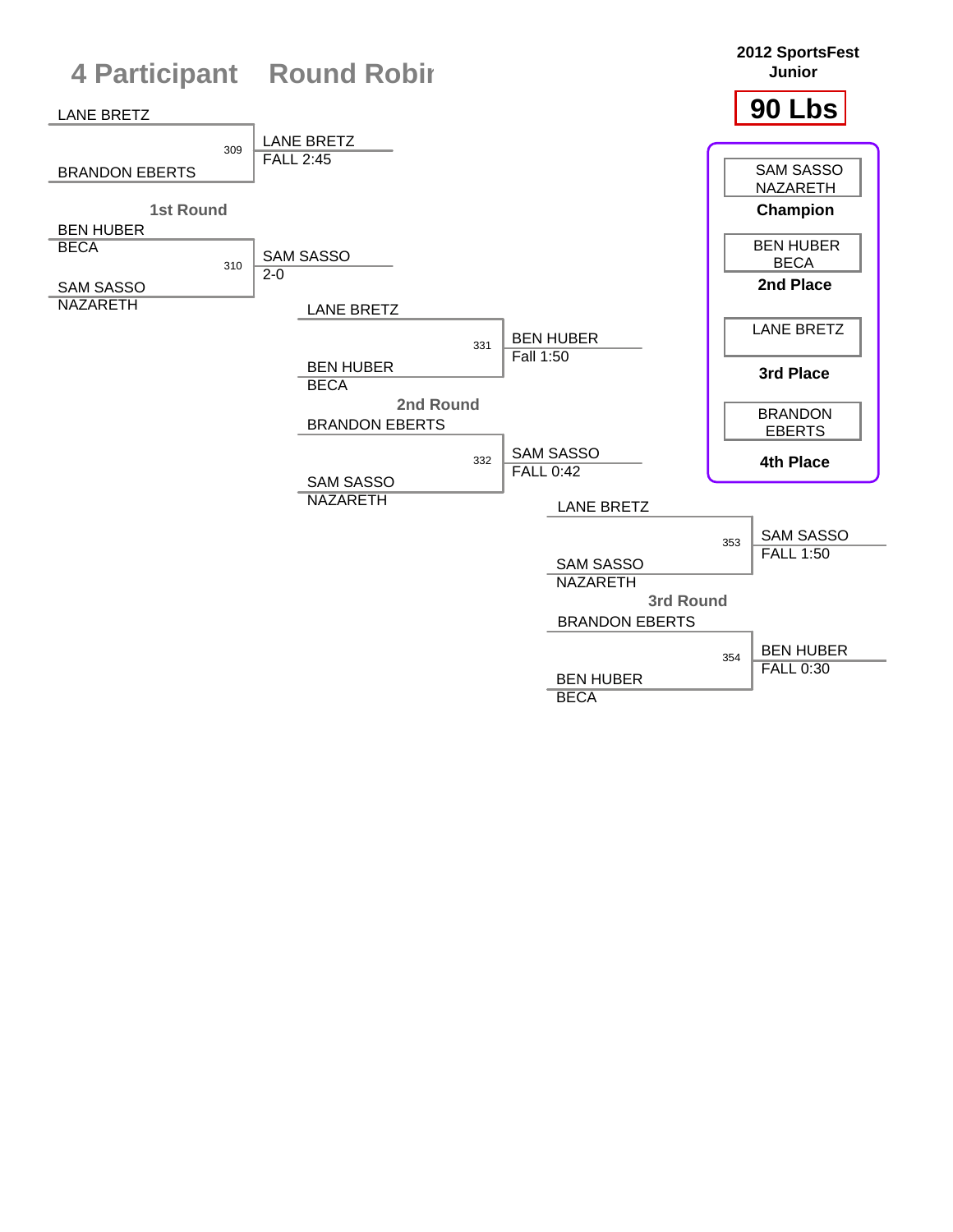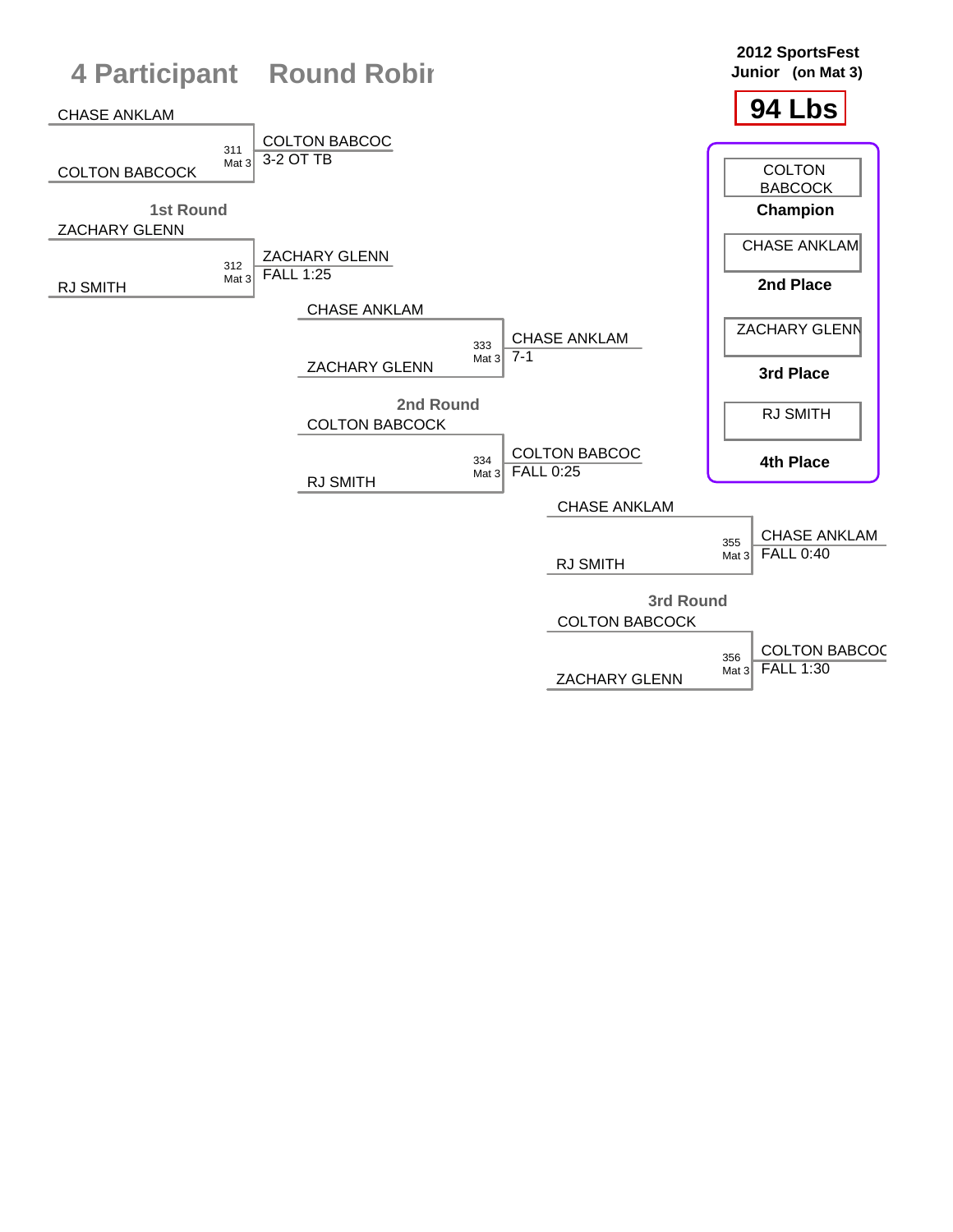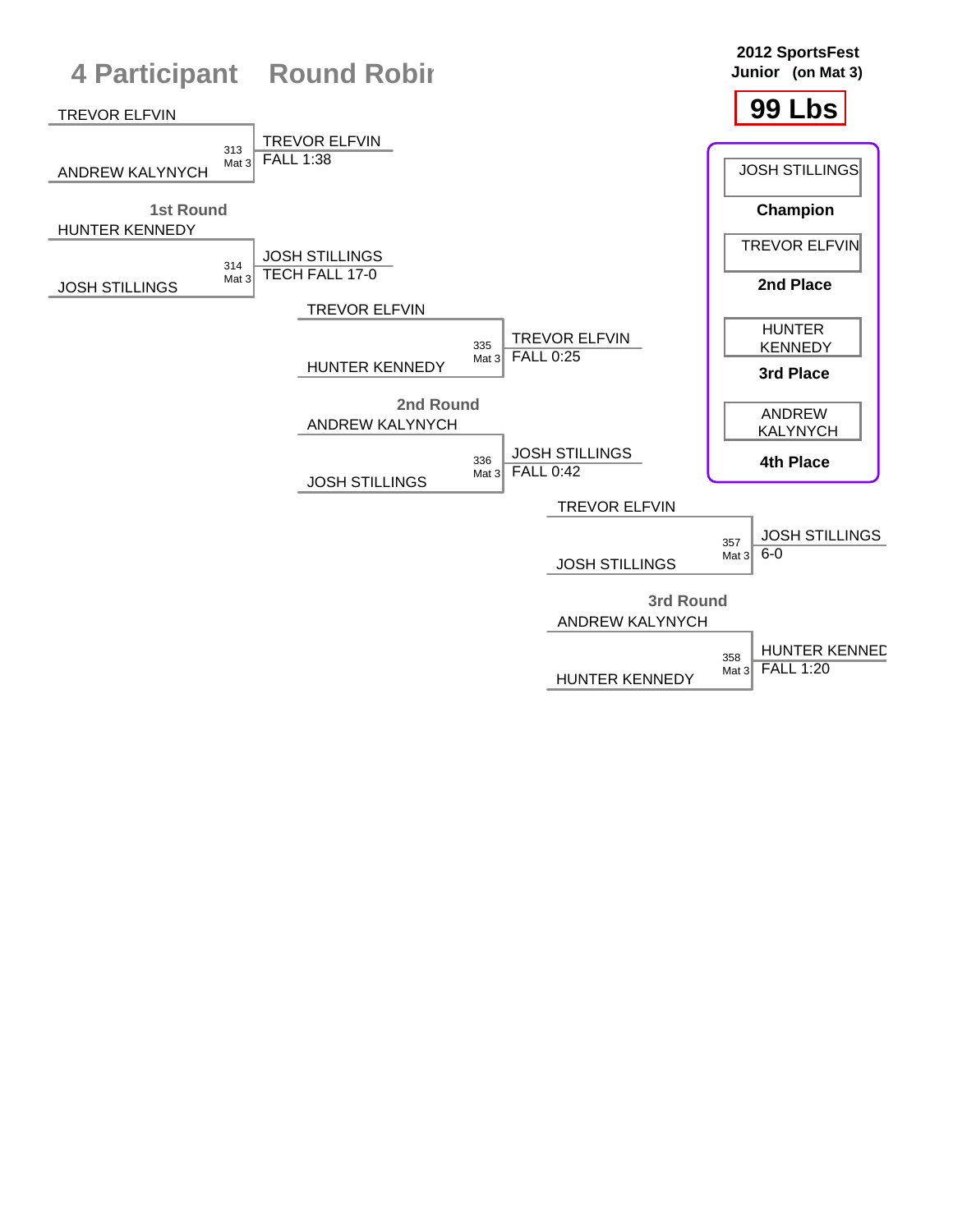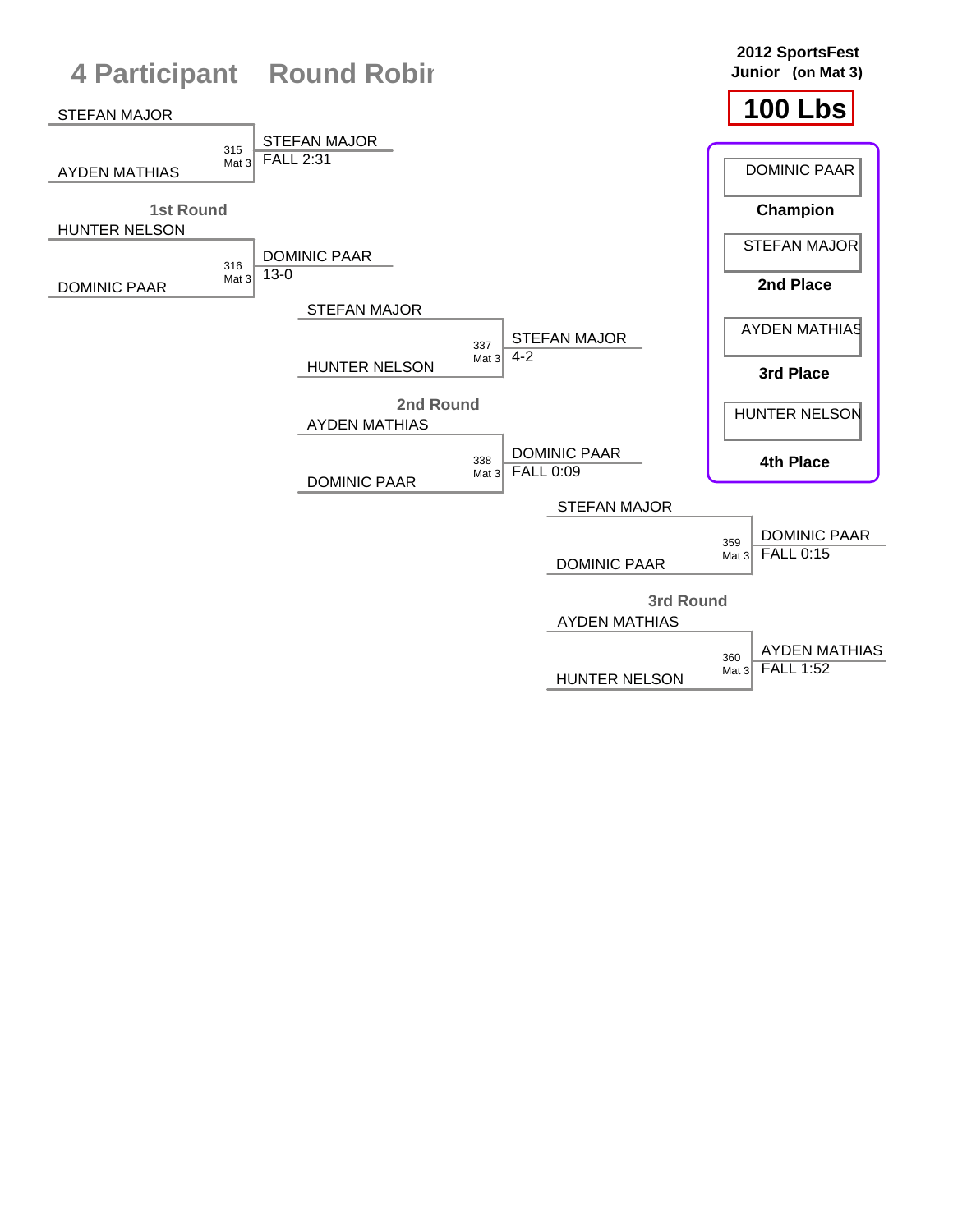| 2012 SportsFest   |  |  |
|-------------------|--|--|
| Junior (on Mat 3) |  |  |





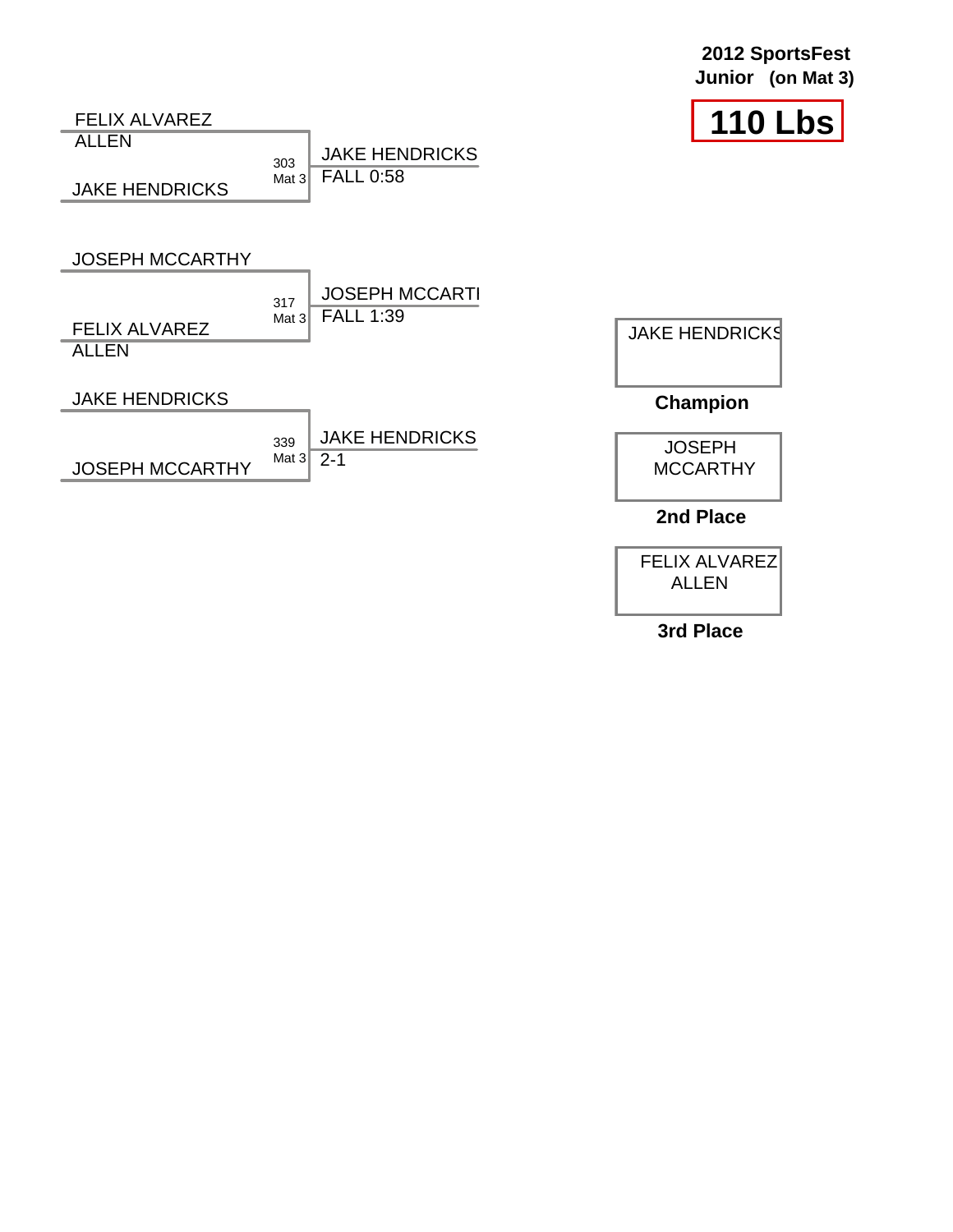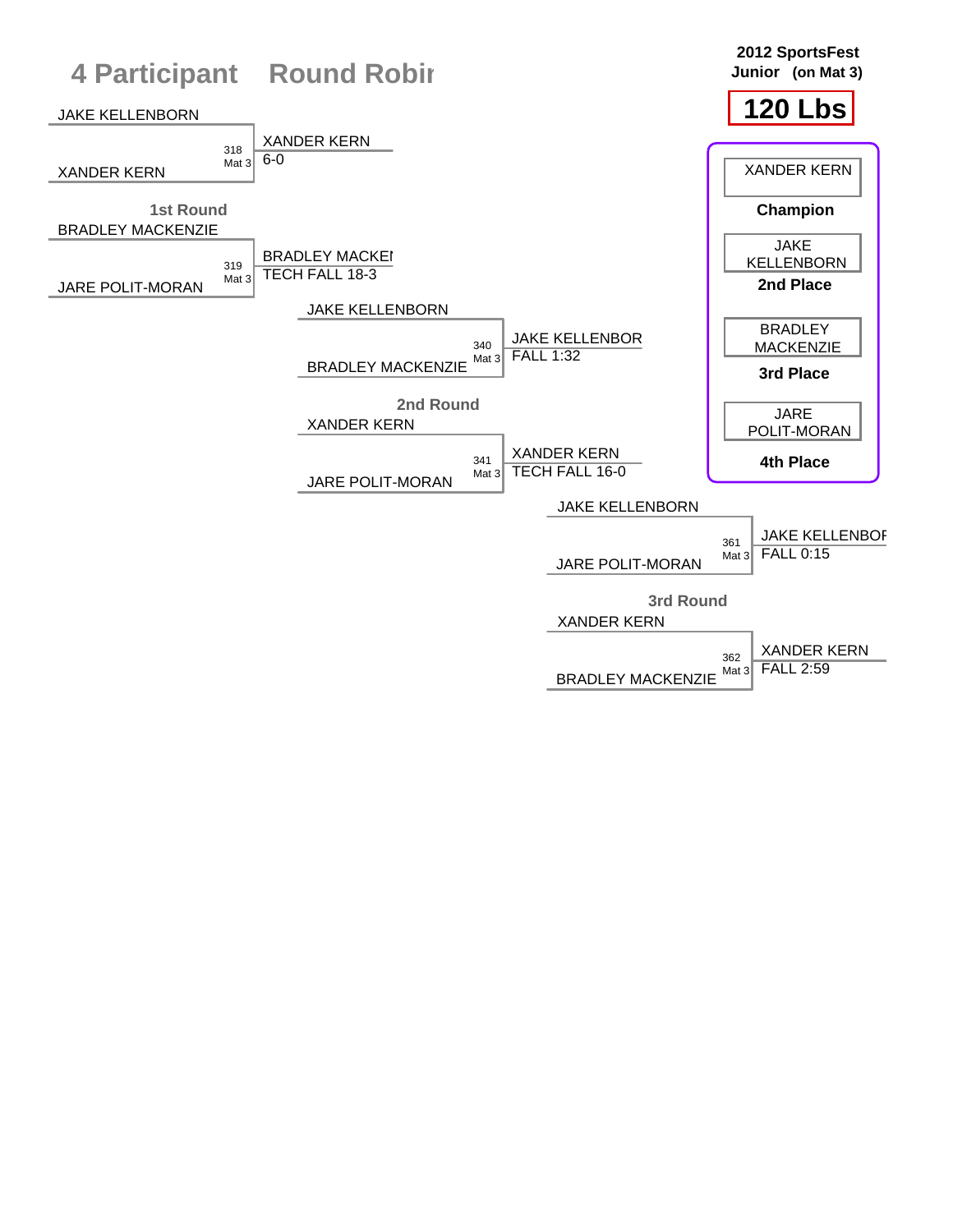

VIZCARRONDO TEAM APACHE **3rd Place**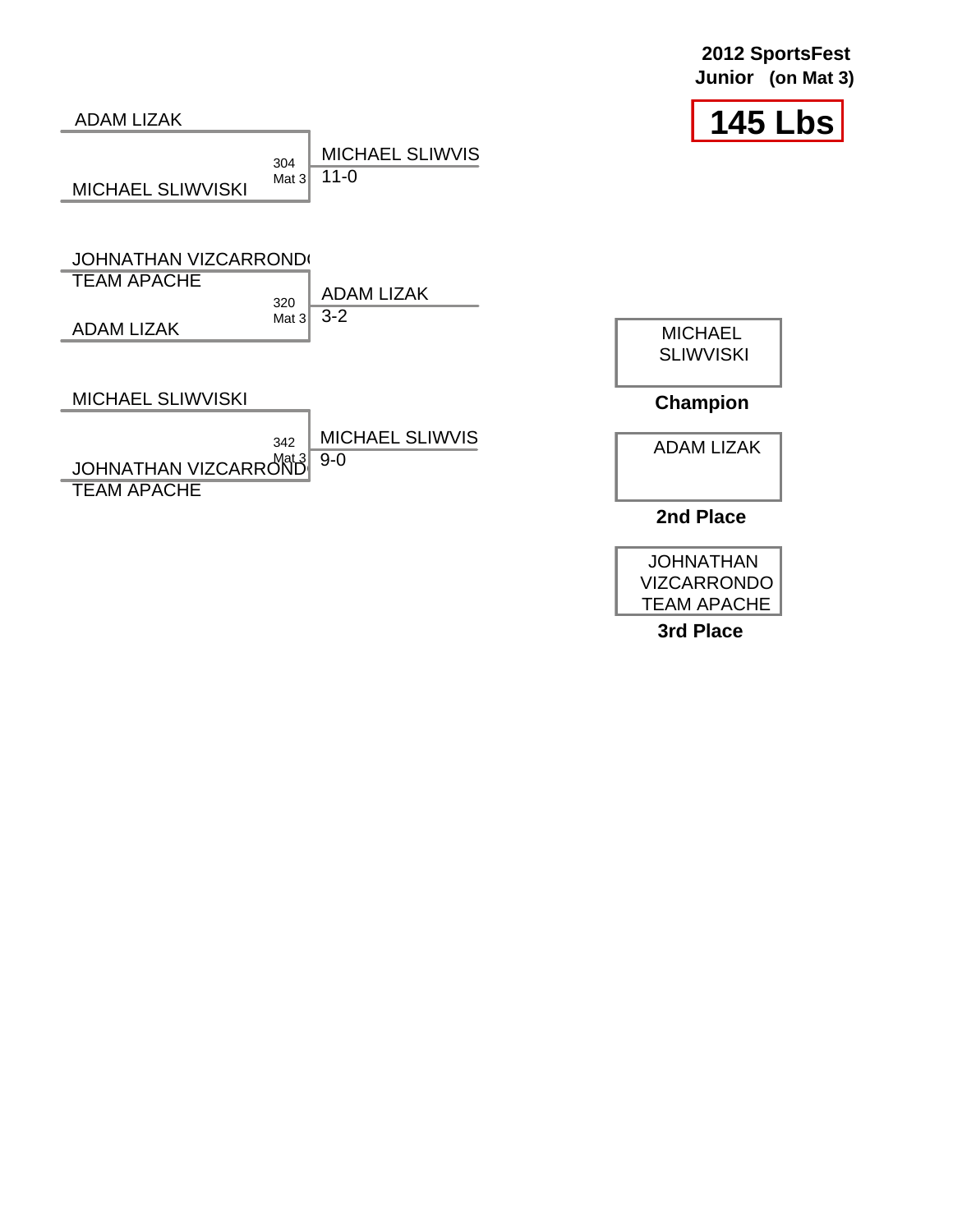# **Round Robin (5 or 6 Wrestlers)**

#### **2012 SportsFest Intermediate**



| <b>AUSTIN DESANTO</b>                                       | <b>1st Round</b>                                      | <b>AUSTIN DES</b>                         |
|-------------------------------------------------------------|-------------------------------------------------------|-------------------------------------------|
| <b>BYE</b>                                                  | <b>AUSTIN DESANTO</b><br><b>BYE</b>                   | <b>TREVOR GIN</b>                         |
| <b>TREVOR GIMBOR</b><br><b>SAM SASSO</b><br><b>NAZARETH</b> | <b>SAM SASSO</b><br>308A<br><b>FALL 0:50</b><br>Mat 3 | <b>DARIUS GRA</b><br><b>BYE</b>           |
| DARIUS GRANT<br><b>RYAN OGRADY</b>                          | RYAN OGRADY<br>309A<br><b>FALL 2:30</b><br>Mat 3      | RYAN OGRA<br><b>SAM SASSO</b><br>NAZARETH |

| <b>AUSTIN DESANTO</b>                       |              | 4th Round                                 |
|---------------------------------------------|--------------|-------------------------------------------|
| TREVOR GIMBOR                               | 343<br>Mat 3 | <b>AUSTIN DESANTO</b><br><b>FALL 0:50</b> |
| <b>DARIUS GRANT</b><br><b>BYE</b>           |              | DARIUS GRANT<br>BYE                       |
| RYAN OGRADY<br><b>SAM SASSO</b><br>NAZARETH | 344<br>Mat 3 | SAM SASSO<br><b>FORFEIT</b>               |





**Table of Results**

*Using BONUS POINTS to break ties between 1st and 2nd if necessary*

| <b>TREVOR GIMBOR</b>                           | 3rd Round                                                    |
|------------------------------------------------|--------------------------------------------------------------|
| DARIUS GRANT                                   | <b>TREVOR GIMBOR</b><br>331A<br><b>FALL 0:45</b><br>Mat $31$ |
| <b>BYE</b><br>RYAN OGRADY                      | RYAN OGRADY<br><b>BYE</b>                                    |
| SAM SASSO<br><b>NAZARFTH</b><br>AUSTIN DESANTO | <b>AUSTIN DESANTO</b><br>332A<br>5-4 OT UTB<br>Mat 3         |

| <b>Wrestler</b>        | <b>Team</b>                                                      | <b>W</b>    | L              | <b>BP</b>                                      | F              | <b>TF</b> | Pen      |
|------------------------|------------------------------------------------------------------|-------------|----------------|------------------------------------------------|----------------|-----------|----------|
| <b>DESANTO, AUSTIN</b> |                                                                  | 4           |                | 6                                              | $\overline{2}$ |           | $\Omega$ |
| SASSO, SAM             | <b>NAZARETH</b>                                                  | 3           | 1              | 6                                              | $\overline{2}$ |           | $\Omega$ |
| OGRADY, RYAN           |                                                                  | 2           | $\overline{2}$ | 3                                              | 1              |           | $\Omega$ |
| GIMBOR, TREVOR         |                                                                  | 1           | 3              | $\mathcal{P}$                                  | 1              |           | $\Omega$ |
| <b>GRANT, DARIUS</b>   |                                                                  |             | 4              |                                                |                |           | $\Omega$ |
|                        |                                                                  |             |                |                                                |                |           |          |
| 1<br>$\mathbf{2}$<br>3 | <b>DOMINIC PAAR</b><br><b>JASON JACOBI</b><br><b>MARK SCHUON</b> | 4<br>5<br>6 |                | <b>ZACHARY MECKES</b><br><b>TOMMY SMARKOLA</b> |                |           |          |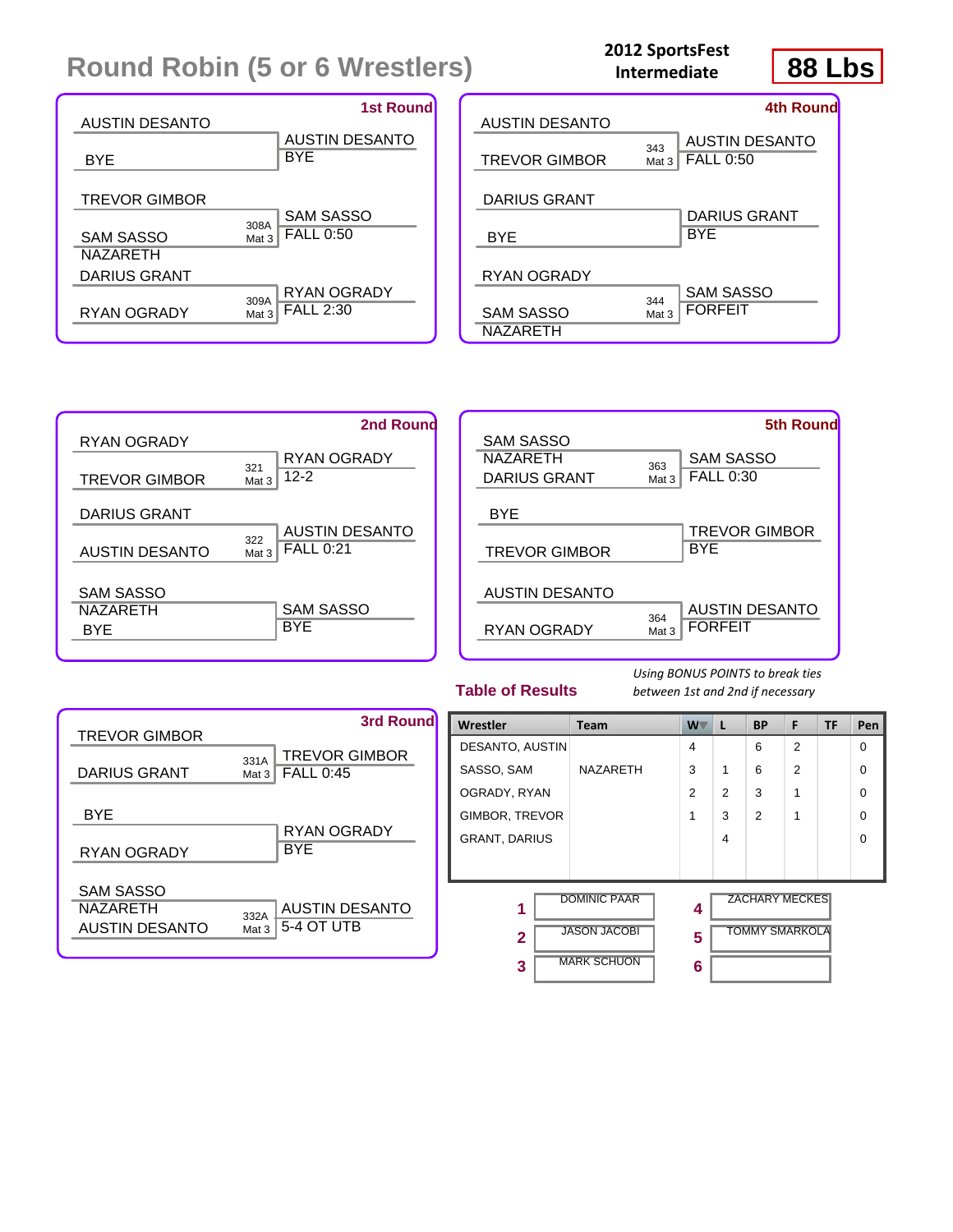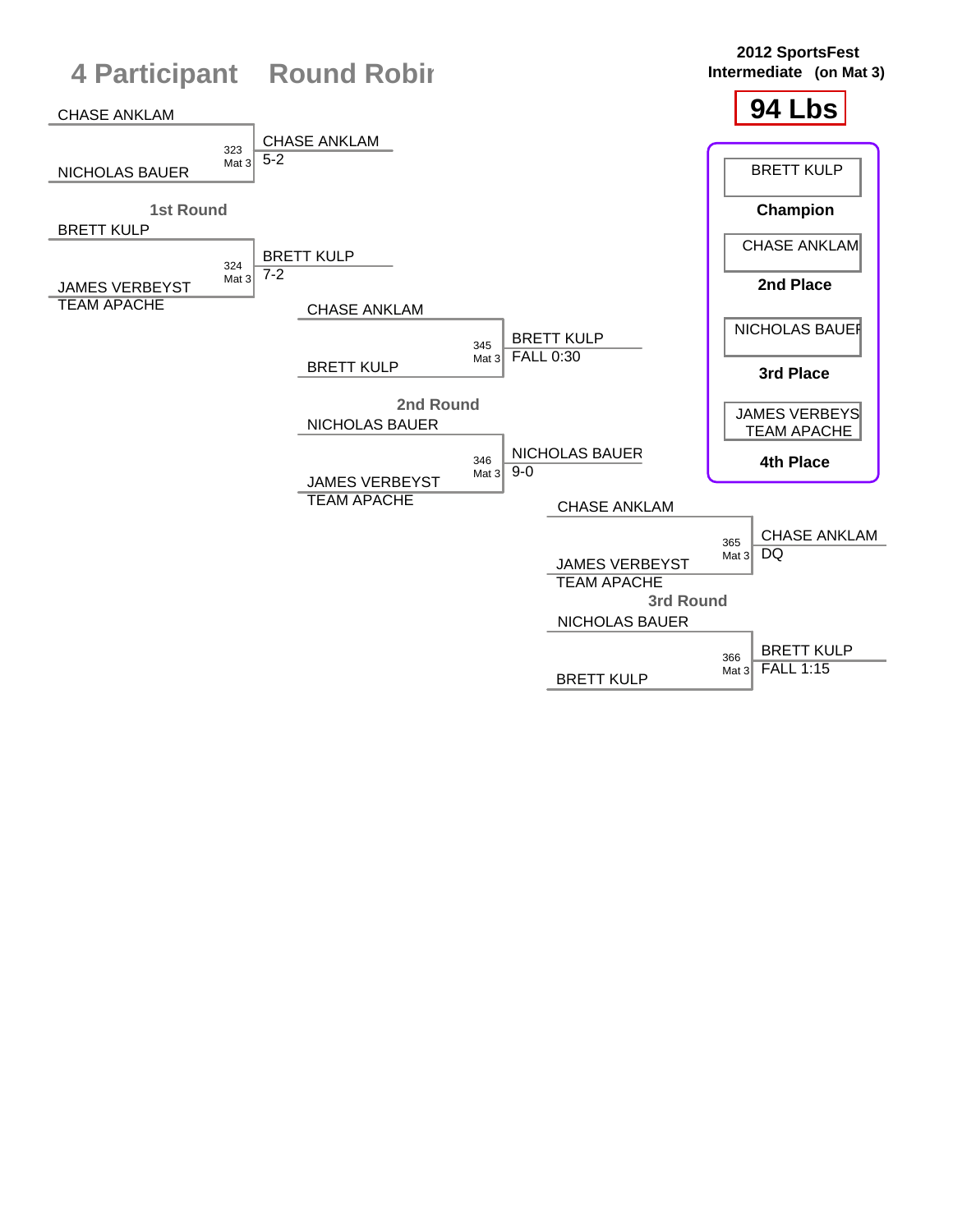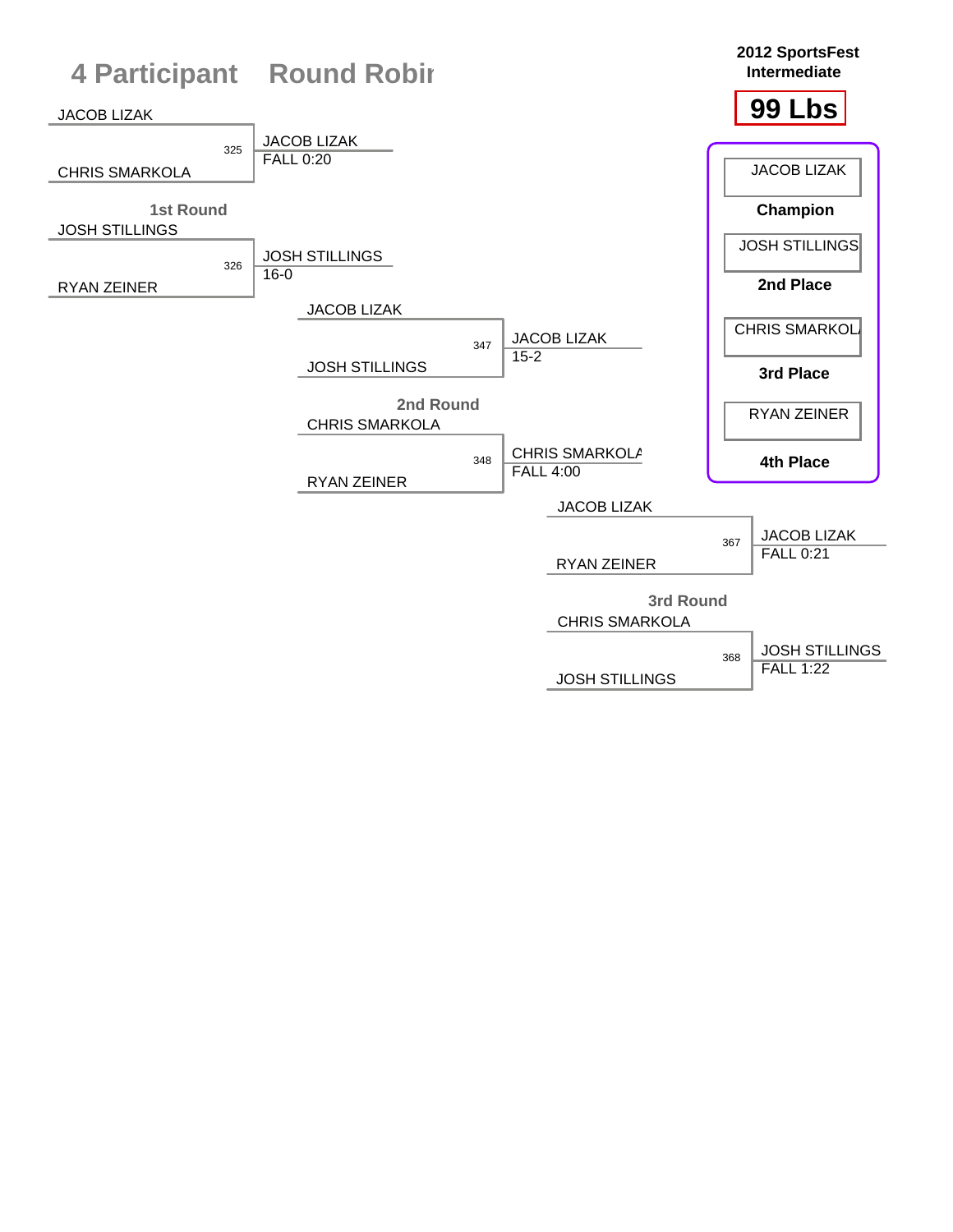# **Round Robin (5 or 6 Wrestlers)**

#### **2012 SportsFest Intermediate**









**Table of Results**

*Using BONUS POINTS to break ties between 1st and 2nd if necessary*



|                     |                       |                |                       |                    | F |           |     |
|---------------------|-----------------------|----------------|-----------------------|--------------------|---|-----------|-----|
| Wrestler            | <b>Team</b>           | W              | L                     | <b>BP</b>          |   | <b>TF</b> | Pen |
| PAAR, DOMINIC       |                       | 4              |                       | 4                  | 1 |           | 0   |
| JACOBI, JASON       |                       | $\overline{2}$ | 2                     | $\mathfrak{p}$     | 1 |           | 0   |
| <b>SCHUON, MARK</b> |                       | 2              | 2                     | 1.5                |   | 1         | 0   |
| MECKES, ZACHARY     |                       | 2              | 2                     | $\Omega$           |   |           | 0   |
| SMARKOLA, TOMM      |                       |                | 4                     |                    |   |           | 0   |
|                     |                       |                |                       |                    |   |           |     |
| 1                   | <b>DOMINIC PAAR</b>   | 4              |                       | <b>MARK SCHUON</b> |   |           |     |
| $\mathbf{2}$        | <b>JASON JACOBI</b>   | 5              | <b>TOMMY SMARKOLA</b> |                    |   |           |     |
| 3                   | <b>ZACHARY MECKES</b> | 6              |                       |                    |   |           |     |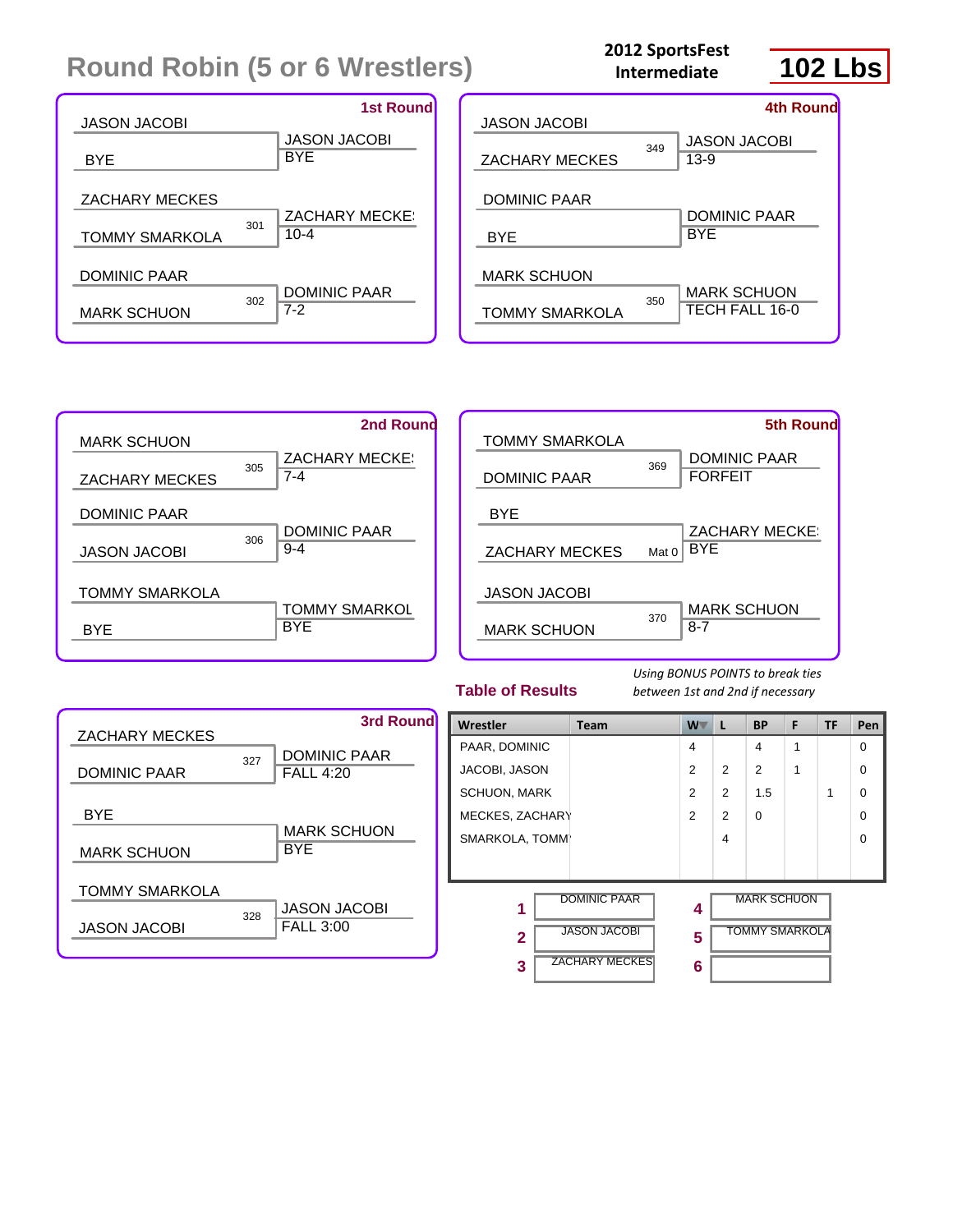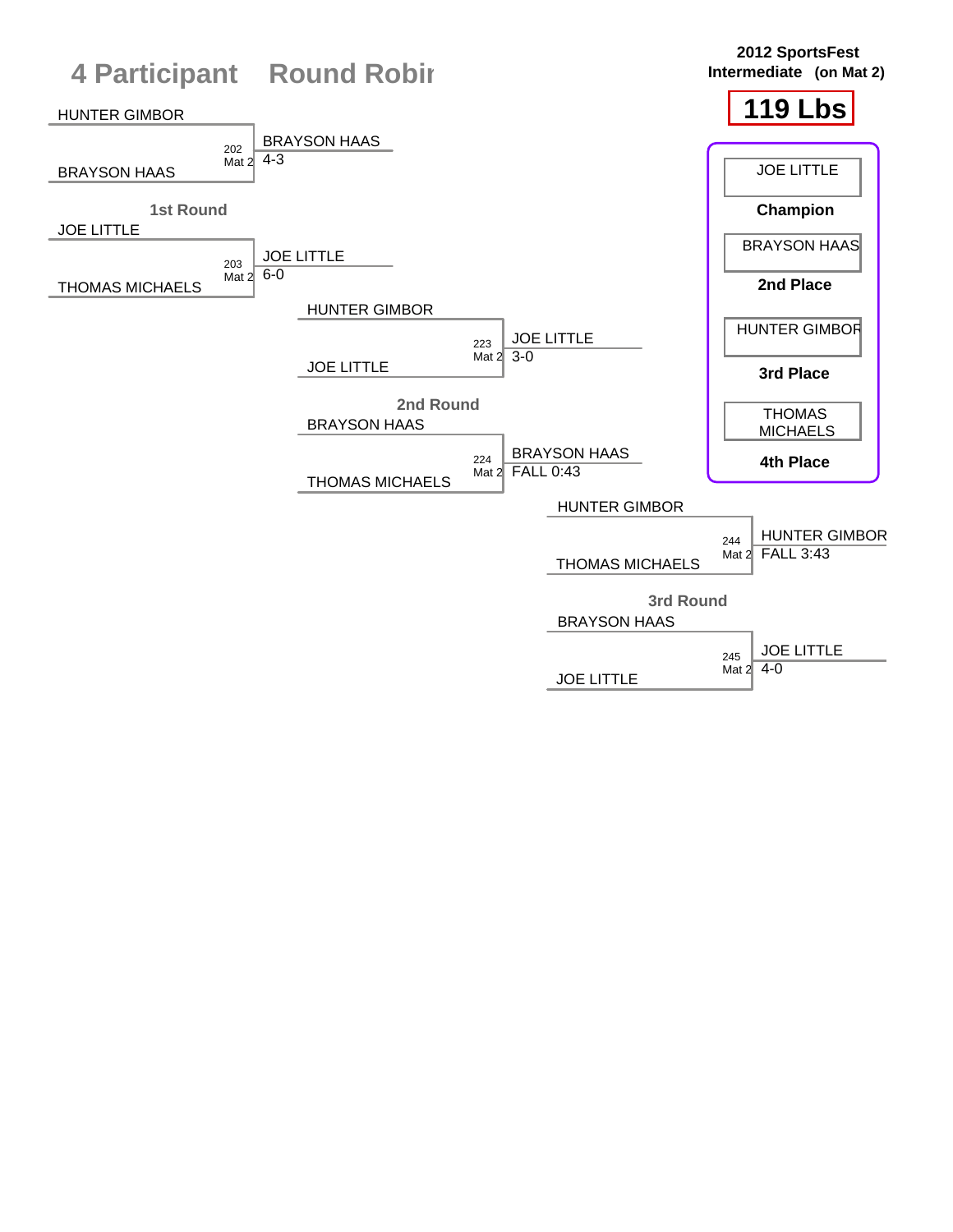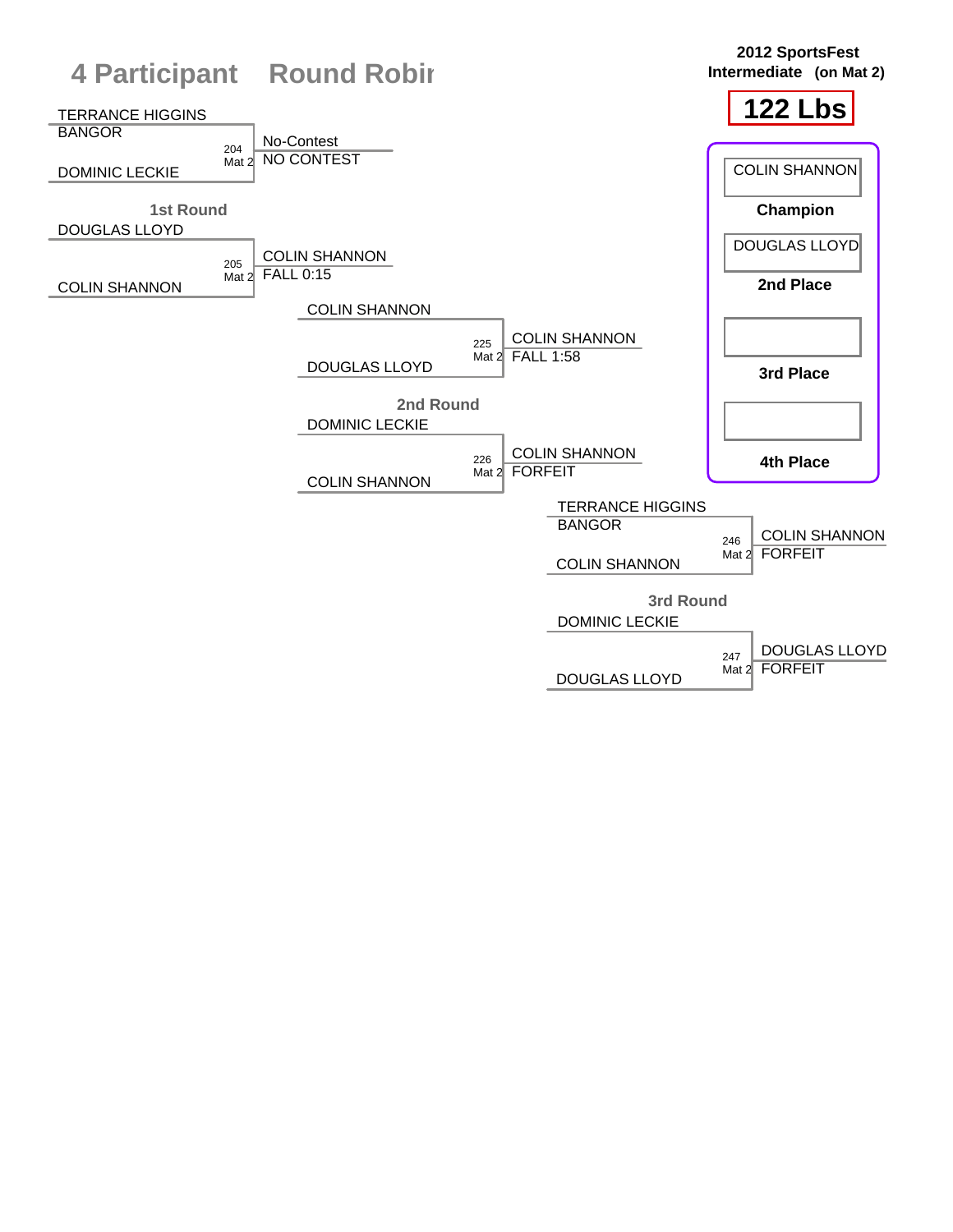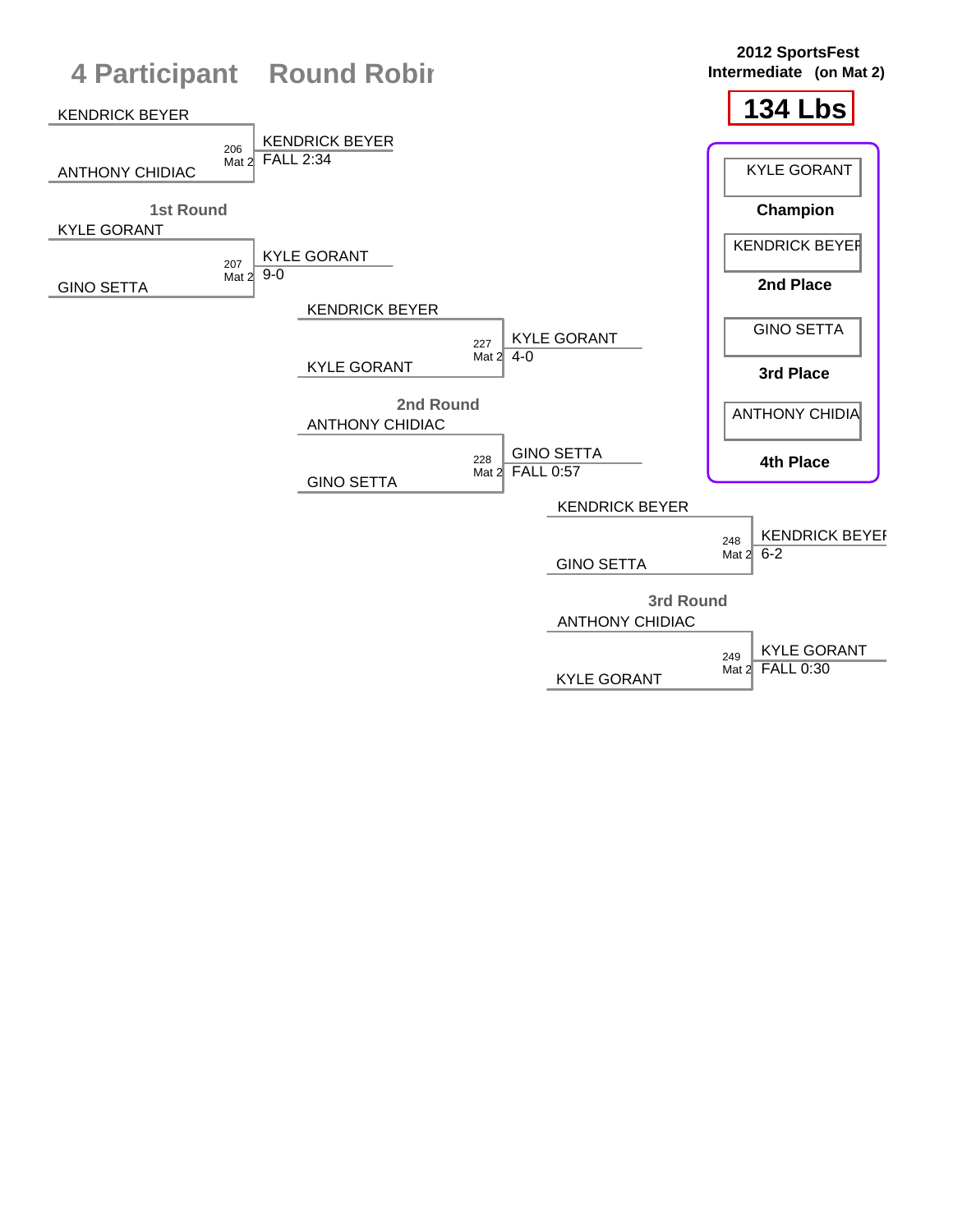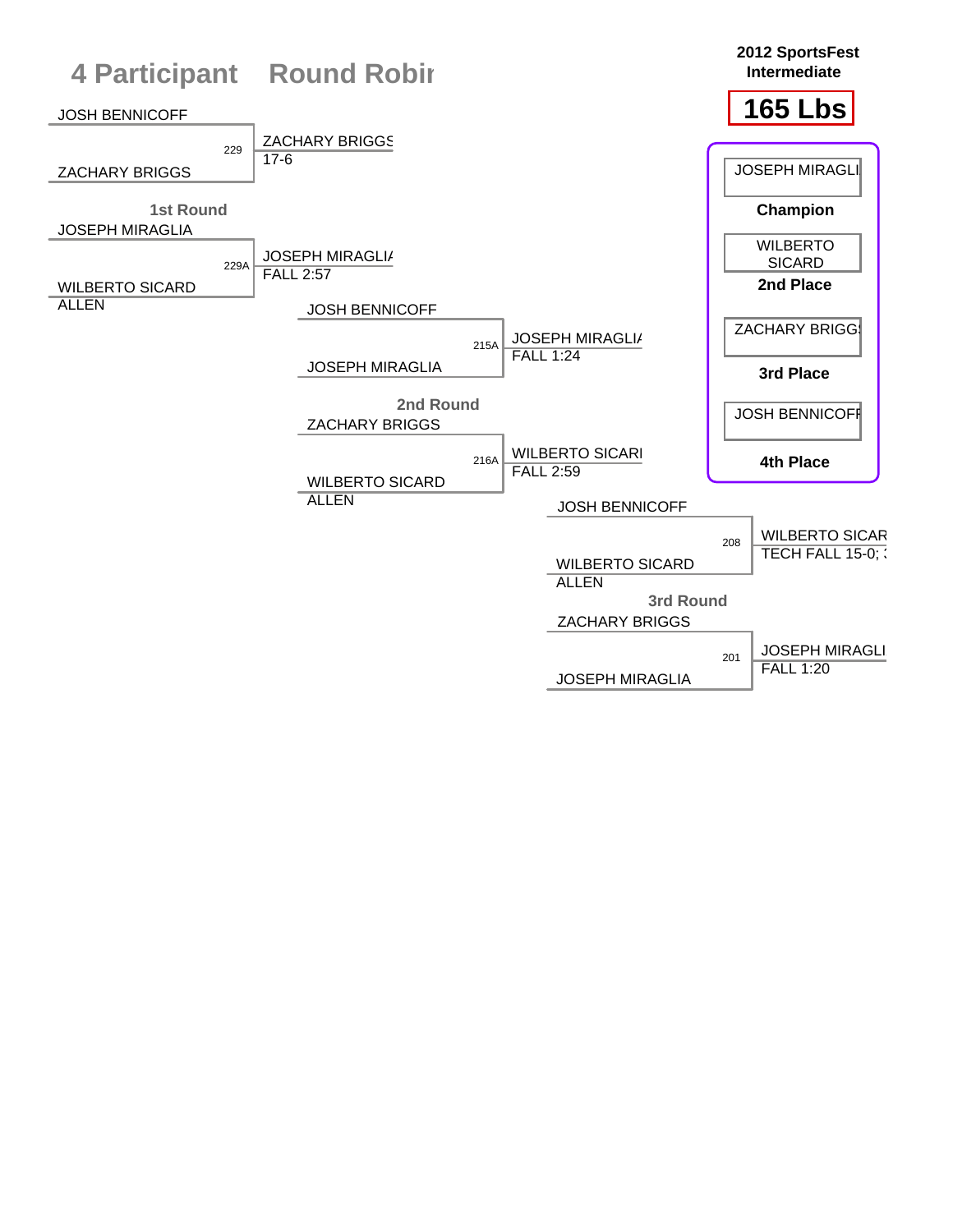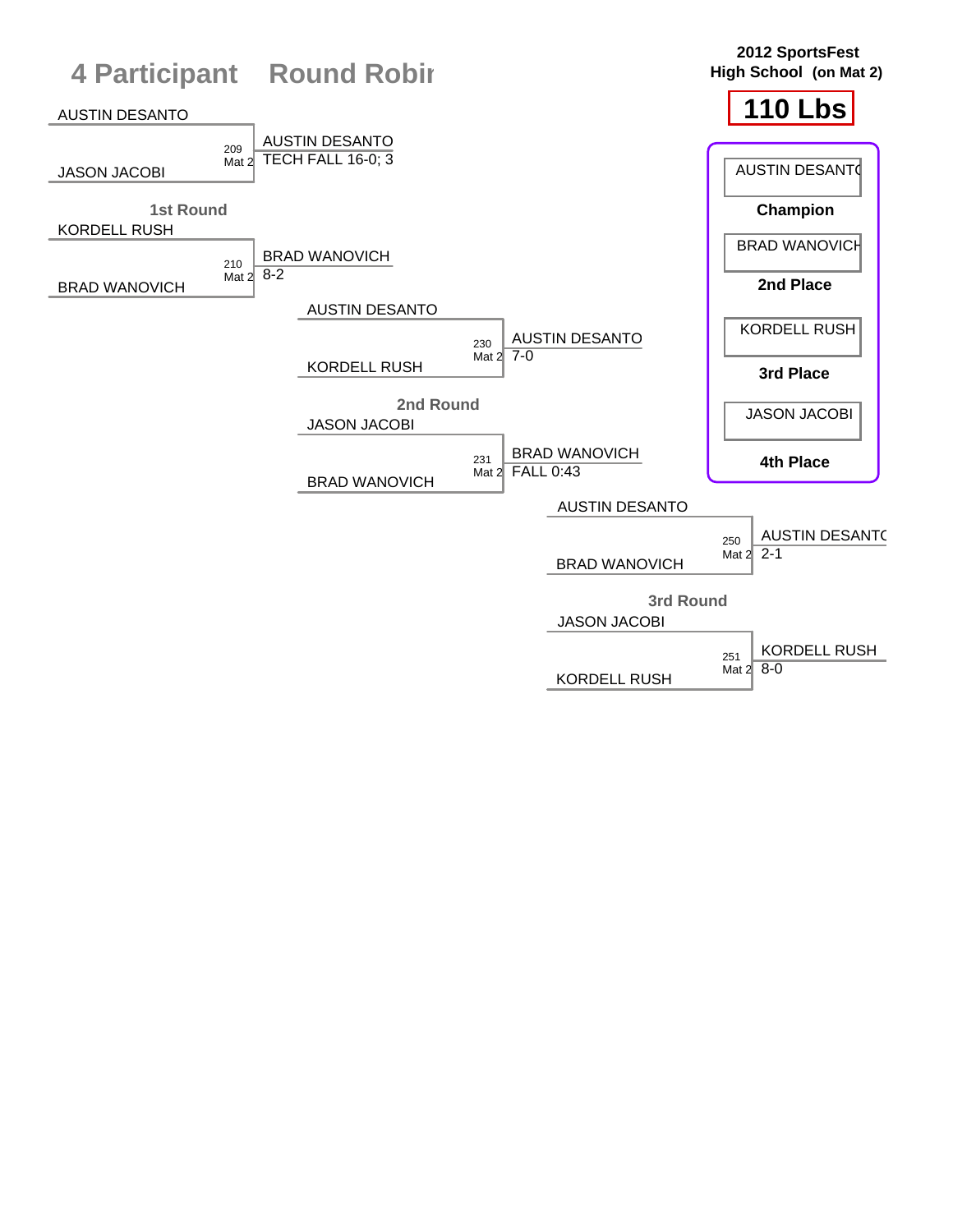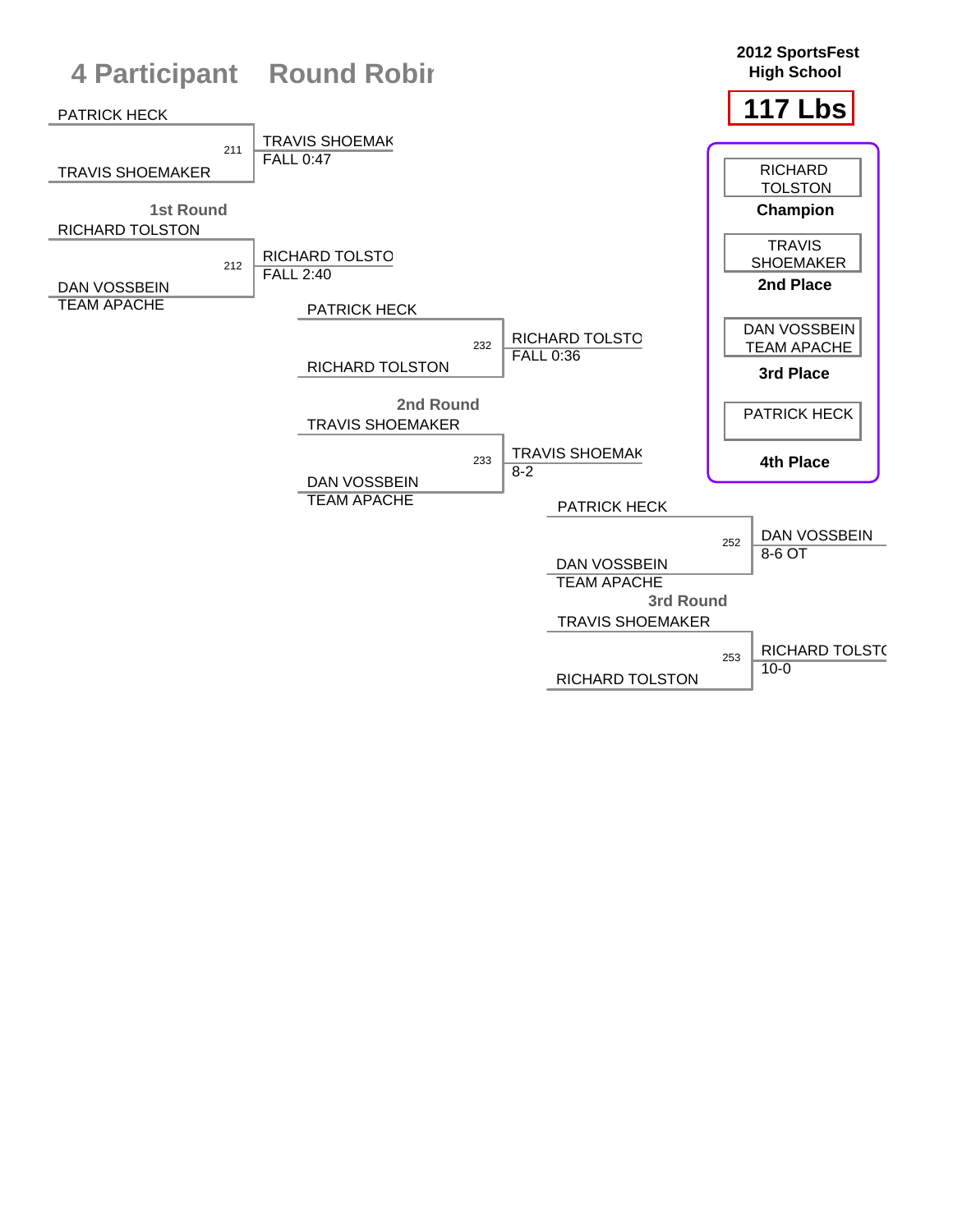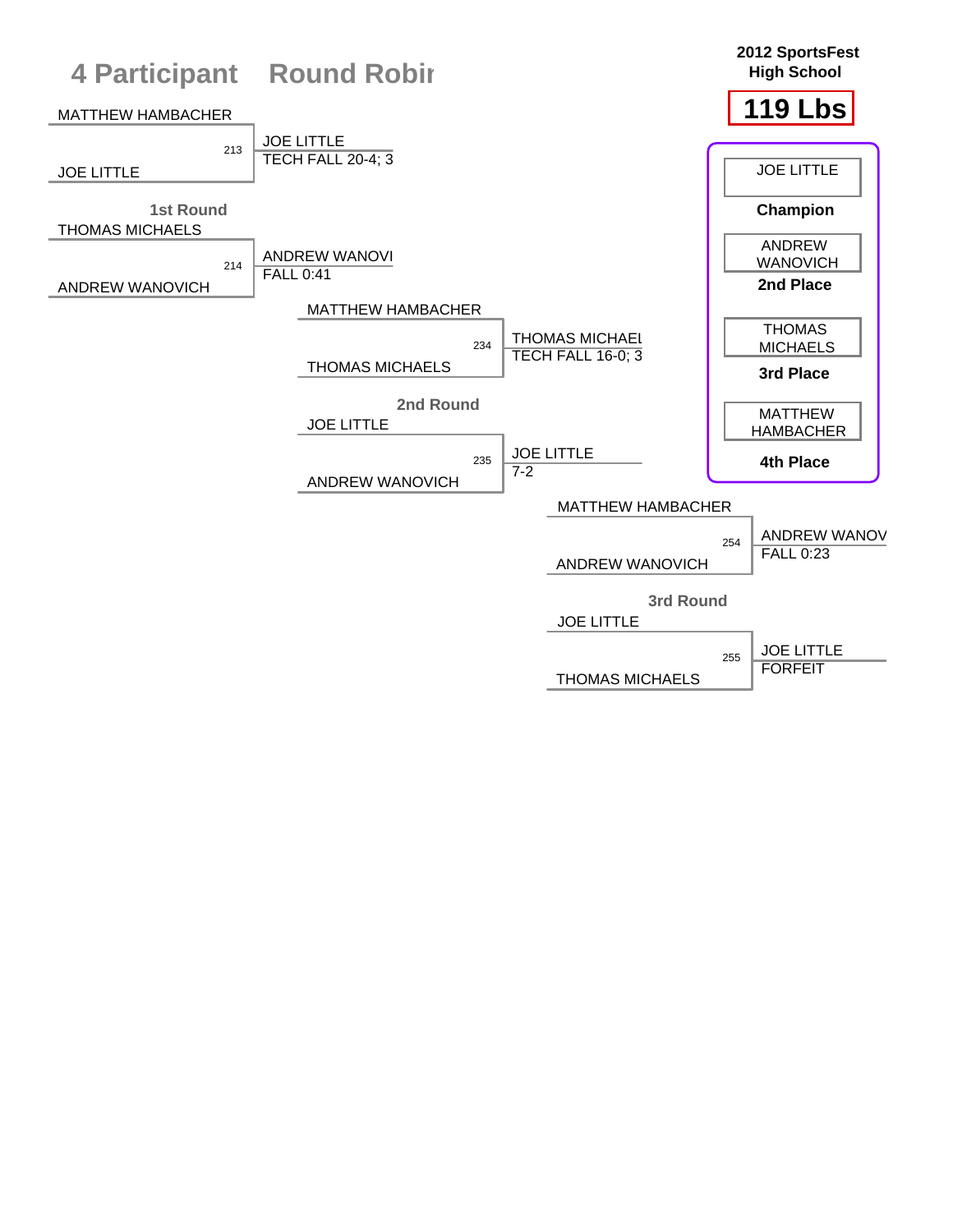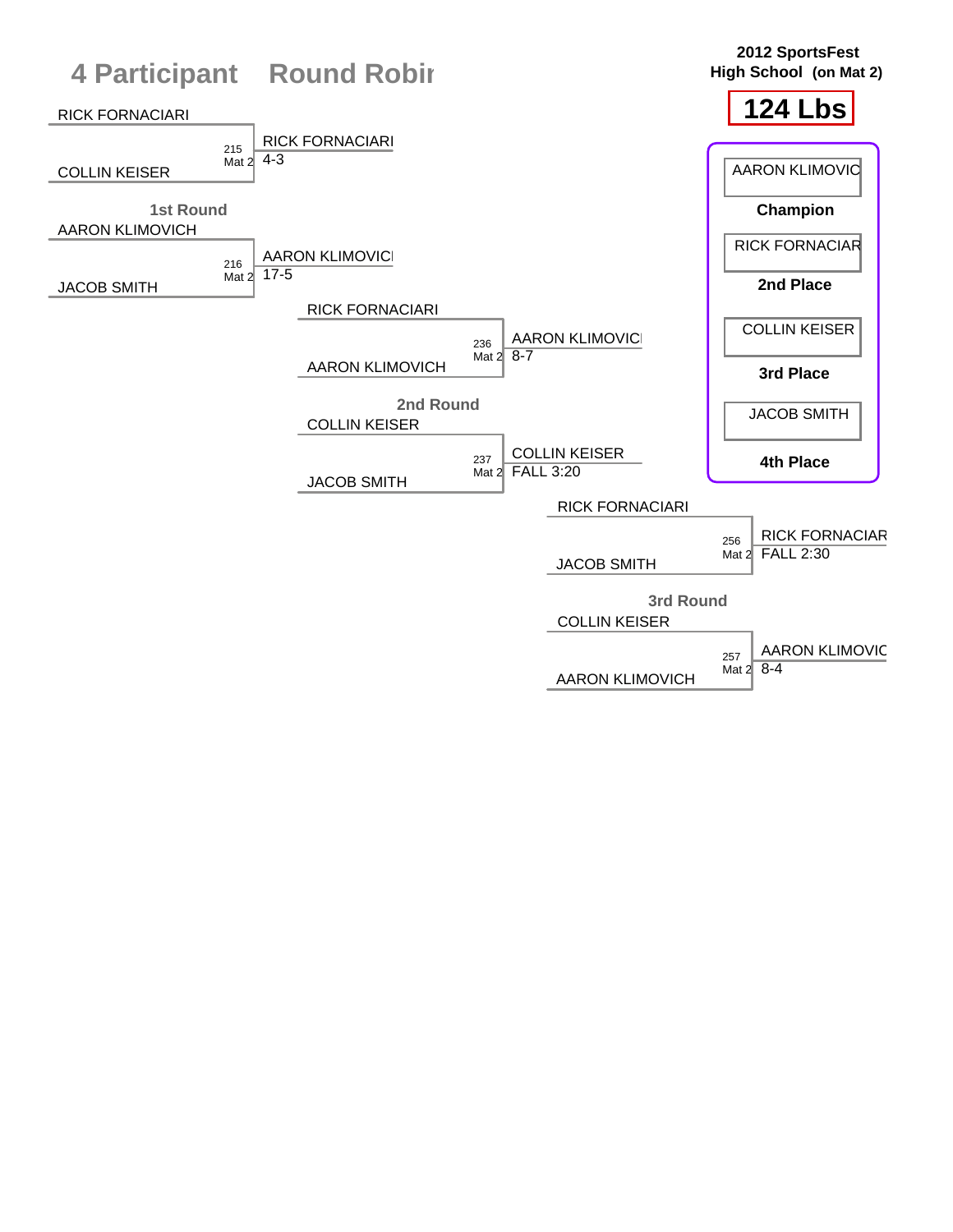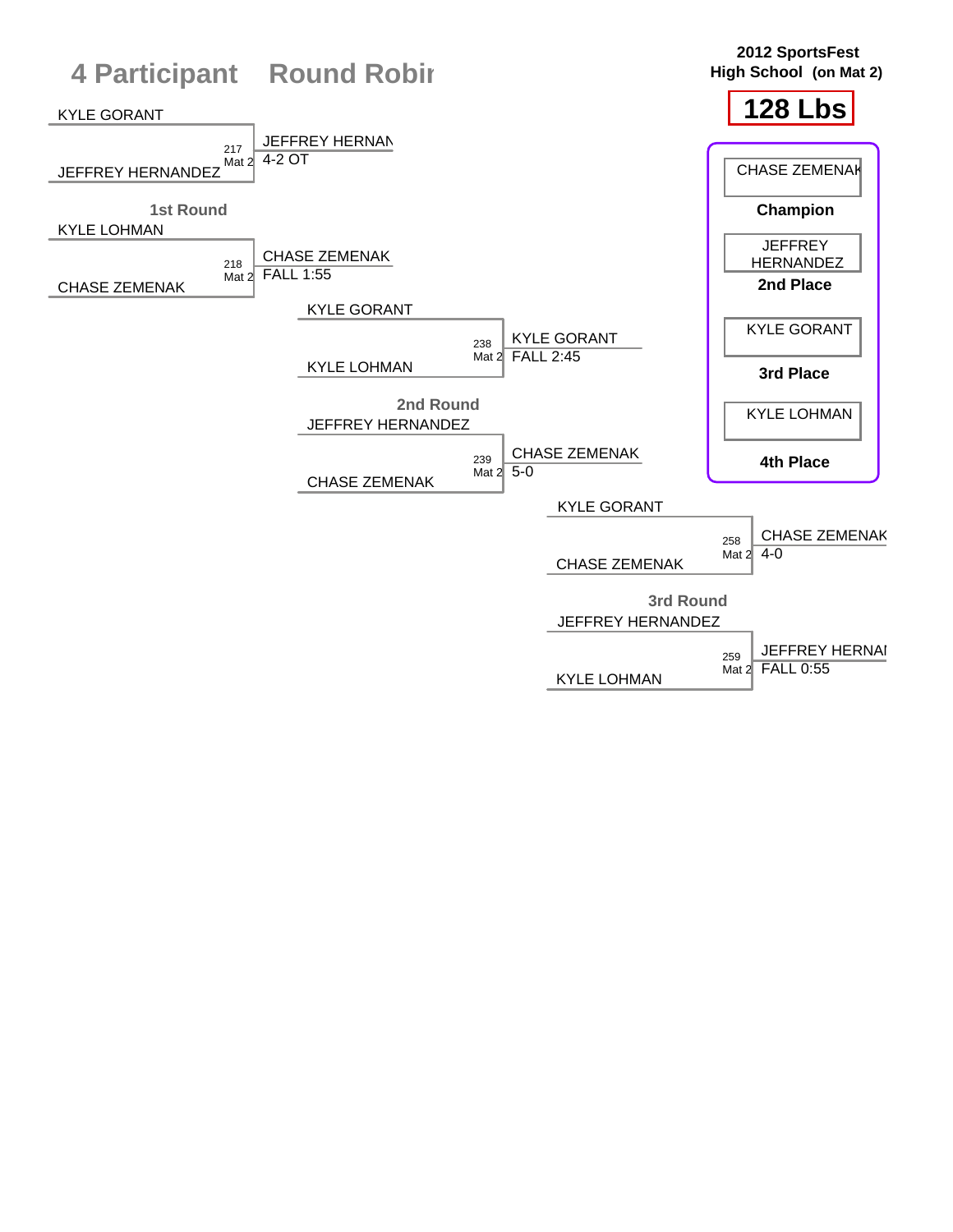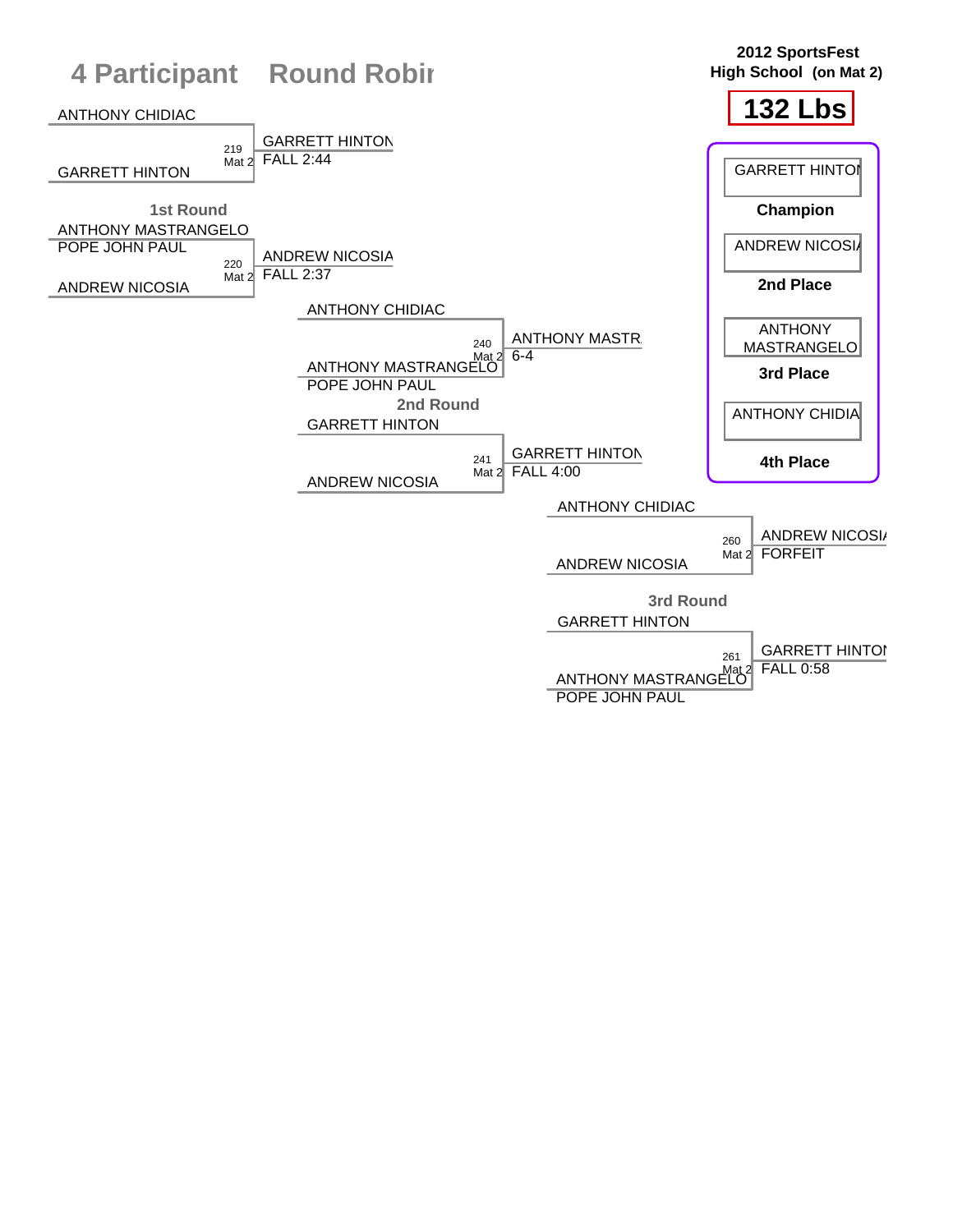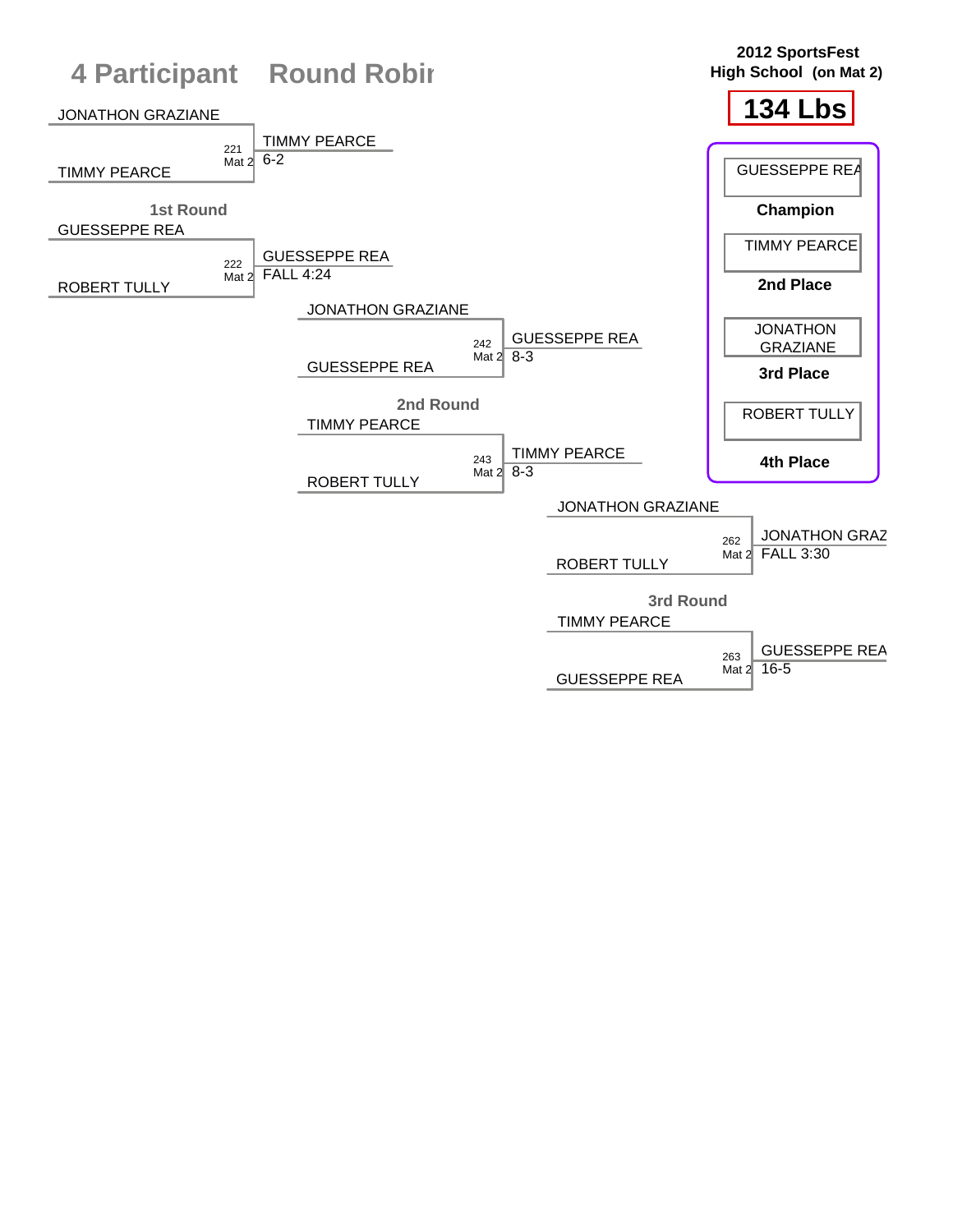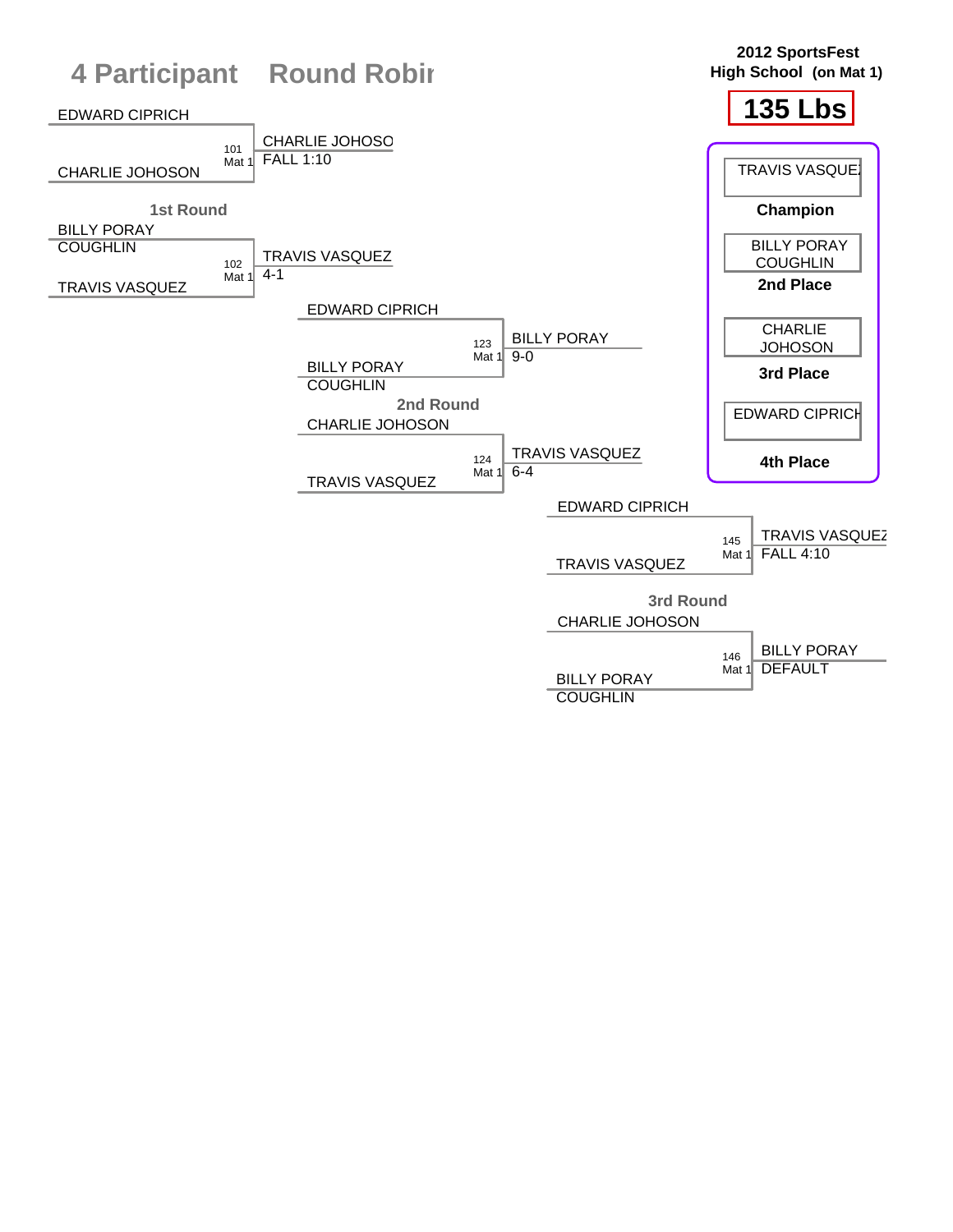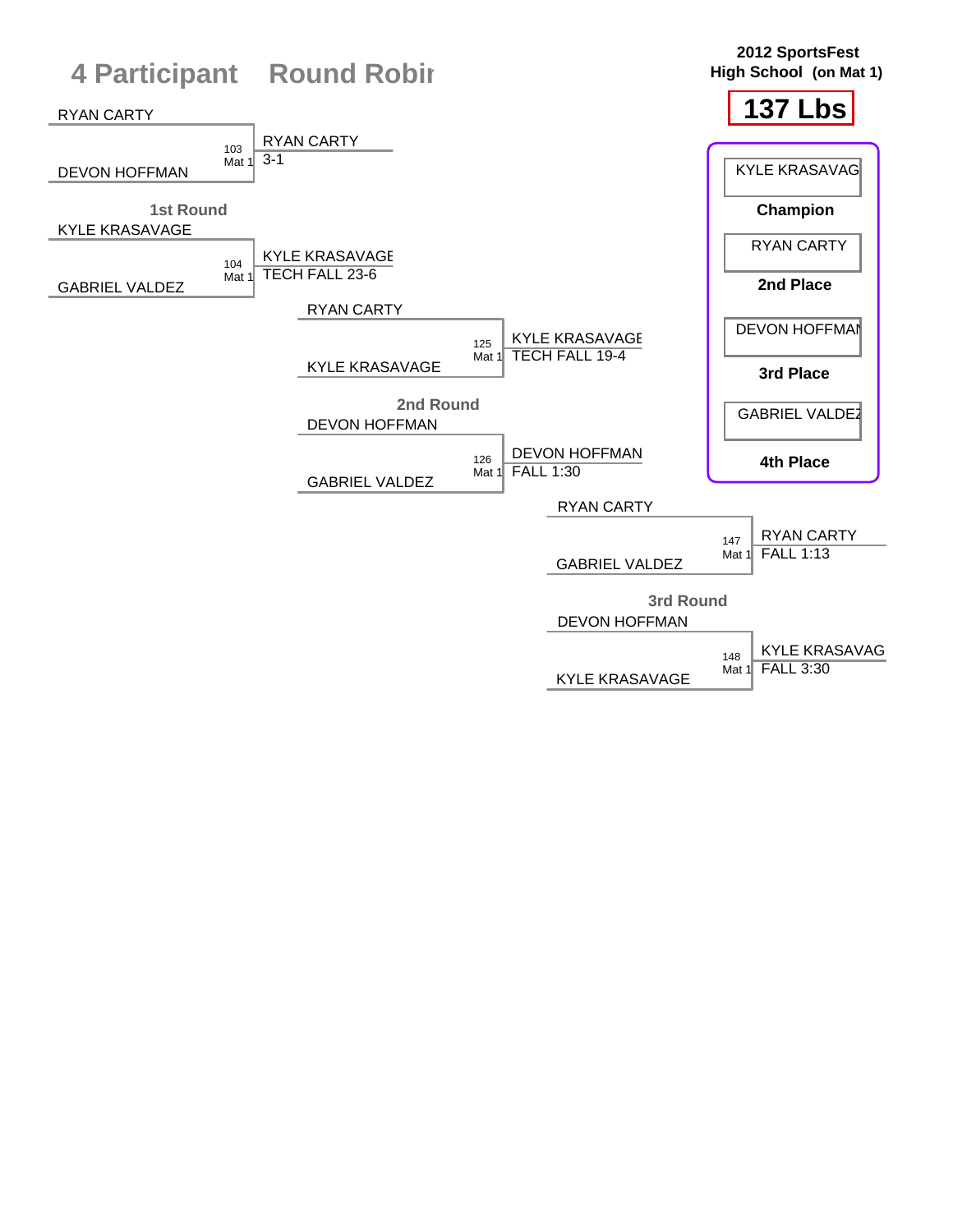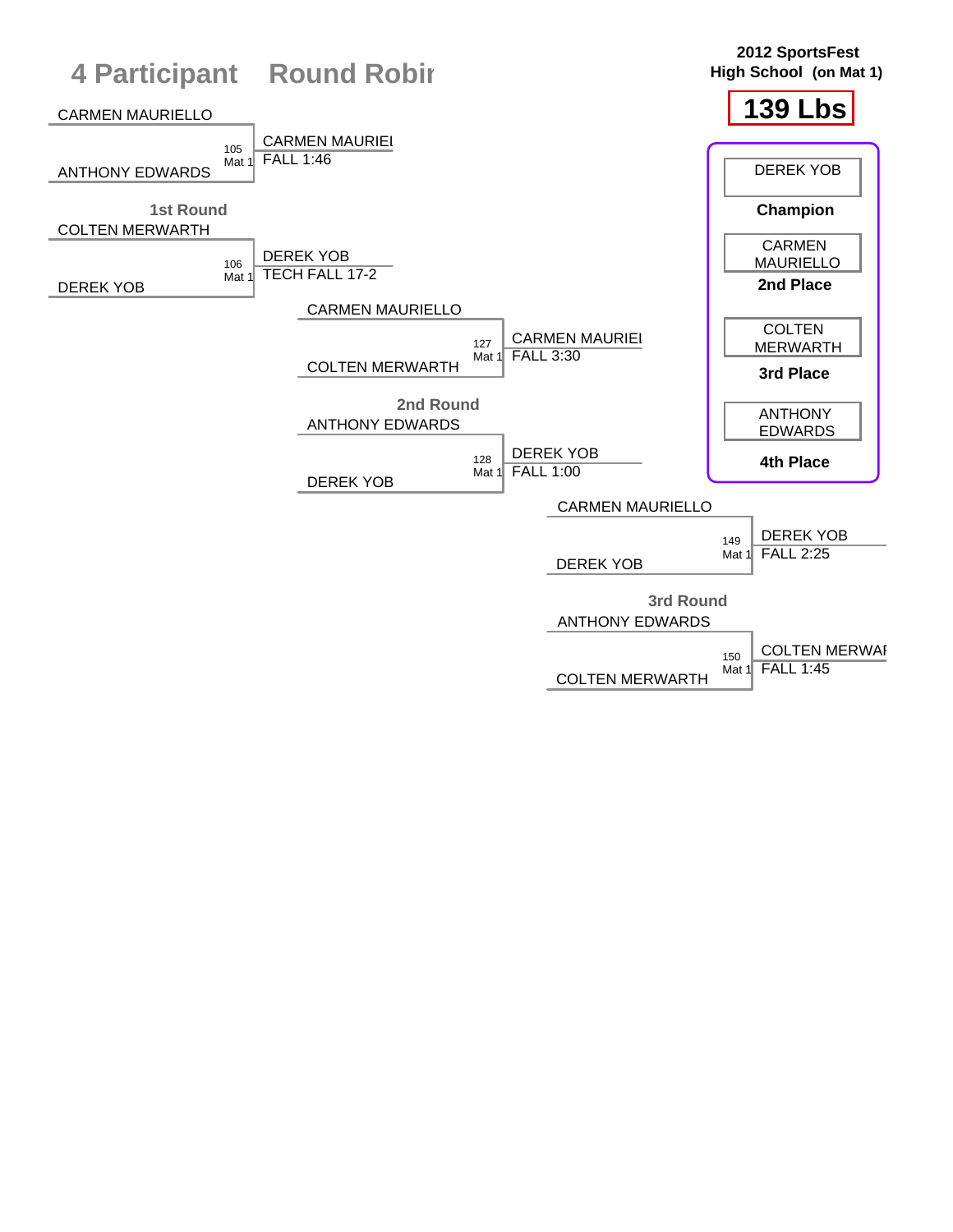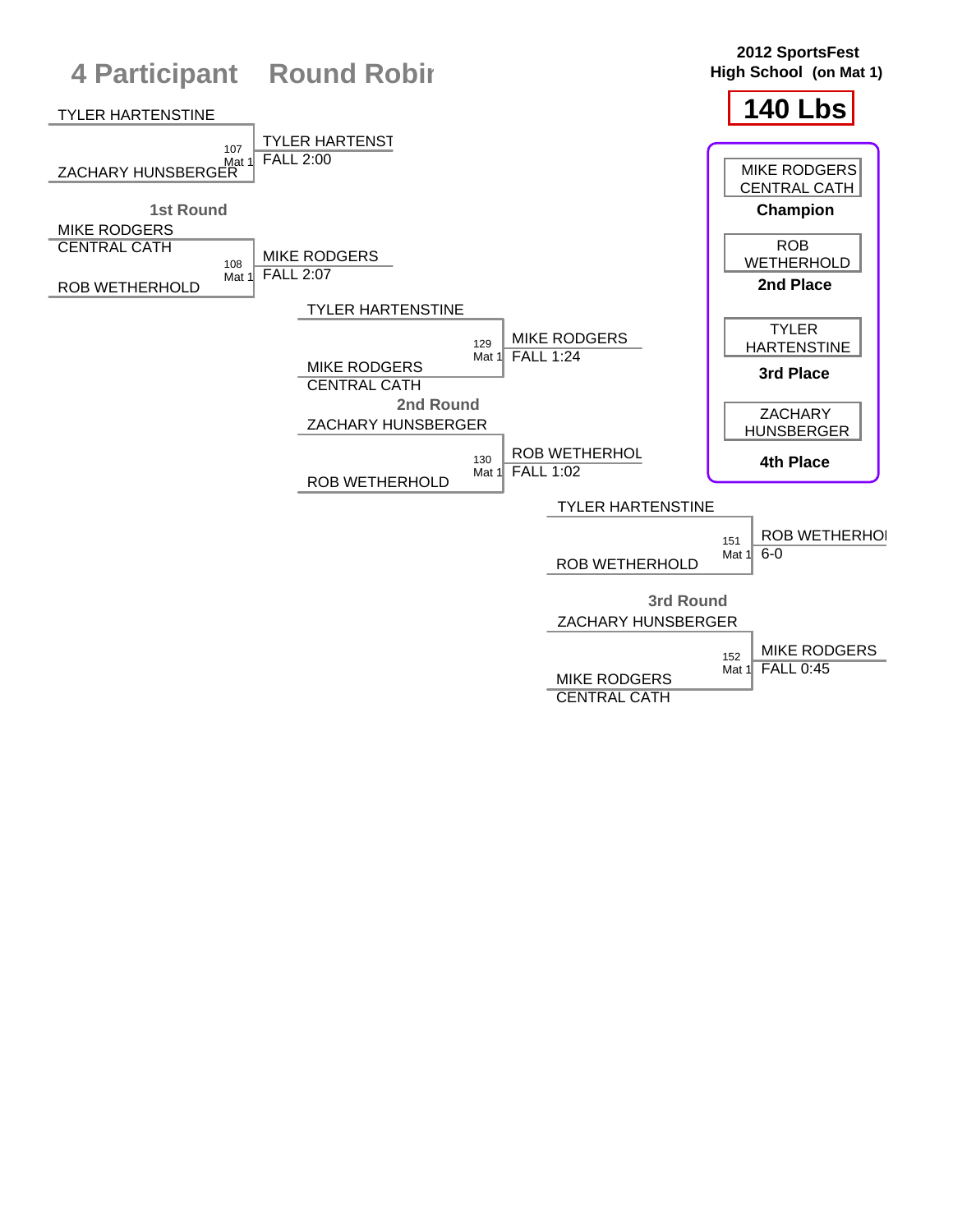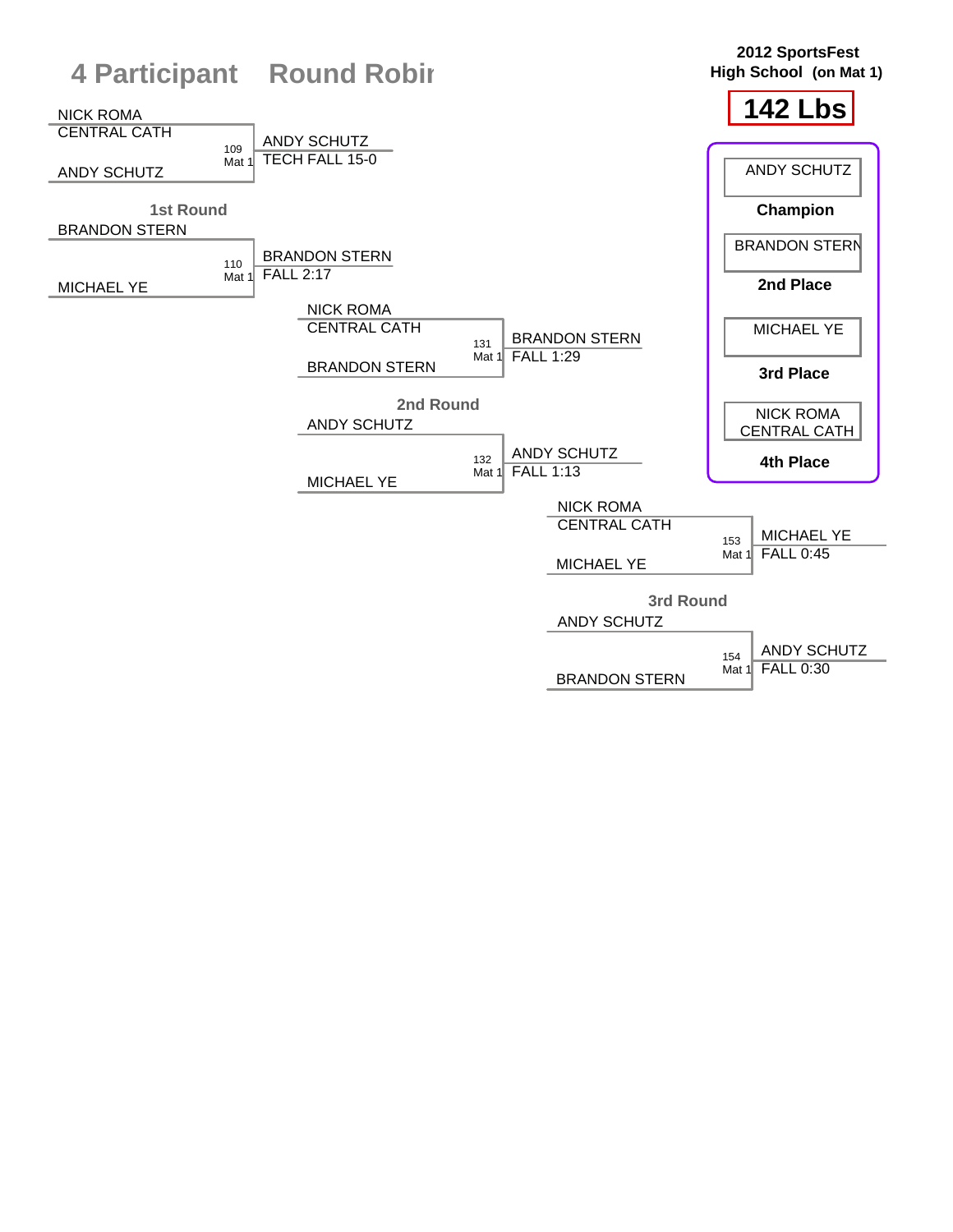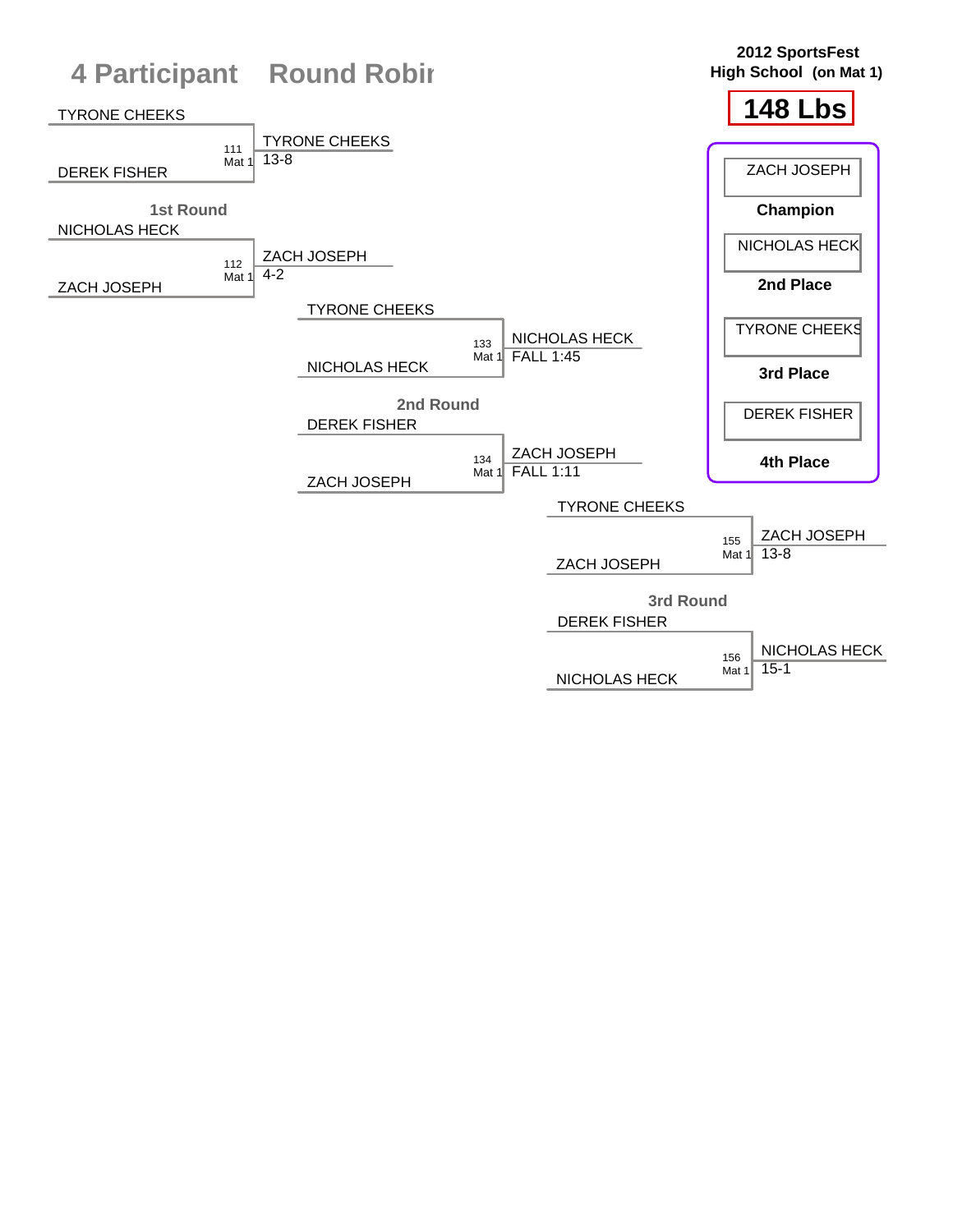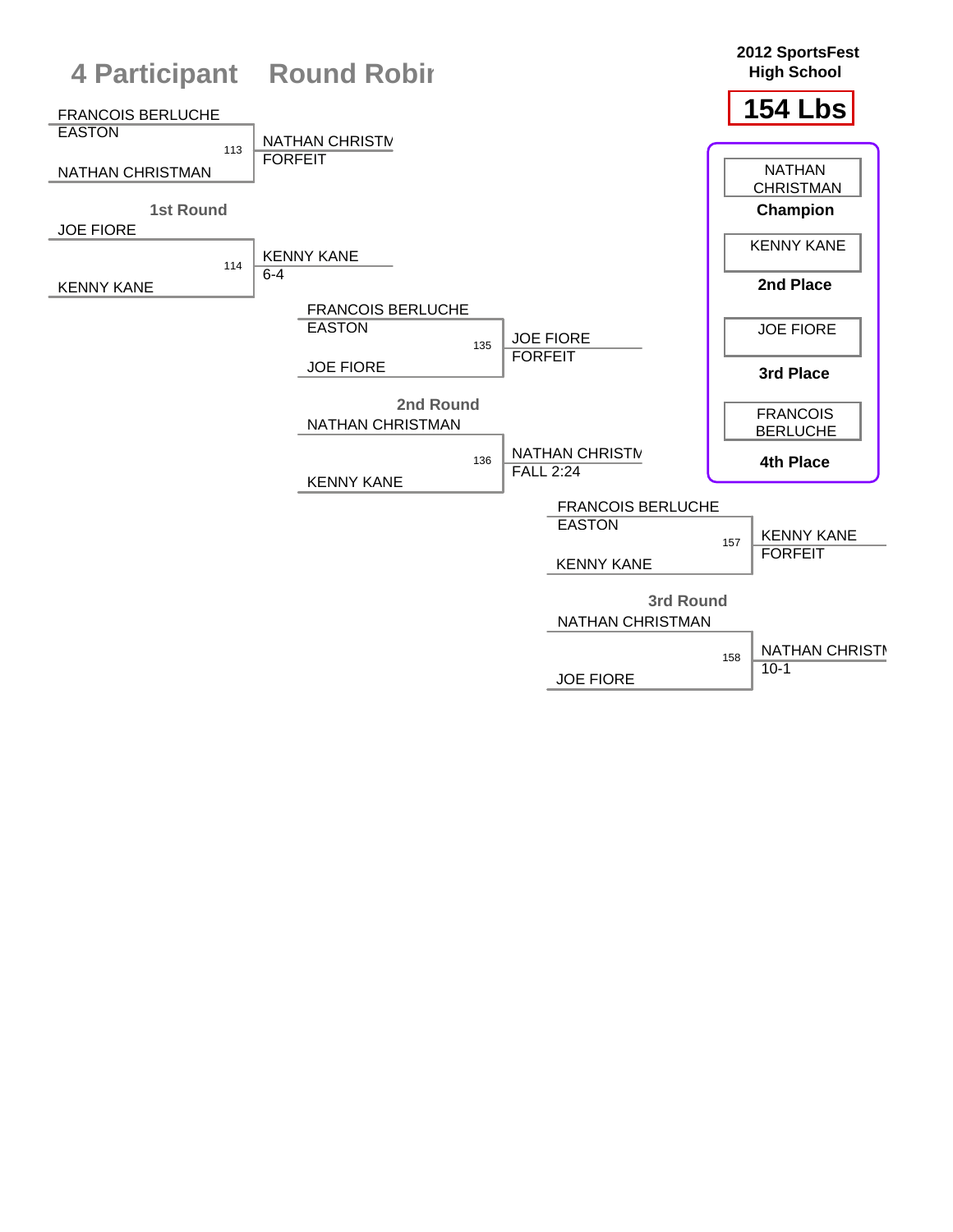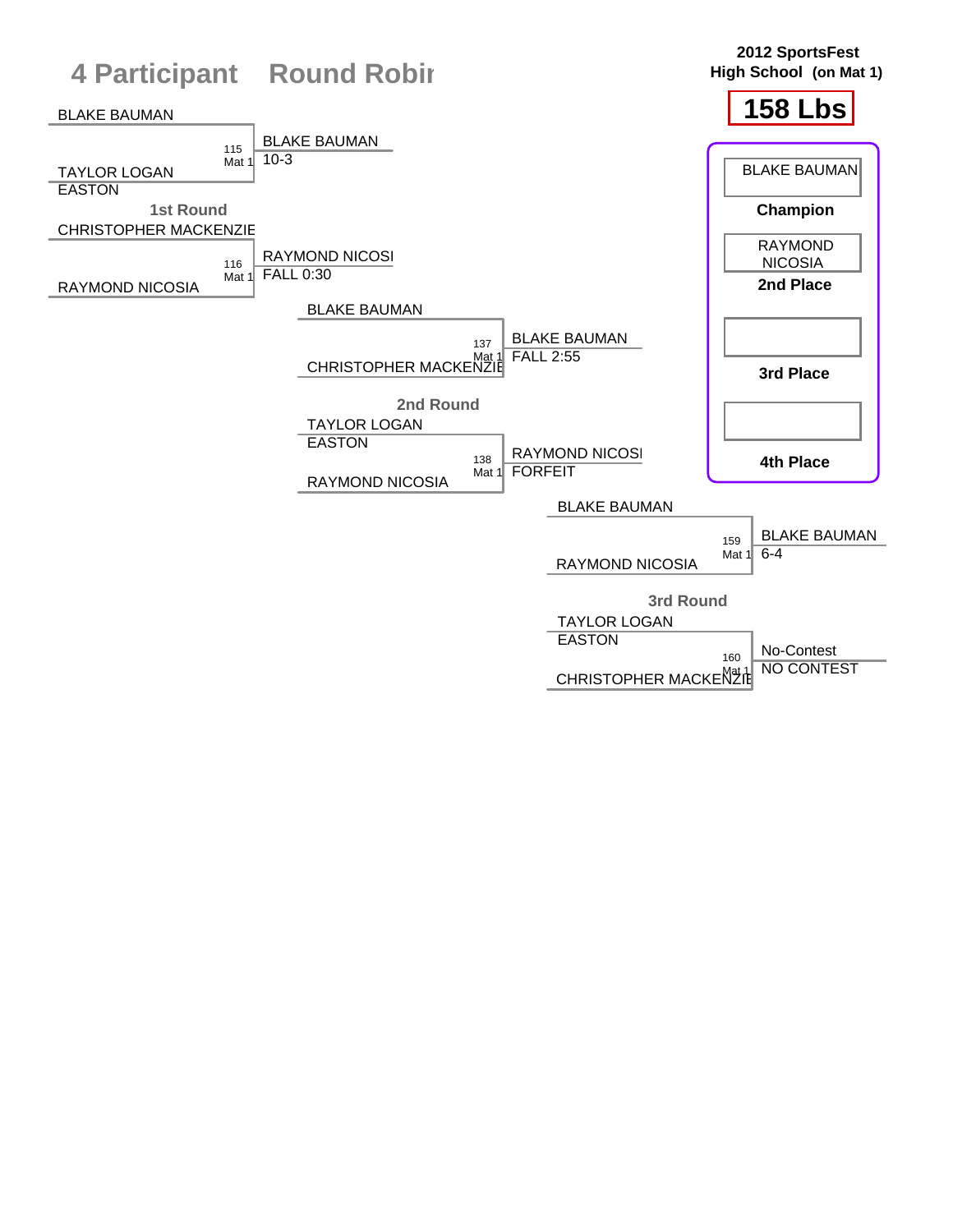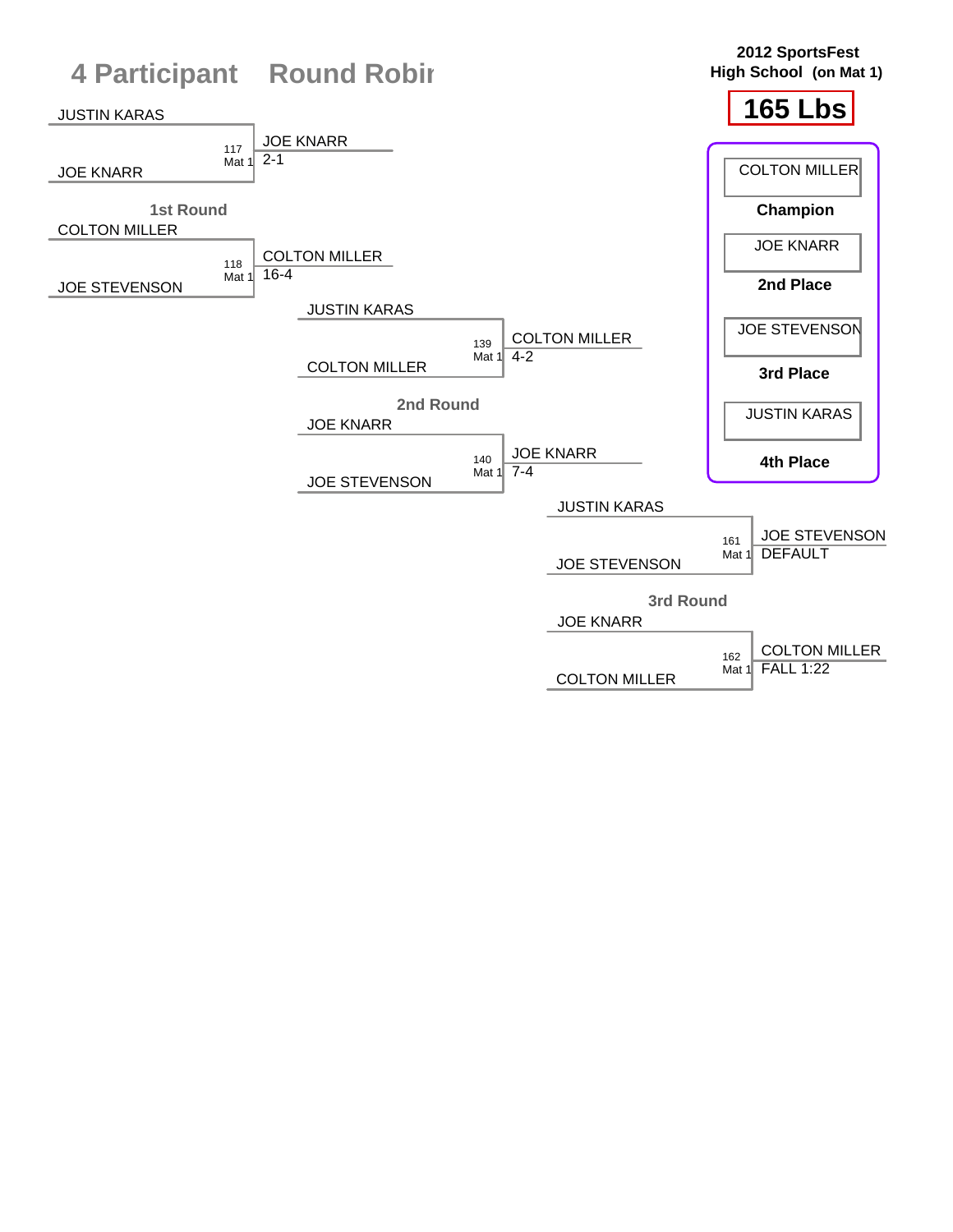